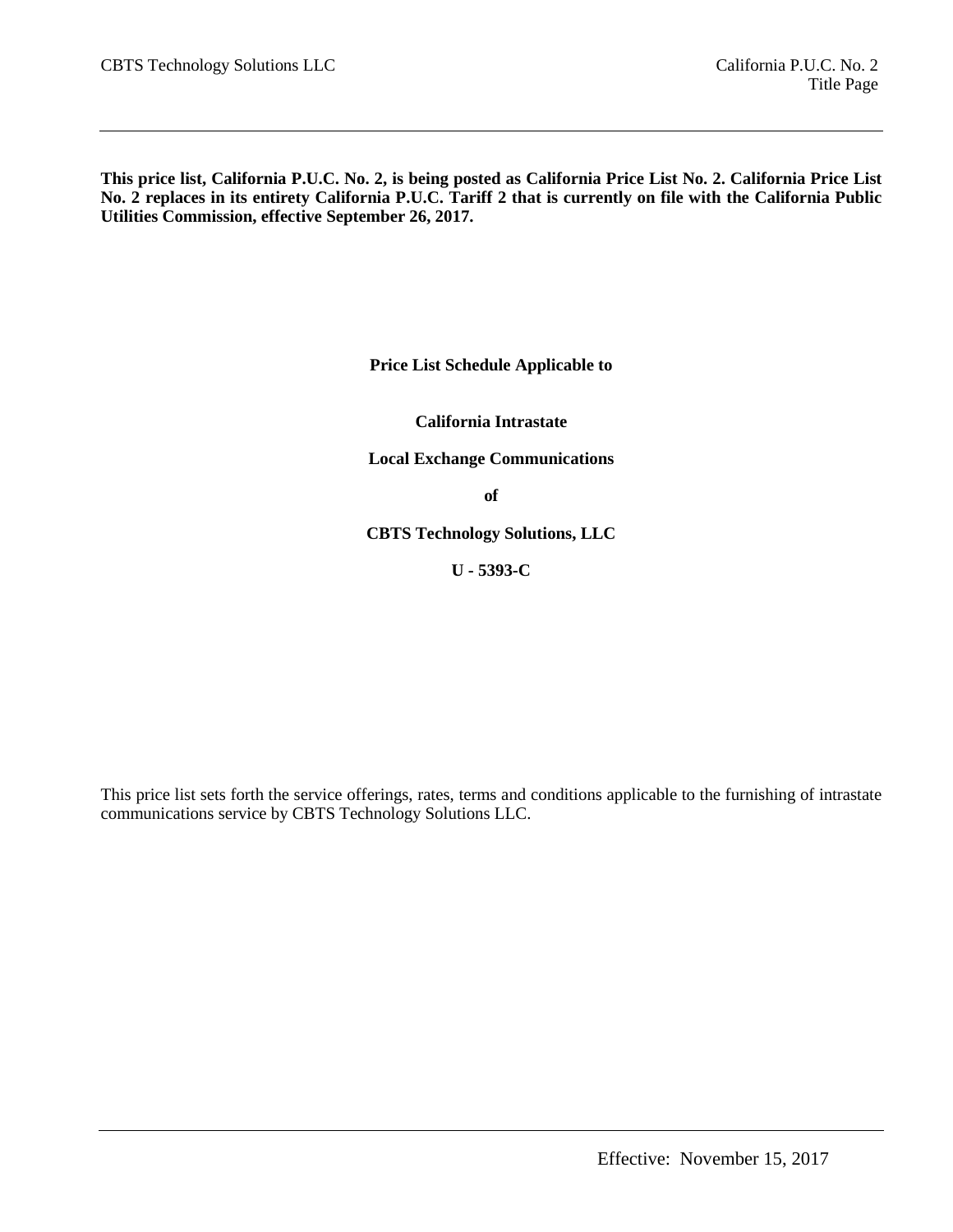$\_$  ,  $\_$  ,  $\_$  ,  $\_$  ,  $\_$  ,  $\_$  ,  $\_$  ,  $\_$  ,  $\_$  ,  $\_$  ,  $\_$  ,  $\_$  ,  $\_$  ,  $\_$  ,  $\_$  ,  $\_$  ,  $\_$  ,  $\_$  ,  $\_$  ,  $\_$  ,  $\_$  ,  $\_$  ,  $\_$  ,  $\_$  ,  $\_$  ,  $\_$  ,  $\_$  ,  $\_$  ,  $\_$  ,  $\_$  ,  $\_$  ,  $\_$  ,  $\_$  ,  $\_$  ,  $\_$  ,  $\_$  ,  $\_$  ,

# TABLE OF CONTENTS

| SECTION | TITLE                                     |
|---------|-------------------------------------------|
| 1       | Application of PRICE LIST and Definitions |
| 2       | Regulations                               |
| 3       | Directory Listings                        |
| 4       | Directory Assistance Service              |
| 5       | <b>Operator Assistance Service</b>        |
| 6       | <b>Business Exchange Service</b>          |
| 7       | <b>PRI</b> Service                        |
| 8       | <b>Exchange Areas</b>                     |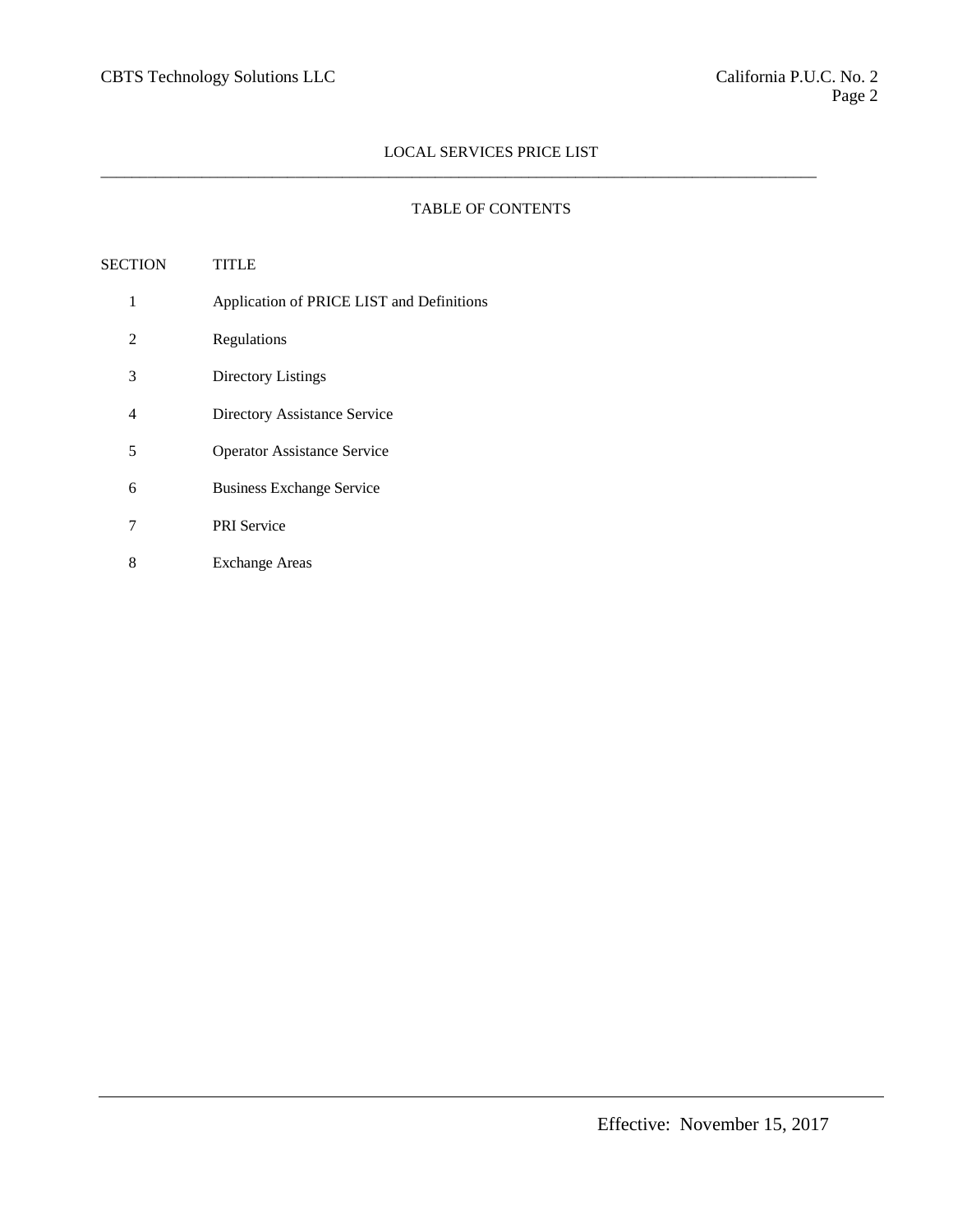# **INDEX**

| Subject                                                                         | <b>Section</b> | Page           |
|---------------------------------------------------------------------------------|----------------|----------------|
|                                                                                 |                | 18             |
|                                                                                 |                | 18             |
|                                                                                 |                | 3              |
|                                                                                 |                | 7              |
|                                                                                 |                | $\overline{2}$ |
|                                                                                 |                | 1              |
|                                                                                 |                | 2              |
| Connections of Customer-Provided Terminal Equipment and Communications Systems2 |                | 5              |
|                                                                                 |                | 3              |
|                                                                                 |                | 2              |
|                                                                                 |                | 11             |
|                                                                                 |                | 9              |
|                                                                                 |                | 1              |
|                                                                                 |                | 17             |
|                                                                                 |                | 1              |
|                                                                                 |                | 1              |
|                                                                                 |                | 12             |
|                                                                                 |                | 18             |
|                                                                                 |                | 8              |
|                                                                                 |                | 15             |
|                                                                                 |                | 14             |
|                                                                                 |                | 11             |
|                                                                                 |                | 11             |
|                                                                                 |                | 2              |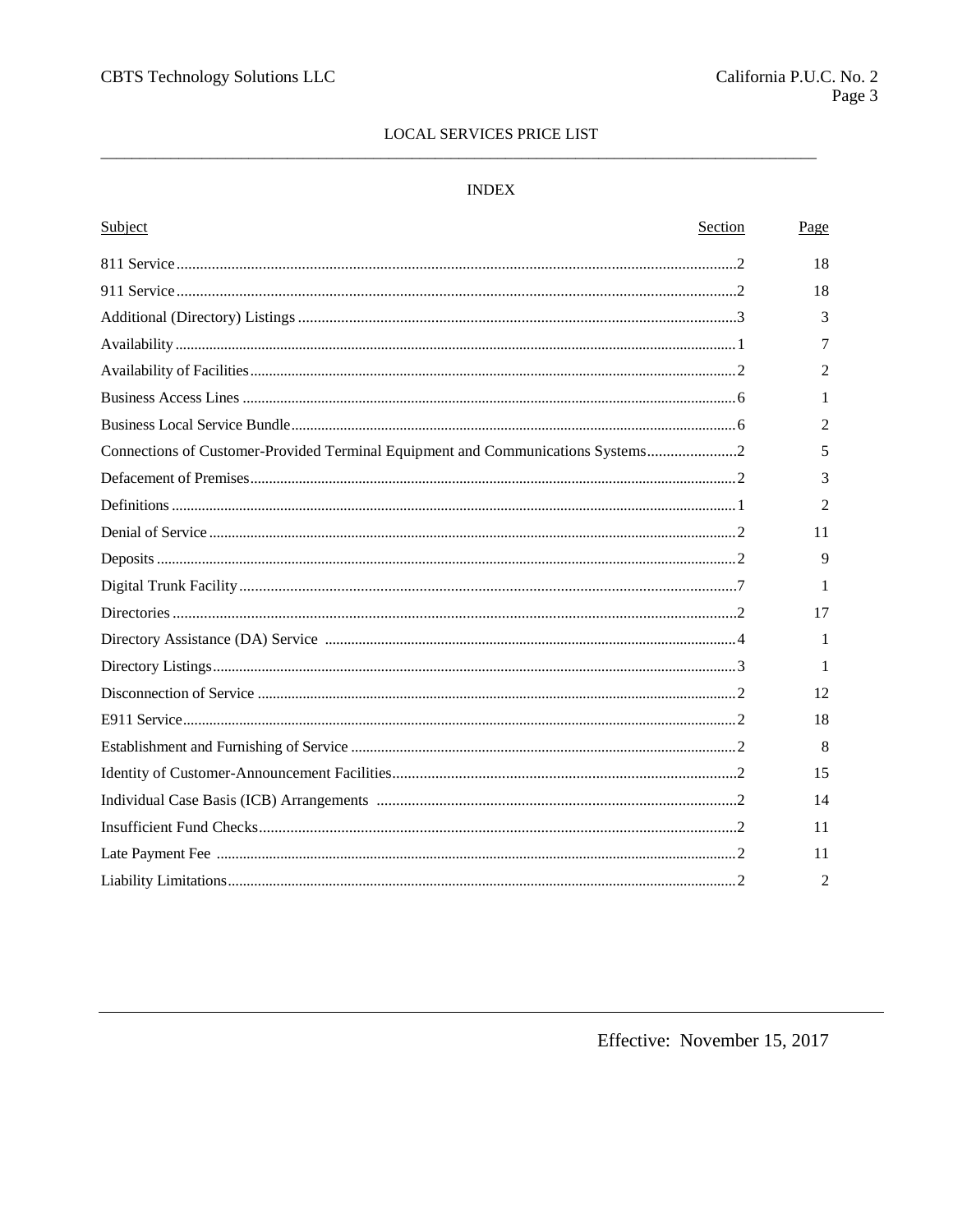# $\ensuremath{\mathsf{INDEX}}$

| Subject<br>Section | Page           |
|--------------------|----------------|
|                    |                |
|                    |                |
|                    |                |
|                    | 13             |
|                    | 5              |
|                    | $\mathfrak{D}$ |
|                    |                |
|                    | 1              |
|                    | 14             |
|                    | 4              |
|                    | 10             |
|                    | $\mathfrak{D}$ |
|                    | 16             |
|                    | 3              |
|                    | 3              |
|                    | 4              |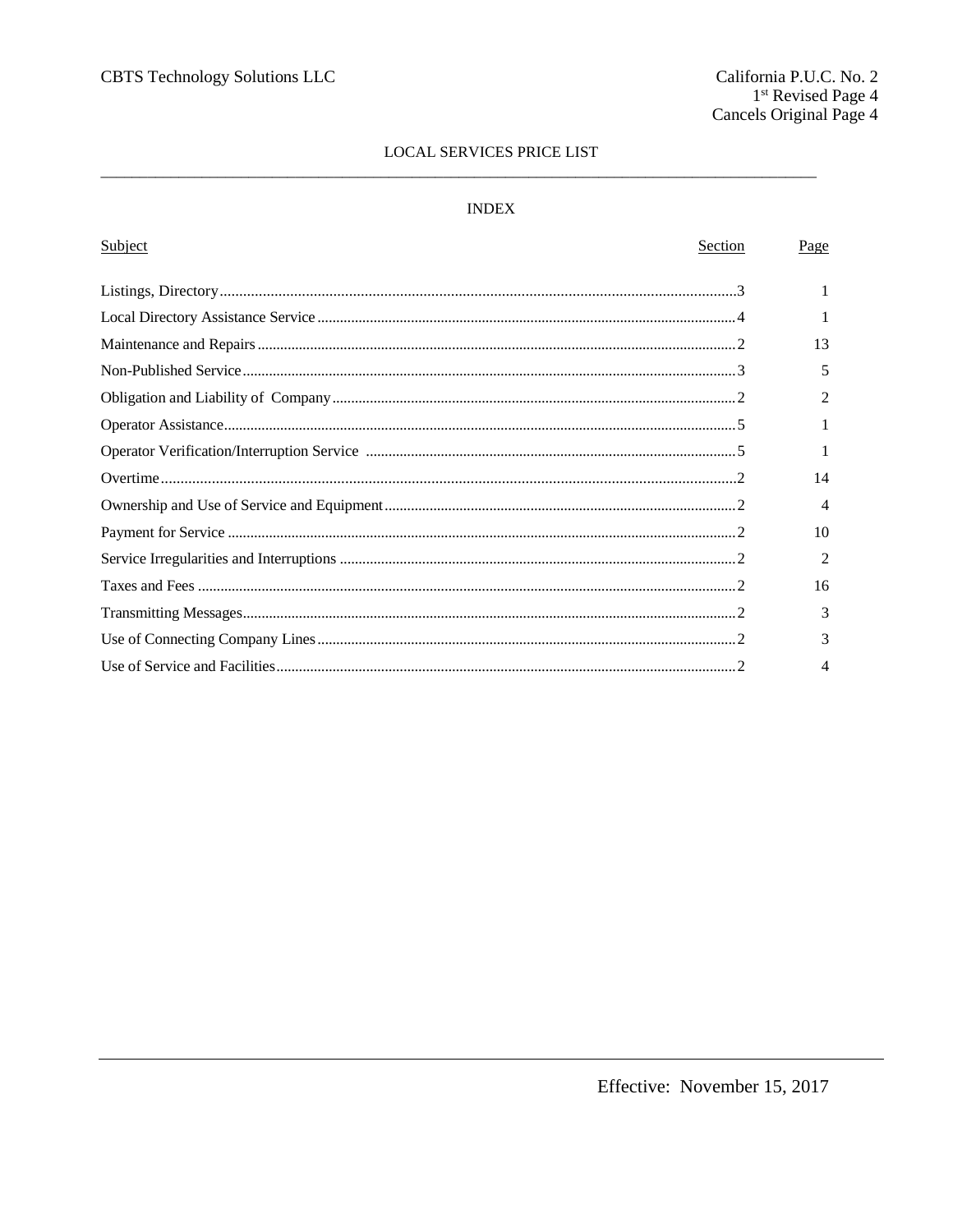$\_$  ,  $\_$  ,  $\_$  ,  $\_$  ,  $\_$  ,  $\_$  ,  $\_$  ,  $\_$  ,  $\_$  ,  $\_$  ,  $\_$  ,  $\_$  ,  $\_$  ,  $\_$  ,  $\_$  ,  $\_$  ,  $\_$  ,  $\_$  ,  $\_$  ,  $\_$  ,  $\_$  ,  $\_$  ,  $\_$  ,  $\_$  ,  $\_$  ,  $\_$  ,  $\_$  ,  $\_$  ,  $\_$  ,  $\_$  ,  $\_$  ,  $\_$  ,  $\_$  ,  $\_$  ,  $\_$  ,  $\_$  ,  $\_$  ,

# SECTION 1 - APPLICATION OF PRICE LIST AND DEFINITIONS

## A. APPLICATION OF PRICE LIST

This PRICE LIST sets forth the service offerings, rates, terms and conditions applicable to the furnishing of intrastate communications service by CBTS Technology Solutions LLC to customers within the State of California. Local exchange business services will be provided in the service areas of the facilities-based Carriers with whom a resale agreement exists between such Carrier and CBTS Technology Solutions LLC. The services in this price list are only provided on a resale basis.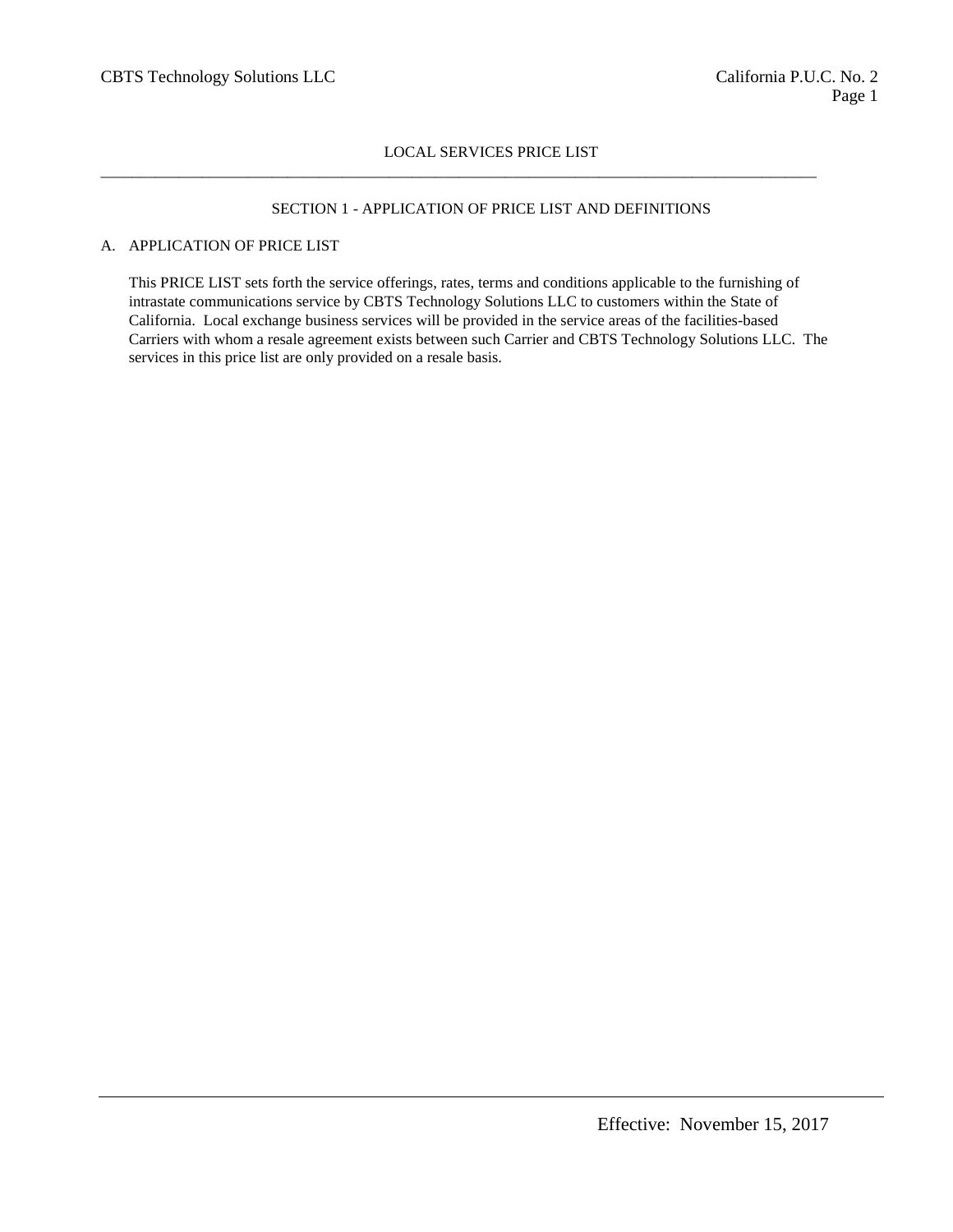$\_$  ,  $\_$  ,  $\_$  ,  $\_$  ,  $\_$  ,  $\_$  ,  $\_$  ,  $\_$  ,  $\_$  ,  $\_$  ,  $\_$  ,  $\_$  ,  $\_$  ,  $\_$  ,  $\_$  ,  $\_$  ,  $\_$  ,  $\_$  ,  $\_$  ,  $\_$  ,  $\_$  ,  $\_$  ,  $\_$  ,  $\_$  ,  $\_$  ,  $\_$  ,  $\_$  ,  $\_$  ,  $\_$  ,  $\_$  ,  $\_$  ,  $\_$  ,  $\_$  ,  $\_$  ,  $\_$  ,  $\_$  ,  $\_$  ,

# SECTION 1 - APPLICATION OF PRICE LIST AND DEFINITIONS

### B. DEFINITIONS

Certain terms used generally throughout this price list are defined as follows.

1. Carrier

Refers to the underlying provider whose facilities CBTS TS uses to furnish service.

2. Central Office

A switching unit in a telecommunications system providing service to the general public, that has the necessary equipment and operating arrangements for terminating and interconnecting lines and trunks.

3. Central Office Line

A circuit used within a central office to connect to an individual line or any type of trunk.

4. Company

CBTS Technology Solutions LLC (CBTS TS) which is the issuer of this price list. Also refers to the underlying provider whose facilities CBTS TS uses to furnish service.

5. Communication-Impaired Person

For purposes of this price list, the definition of impaired refers to persons with communication impairments, including hearing impaired, deaf, deaf/blind, or speech impaired persons whose impairment prevents them from communicating over the telephone without the aid of a telecommunications device for the deaf or text telephone (TDD/TTY).

6. Commission

The California Public Utilities Commission.

7. Contract

The agreement between a customer and the Company under which facilities for the customer's use are furnished, in accordance with the provisions of this price list.

8. Customer

The person, firm, corporation or other entity that orders service and is responsible for the payment of charges and for compliance with the Company's price list regulations.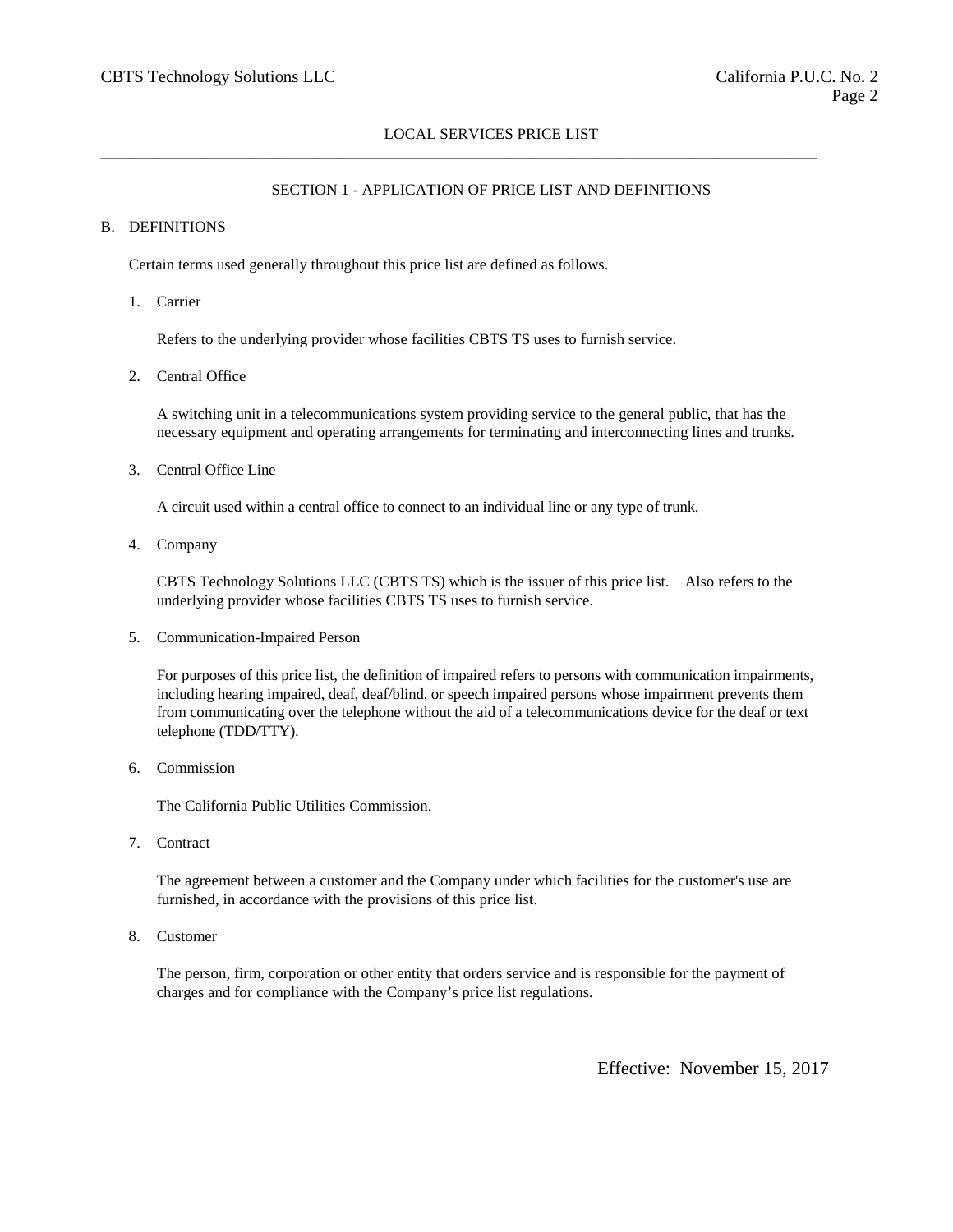$\_$  ,  $\_$  ,  $\_$  ,  $\_$  ,  $\_$  ,  $\_$  ,  $\_$  ,  $\_$  ,  $\_$  ,  $\_$  ,  $\_$  ,  $\_$  ,  $\_$  ,  $\_$  ,  $\_$  ,  $\_$  ,  $\_$  ,  $\_$  ,  $\_$  ,  $\_$  ,  $\_$  ,  $\_$  ,  $\_$  ,  $\_$  ,  $\_$  ,  $\_$  ,  $\_$  ,  $\_$  ,  $\_$  ,  $\_$  ,  $\_$  ,  $\_$  ,  $\_$  ,  $\_$  ,  $\_$  ,  $\_$  ,  $\_$  ,

# SECTION 1 - APPLICATION OF PRICE LIST AND DEFINITIONS

### B. DEFINITIONS (Continued)

### 9. Demarcation Point (Network Interface)

The point of demarcation and/or interconnection between Company communications facilities and terminal equipment, protective apparatus or wiring at a customer's premises. Company-installed facilities at or constituting the demarcation point will consist of wire or a jack conforming to Subpart F of Part 68 of the FCC's rules. "Premises" as used in this section generally means a dwelling unit, other building or a legal unit of real property such as a lot on which a dwelling unit is located, as determined by the Company's reasonable and nondiscriminatory standard operating practices. The "minimum point of entry" as used in this section will be either (1) the closest practicable point to where the wiring crosses a property line or (2) the closest practicable point to where the wiring enters a multiunit building or buildings.

The Company's reasonable and nondiscriminatory standard operating practices will determine which of (1) or (2) will apply. The Company is not precluded from establishing reasonable classifications of multiunit premises for purposes of determining which of (1) or (2) above will apply. Multiunit premises include, but are not limited to, commercial, shopping center and campus situations.

a. Single Unit Installations

For single unit installations existing as of December 27, 1991, and installations installed after that date, the demarcation point will be a point within twelve inches of the protector or, where there is no protector, within twelve inches of where the telephone wire enters the customer's premises.

#### b. Multiunit Installations

- 1. In multiunit premises existing as of December 27, 1991, the demarcation point will be determined in accordance with the Company's reasonable and nondiscriminatory standard operating practices; provided, however, that where there are multiple demarcation points within the multiunit premises, a demarcation point for a customer will not be further inside the customer's premises than a point twelve inches from where the wiring enters the customer's premises.
- 2. In multiunit premises in which wiring is installed after December 27, 1991, including additions, modifications and rearrangements of wiring existing prior to that date, the multiunit premises owner will determine the location of the demarcation point or points. The multiunit premises owner will determine whether there will be a single demarcation point location for all customers or separate locations for each customer; provided, however, that where there are multiple demarcation points within the multiunit premises, a demarcation point for a customer will not be further inside the customer's premises than a point twelve inches from where the wiring enters the customer's premises.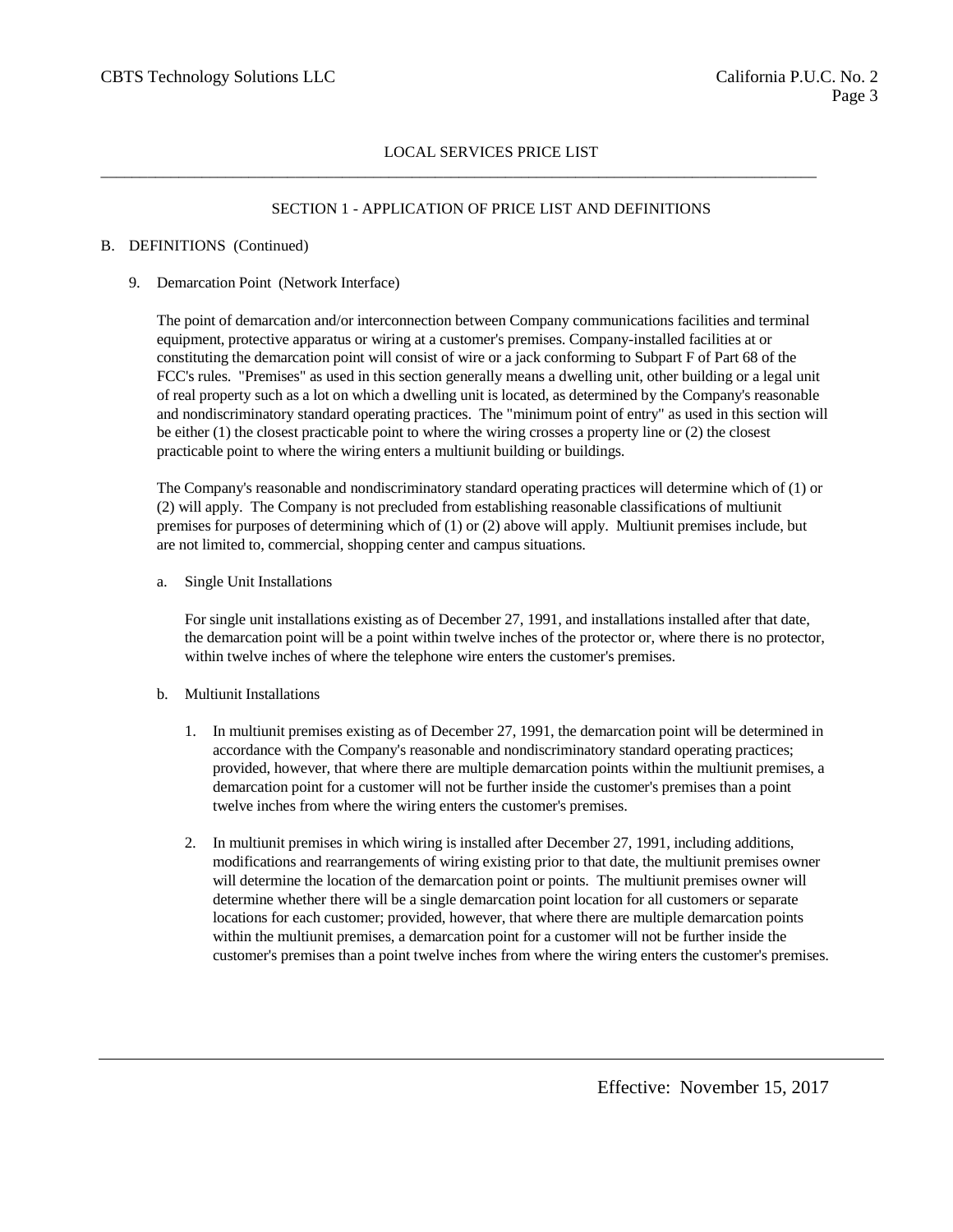$\_$  ,  $\_$  ,  $\_$  ,  $\_$  ,  $\_$  ,  $\_$  ,  $\_$  ,  $\_$  ,  $\_$  ,  $\_$  ,  $\_$  ,  $\_$  ,  $\_$  ,  $\_$  ,  $\_$  ,  $\_$  ,  $\_$  ,  $\_$  ,  $\_$  ,  $\_$  ,  $\_$  ,  $\_$  ,  $\_$  ,  $\_$  ,  $\_$  ,  $\_$  ,  $\_$  ,  $\_$  ,  $\_$  ,  $\_$  ,  $\_$  ,  $\_$  ,  $\_$  ,  $\_$  ,  $\_$  ,  $\_$  ,  $\_$  ,

### SECTION 1 - APPLICATION OF PRICE LIST AND DEFINITIONS

#### B. DEFINITIONS (Continued)

#### 10. Direct Inward Dialing (DID)

A service attribute that routes incoming calls directly to stations, bypassing a central answering point.

11. Directory Listing

The publication in the alphabetical directory of information pertaining to a customer's telephone number.

12. Exchange

A unit established for the administration of telecommunications service in a specified area, which usually embraces a city, town, or village and its environs. It consists of one or more central offices together with the associated plant used in furnishing telecommunications service within that area.

13. Individual Case Basis (ICB)

A service arrangement in which the regulations, rates and charges are developed based on the specific circumstances of the customer's situation

14. Initial Service Period

The minimum length of time a customer is obligated to pay for service whether or not the customer retains the service for the minimum length of time. Unless stated otherwise in this price list, the minimum period is 30 days.

#### 15. Local Calling

A completed call or telephonic communication between a calling station and any other station within the local service area of the calling station.

16. Local Exchange Service

Telephone service furnished between points located within an area where there is no toll charge. Unless otherwise specified, local calling areas in this price list shall be the same as the local calling areas of the facilities-based Carriers with whom a resale agreement exists between such Carrier and CBTS Technology Solutions LLC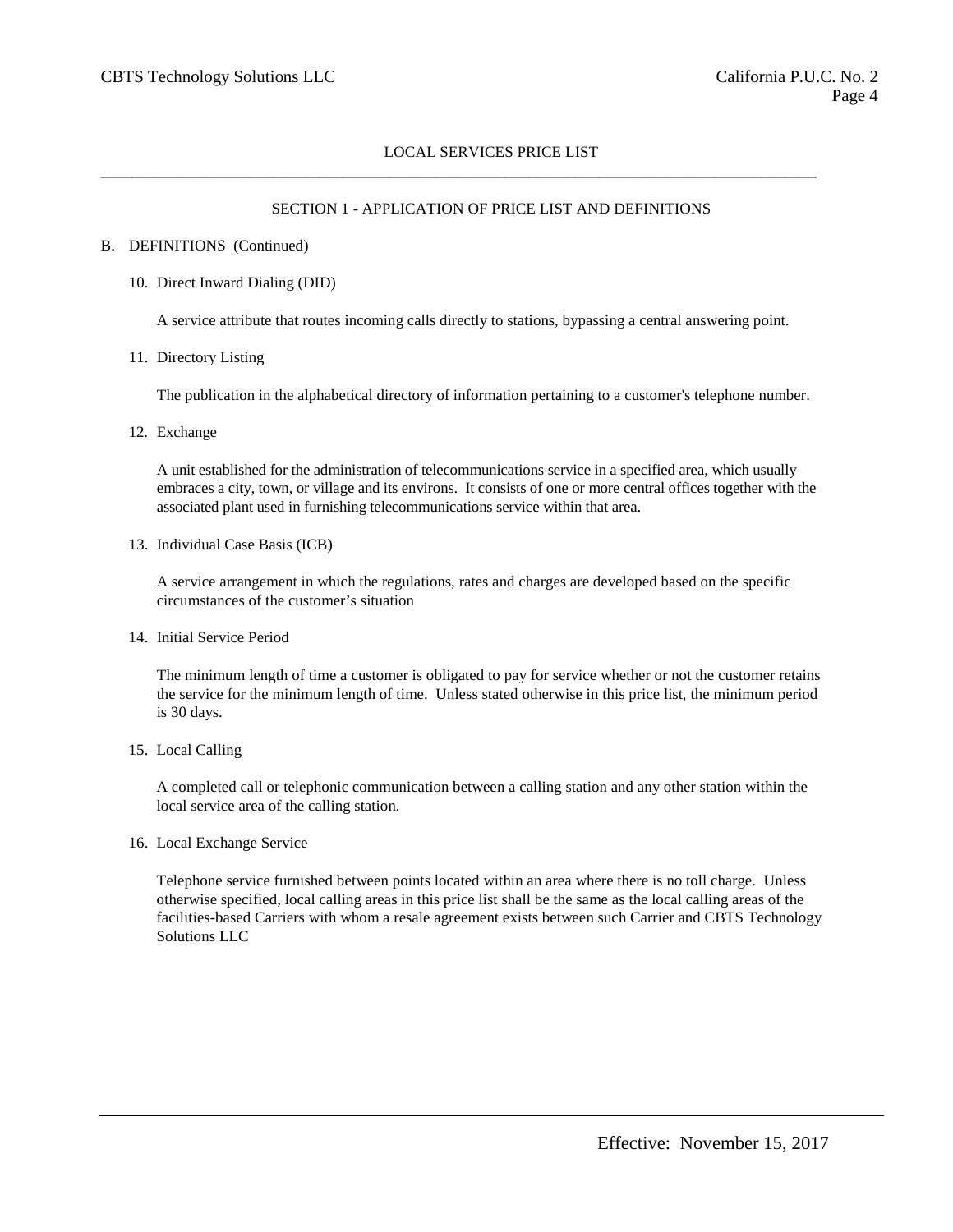# SECTION 1 - APPLICATION OF PRICE LIST AND DEFINITIONS

### B. DEFINITIONS (Continued)

17. Network Interface Device (NID)

A jack conforming to Sub-part F of Part 68 of the FCC's rules provided by the Company as part of the LEC network. It will be located on the customer's premises and is considered to be the termination of the LEC network if installed by the Company. (See Demarcation Point)

18. Non-Recurring Charges

The one-time initial charges for service or facilities, including but not limited to charges for construction, installation, or special fees.

19. Private Branch Exchange (PBX)

An arrangement of equipment consisting of switchboards, dial switching equipment, wiring, telephone station apparatus, or a combination thereof. It provides for the interconnection of service lines associated with switching equipment located on a premises or extended to another premises relating to the same customer.

20. Recurring Charges

The monthly charges to the customer for services, facilities and equipment, which continue on the agreed upon duration of the service.

21. Resale of Services

Resale of services is available only to carriers which are certified by the Commission to provide intrastate local exchange services.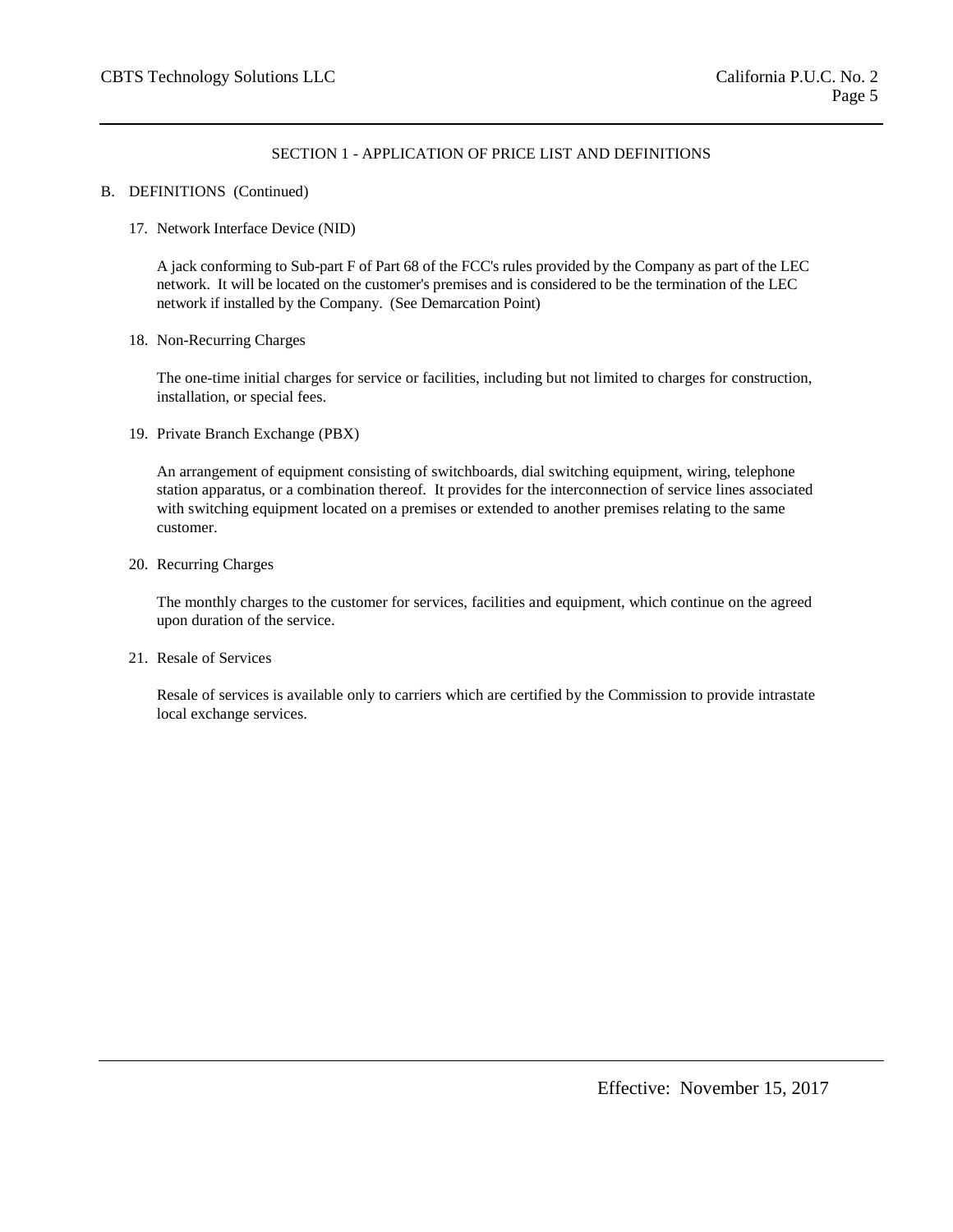$\_$  ,  $\_$  ,  $\_$  ,  $\_$  ,  $\_$  ,  $\_$  ,  $\_$  ,  $\_$  ,  $\_$  ,  $\_$  ,  $\_$  ,  $\_$  ,  $\_$  ,  $\_$  ,  $\_$  ,  $\_$  ,  $\_$  ,  $\_$  ,  $\_$  ,  $\_$  ,  $\_$  ,  $\_$  ,  $\_$  ,  $\_$  ,  $\_$  ,  $\_$  ,  $\_$  ,  $\_$  ,  $\_$  ,  $\_$  ,  $\_$  ,  $\_$  ,  $\_$  ,  $\_$  ,  $\_$  ,  $\_$  ,  $\_$  ,

## SECTION 1 - APPLICATION OF PRICE LIST AND DEFINITIONS

#### B. DEFINITIONS (Continued)

### 22. Service Commencement Date

The first day following the date on which the Company notifies the customer that the requested service or facility is available for use. This will be no later than five days following the request, unless extended by the customer's refusal to accept service which does not conform to standards set forth in the service order or this price list, in which case the Service Commencement Date is the date of the customer's acceptance of service. The parties may mutually agree on a substitute Service Commencement Date.

### 23. Termination Charge

A charge applied to a customer when service is terminated before the expiration of the initial service period, or a charge applied where a basic termination charge is specified.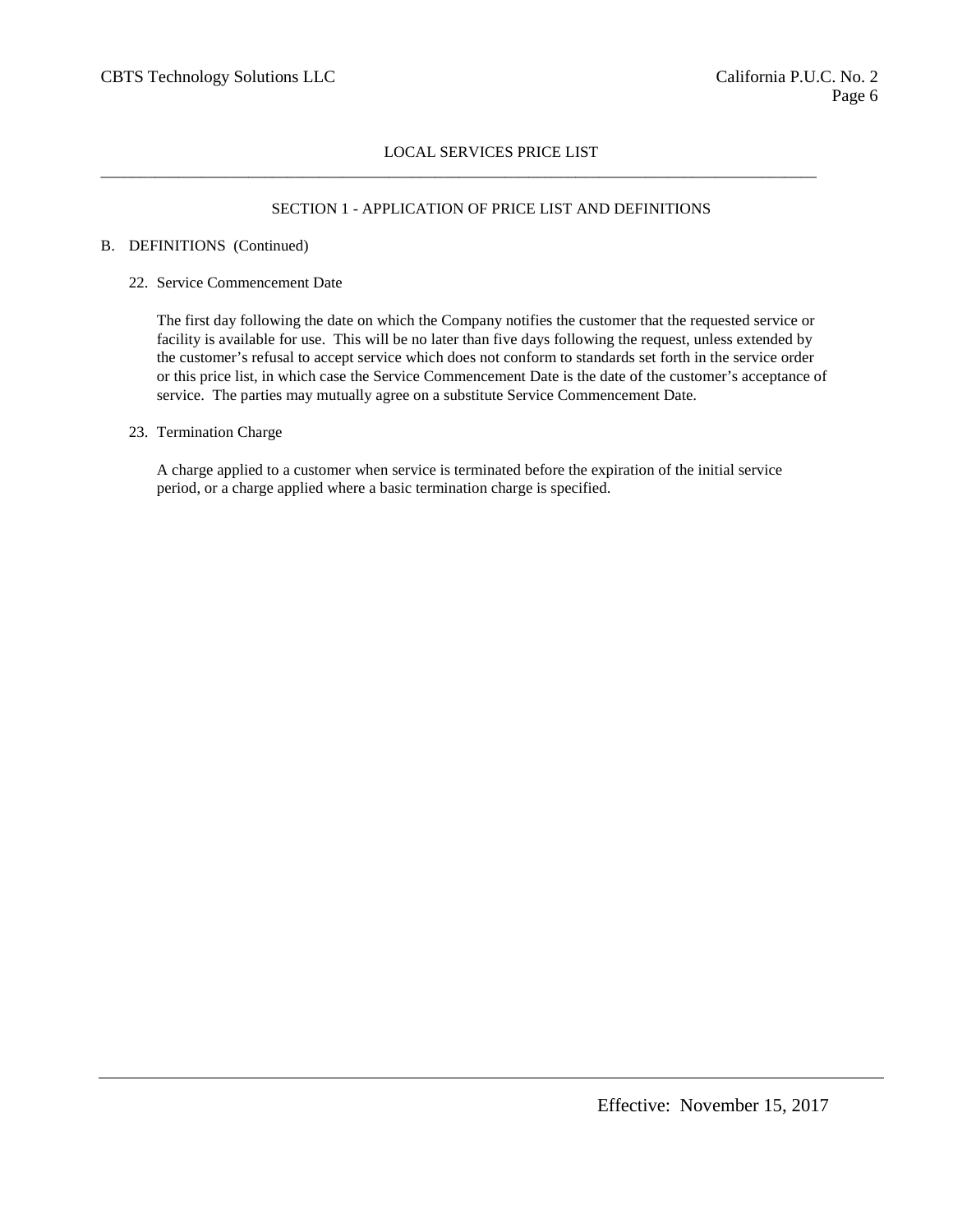$\_$  ,  $\_$  ,  $\_$  ,  $\_$  ,  $\_$  ,  $\_$  ,  $\_$  ,  $\_$  ,  $\_$  ,  $\_$  ,  $\_$  ,  $\_$  ,  $\_$  ,  $\_$  ,  $\_$  ,  $\_$  ,  $\_$  ,  $\_$  ,  $\_$  ,  $\_$  ,  $\_$  ,  $\_$  ,  $\_$  ,  $\_$  ,  $\_$  ,  $\_$  ,  $\_$  ,  $\_$  ,  $\_$  ,  $\_$  ,  $\_$  ,  $\_$  ,  $\_$  ,  $\_$  ,  $\_$  ,  $\_$  ,  $\_$  ,

## SECTION 1 - APPLICATION OF PRICE LIST AND DEFINITIONS

# C. AVAILABILITY

The furnishing of service under this price list is subject to the availability on a continuing basis of all the necessary facilities and is limited to the capacity of the Company's facilities to furnish service from time to time as required at the sole discretion of the Company.

The Company shall not be liable for any act or omission of any other company or companies furnishing a portion of the service, or for damages associated with service, channels, or equipment which it does not furnish, or for damages which result from the operation of Customer-provided systems, equipment, facilities or services which are interconnected with Company services.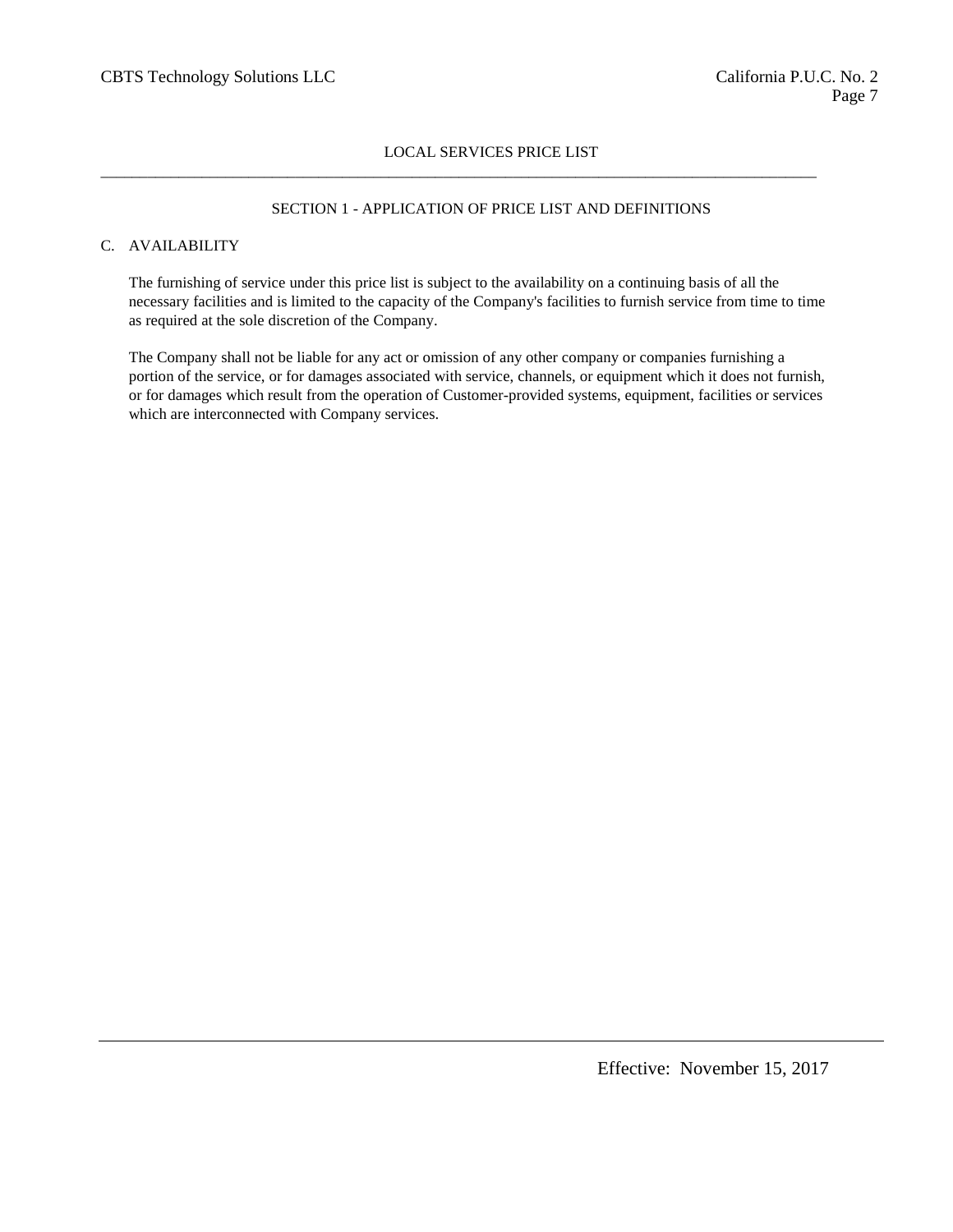# SECTION 2 - REGULATIONS

## A. GENERAL

1. The regulations in Section 2 apply to all services contained within this price list unless otherwise noted.

 $\_$  ,  $\_$  ,  $\_$  ,  $\_$  ,  $\_$  ,  $\_$  ,  $\_$  ,  $\_$  ,  $\_$  ,  $\_$  ,  $\_$  ,  $\_$  ,  $\_$  ,  $\_$  ,  $\_$  ,  $\_$  ,  $\_$  ,  $\_$  ,  $\_$  ,  $\_$  ,  $\_$  ,  $\_$  ,  $\_$  ,  $\_$  ,  $\_$  ,  $\_$  ,  $\_$  ,  $\_$  ,  $\_$  ,  $\_$  ,  $\_$  ,  $\_$  ,  $\_$  ,  $\_$  ,  $\_$  ,  $\_$  ,  $\_$  ,

2. Revisions to this price list which affect neither the service to subscribers (customers) nor the rate, classification, or charge to subscribers (customers) are authorized without further Order of the Commission. These revisions will be made in accordance with the Order granting such authority.

Such revisions include:

- a. Additions, deletions, corrections or rearrangements of items listed under Table of Contents, Index, Explanation of Symbols, and Explanation of Abbreviations;
- b. Rearrangements or corrections in paragraph references, headings, or numerical designations; and
- c. Changes to reflect revisions in names of other companies and in the names of exchanges of other companies approved by this Commission in connection with applications filed by other telephone companies.

Each revision will be effective on the date to be shown on the revised price list sheets covering the changes, the effective date to be one day after the date of filing copies of the revised sheets with the Commission.

3. A move to a different continuous property is charged for as new installation of service. A new initial period applies at the new location and a termination charge applies at the old location, except as provided for elsewhere in this price list, if the move occurs prior to the expiration of the initial service period.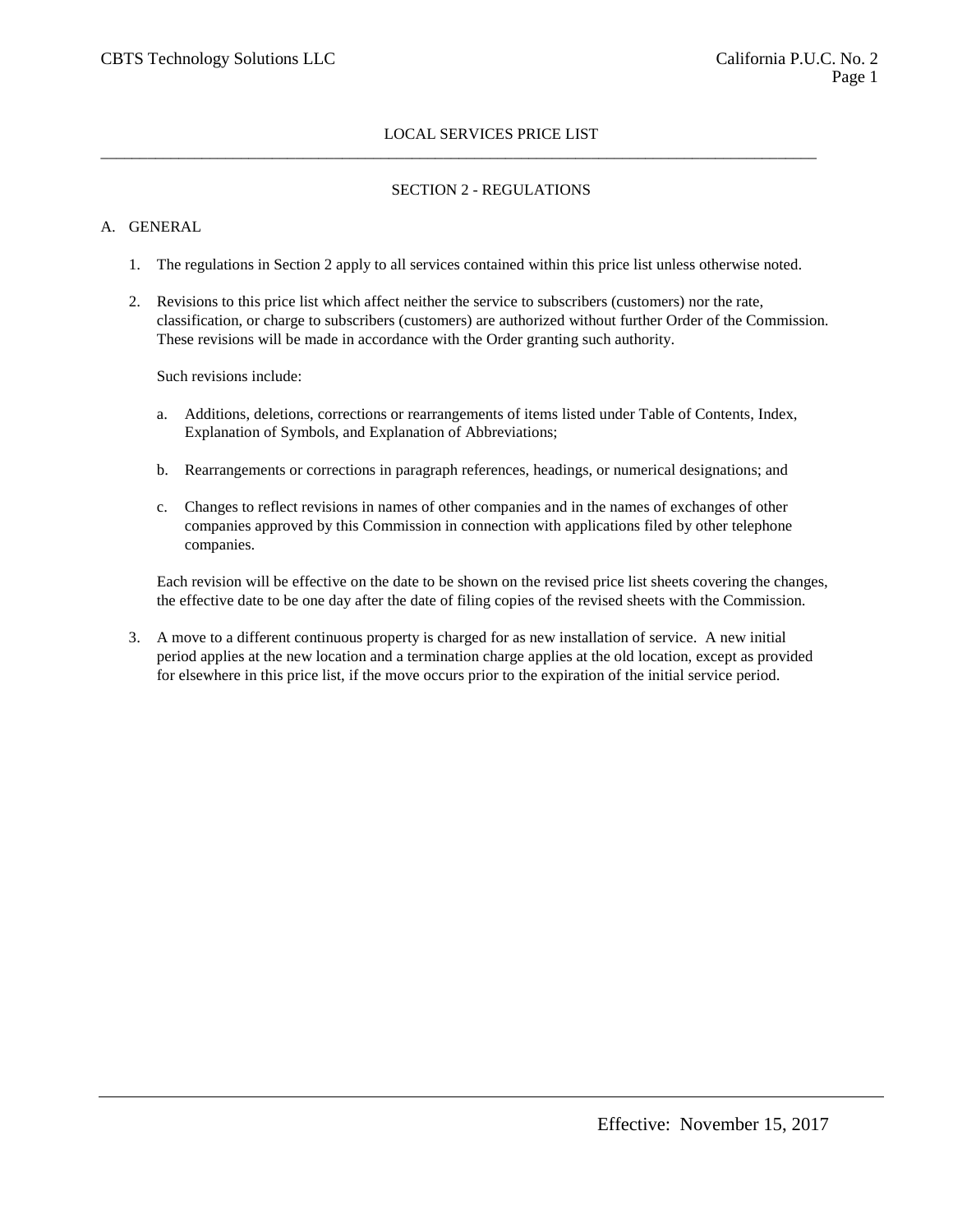$\_$  ,  $\_$  ,  $\_$  ,  $\_$  ,  $\_$  ,  $\_$  ,  $\_$  ,  $\_$  ,  $\_$  ,  $\_$  ,  $\_$  ,  $\_$  ,  $\_$  ,  $\_$  ,  $\_$  ,  $\_$  ,  $\_$  ,  $\_$  ,  $\_$  ,  $\_$  ,  $\_$  ,  $\_$  ,  $\_$  ,  $\_$  ,  $\_$  ,  $\_$  ,  $\_$  ,  $\_$  ,  $\_$  ,  $\_$  ,  $\_$  ,  $\_$  ,  $\_$  ,  $\_$  ,  $\_$  ,  $\_$  ,  $\_$  ,

### SECTION 2 - REGULATIONS

#### B. OBLIGATION AND LIABILITY OF COMPANY

#### 1. Liability Limitations

Approval of language contained in this price list by the Commission does not constitute a determination by the Commission that the limitation of liability imposed by the Company should be upheld in a court of law. Approval by the Commission merely recognizes that since it is a court's responsibility to adjudicate negligence and consequent damage claims, it is also the court's responsibility to determine the validity of any exculpatory clauses.

### 2. Availability of Facilities

The Company's obligation to furnish service or to continue to furnish service is dependent on its ability to obtain, retain, and maintain without unreasonable expense suitable rights and facilities, and to provide for the installation of those facilities required incident to the furnishing and maintenance of that service.

#### 3. Service Irregularities and Interruptions

In the event of an interruption to service which is not due to the negligence or willful act of the customer, there will be allowed a prorata adjustment of the monthly charges involved, for the service and facilities rendered useless and inoperative by reason of the interruption, during the time said interruption continues in excess of twenty-four hours from the time it is reported to the Telephone Company or detected by the Company. For the purpose of administering this regulation, every month is considered to have thirty days.

For the purpose of applying this provisions, the word "interruption" shall mean the inability to complete calls; incoming, outgoing, or both. "Interruption" does not include and no credit allowance shall be given for service difficulties such as slow dial tone, busy circuits, or other network and/or switching capacity shortages. Nor shall the credit allowance apply where service is interrupted by the negligence or willful act of the customer or the failure of facilities provided by the customer, or unlawful or improper use of the facilities or service.

No credit allowance will be made for interruptions due to electric power failure, where by the provisions of this price list, the customer is responsible for providing electric power.

The liability of the Company for damages arising out of mistakes, omissions, interruptions, delays or errors, or defects in transmission occurring in the course of furnishing service or facilities, and not caused by the negligence of the customer, or of the Company in failing to maintain proper standards of maintenance and operation and to exercise reasonable supervision, will in no event exceed an amount equivalent to the proportionate charge to the customer for the period of service during which the mistake, omission, interruption, delay or error, or defect in transmission occurs.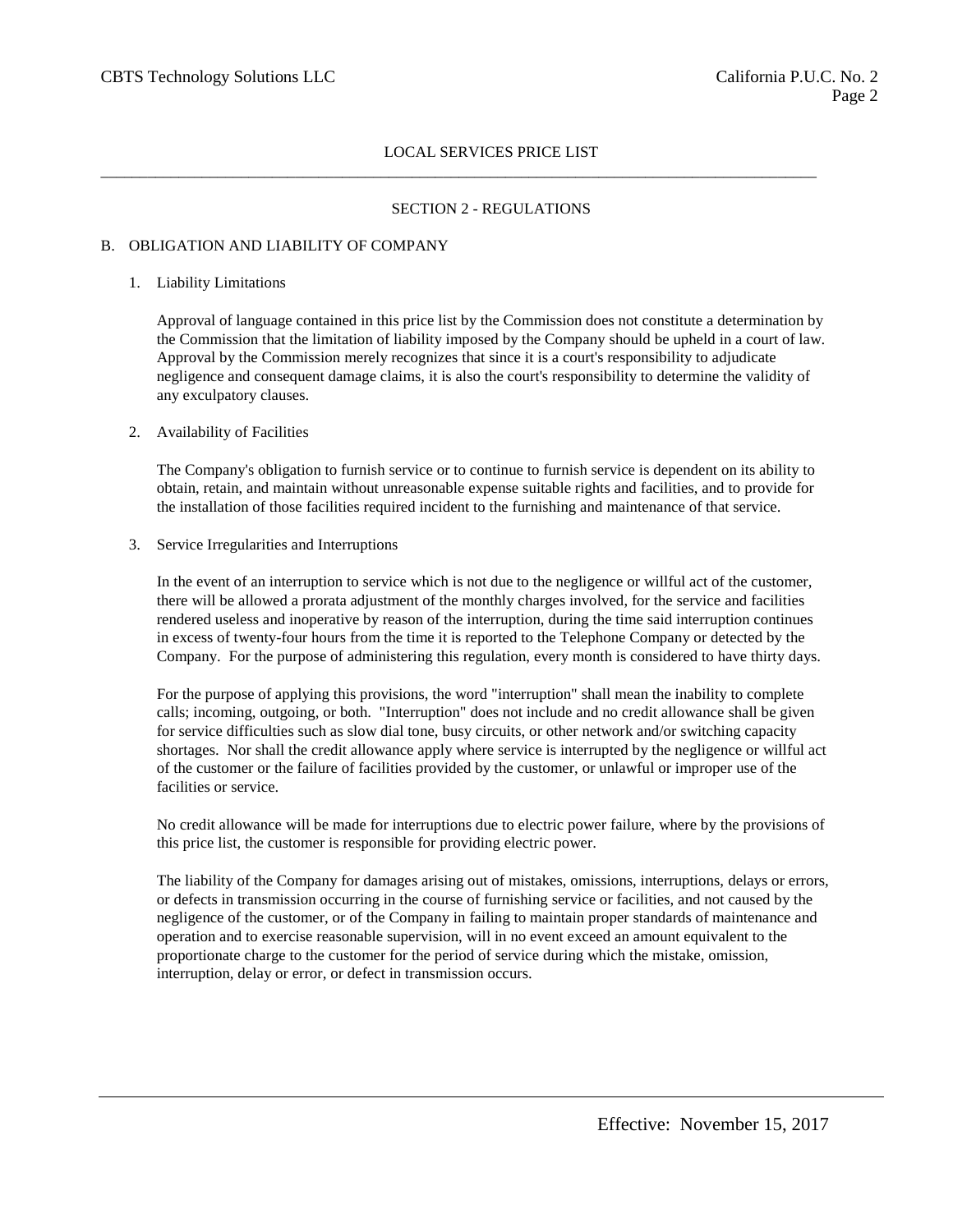$\_$  ,  $\_$  ,  $\_$  ,  $\_$  ,  $\_$  ,  $\_$  ,  $\_$  ,  $\_$  ,  $\_$  ,  $\_$  ,  $\_$  ,  $\_$  ,  $\_$  ,  $\_$  ,  $\_$  ,  $\_$  ,  $\_$  ,  $\_$  ,  $\_$  ,  $\_$  ,  $\_$  ,  $\_$  ,  $\_$  ,  $\_$  ,  $\_$  ,  $\_$  ,  $\_$  ,  $\_$  ,  $\_$  ,  $\_$  ,  $\_$  ,  $\_$  ,  $\_$  ,  $\_$  ,  $\_$  ,  $\_$  ,  $\_$  ,

### SECTION 2 - REGULATIONS

#### B. OBLIGATION AND LIABILITY OF COMPANY (Continued)

3. Service Irregularities and Interruptions (Continued)

The customer indemnifies and saves the Company harmless against claims for libel, slander, or infringement of copyright arising from the material transmitted over its facilities; against claims for infringement of patents arising from combining with, or using in connection with, facilities of the Company, apparatus and systems of the customer; and against all other claims arising out of any act or omission of the customer in connection with the facilities provided by the Company; and against any and all losses from damage to the customer's facilities or equipment attached or connected to facilities furnished by the Company.

#### 4. Transmitting Messages

The Company does not undertake to transmit messages but offers the use of its facilities for communications between its customers.

5. Use of Connecting Company Lines

When the lines of other companies are used in establishing connections to points not reached by the Company's lines, the Company is not liable for any act or omission of the other company or companies.

6. Defacement of Premises

The Company is not liable for any defacement or damage to the customer's premises resulting from the existence of the Company's equipment and associated wiring on such premises, or from the installation or removal thereof, when such defacement or damage is not the result of the Company's negligence.

When the customer is a tenant and requests an installation that could, in the opinion of the Company, result in damage to the property of the owner, the customer must obtain, prior to installation, a written release from the owner or his authorized agent absolving the Company of liability.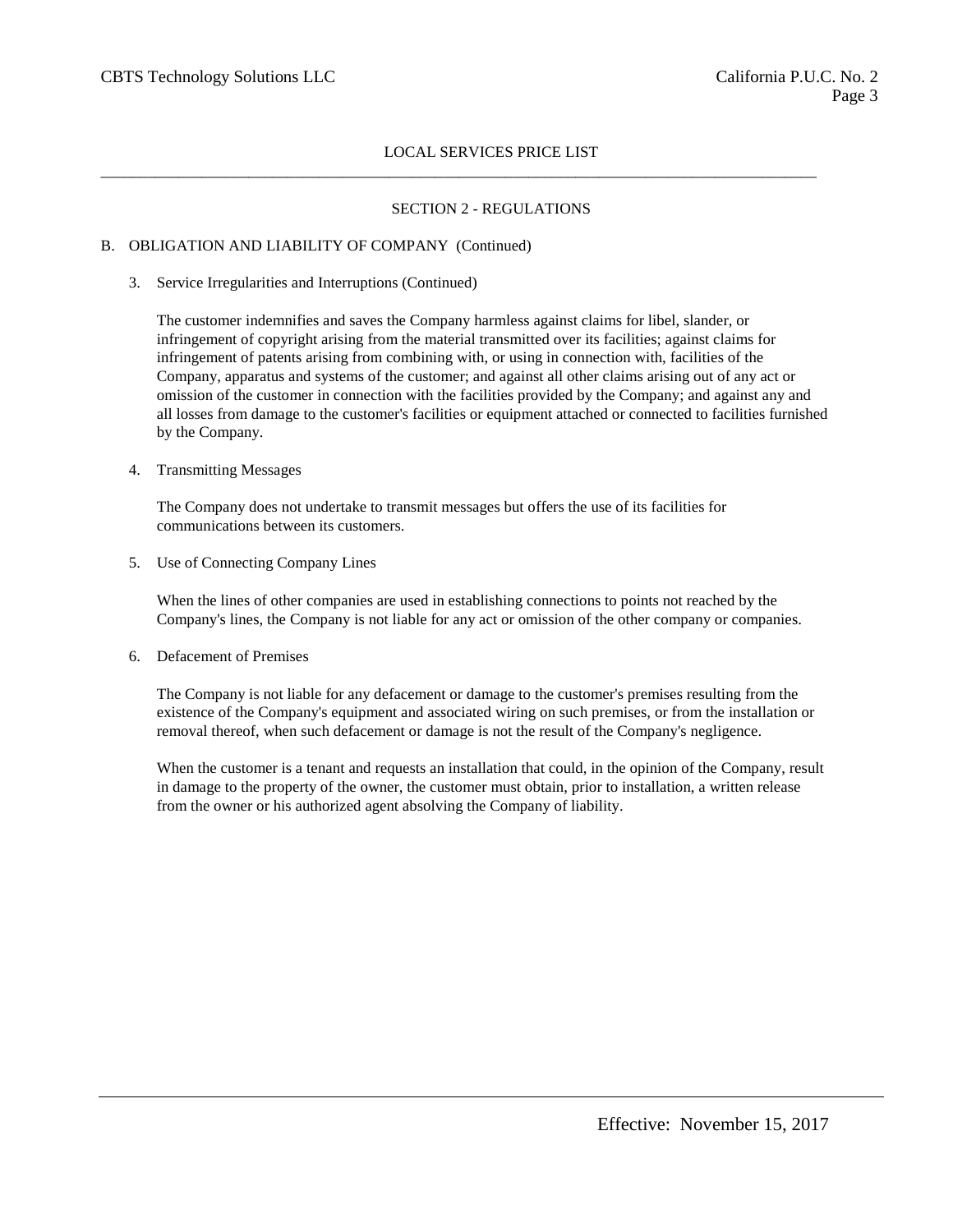$\_$  ,  $\_$  ,  $\_$  ,  $\_$  ,  $\_$  ,  $\_$  ,  $\_$  ,  $\_$  ,  $\_$  ,  $\_$  ,  $\_$  ,  $\_$  ,  $\_$  ,  $\_$  ,  $\_$  ,  $\_$  ,  $\_$  ,  $\_$  ,  $\_$  ,  $\_$  ,  $\_$  ,  $\_$  ,  $\_$  ,  $\_$  ,  $\_$  ,  $\_$  ,  $\_$  ,  $\_$  ,  $\_$  ,  $\_$  ,  $\_$  ,  $\_$  ,  $\_$  ,  $\_$  ,  $\_$  ,  $\_$  ,  $\_$  ,

## SECTION 2 - REGULATIONS

# C. USE OF SERVICE AND FACILITIES

- 1. Ownership and Use of Service and Equipment
	- a. General

Equipment and lines furnished by the Company on the premises of a customer are the property of the Company, whose agents and employees have the right to enter the premises at any reasonable hour for the purpose of installing, inspecting, maintaining, or repairing the equipment and lines, or upon termination of the service, for the purpose of removing the equipment or lines.

Equipment furnished by the Company must, upon termination of service for any cause whatsoever, be returned to it in good condition, except for reasonable wear and tear.

Customer-provided equipment or protective circuitry may be connected to the telecommunications network in accordance with provisions of the Federal Communications Commission's registration program, as are now in effect or may become effective.

b. Resale

All services in this price list are available for resale by Commission certified Competitive Local Exchange Carriers (CLECs) on a non-discriminatory basis at the rates and charges shown in this price list, unless otherwise noted in this price list.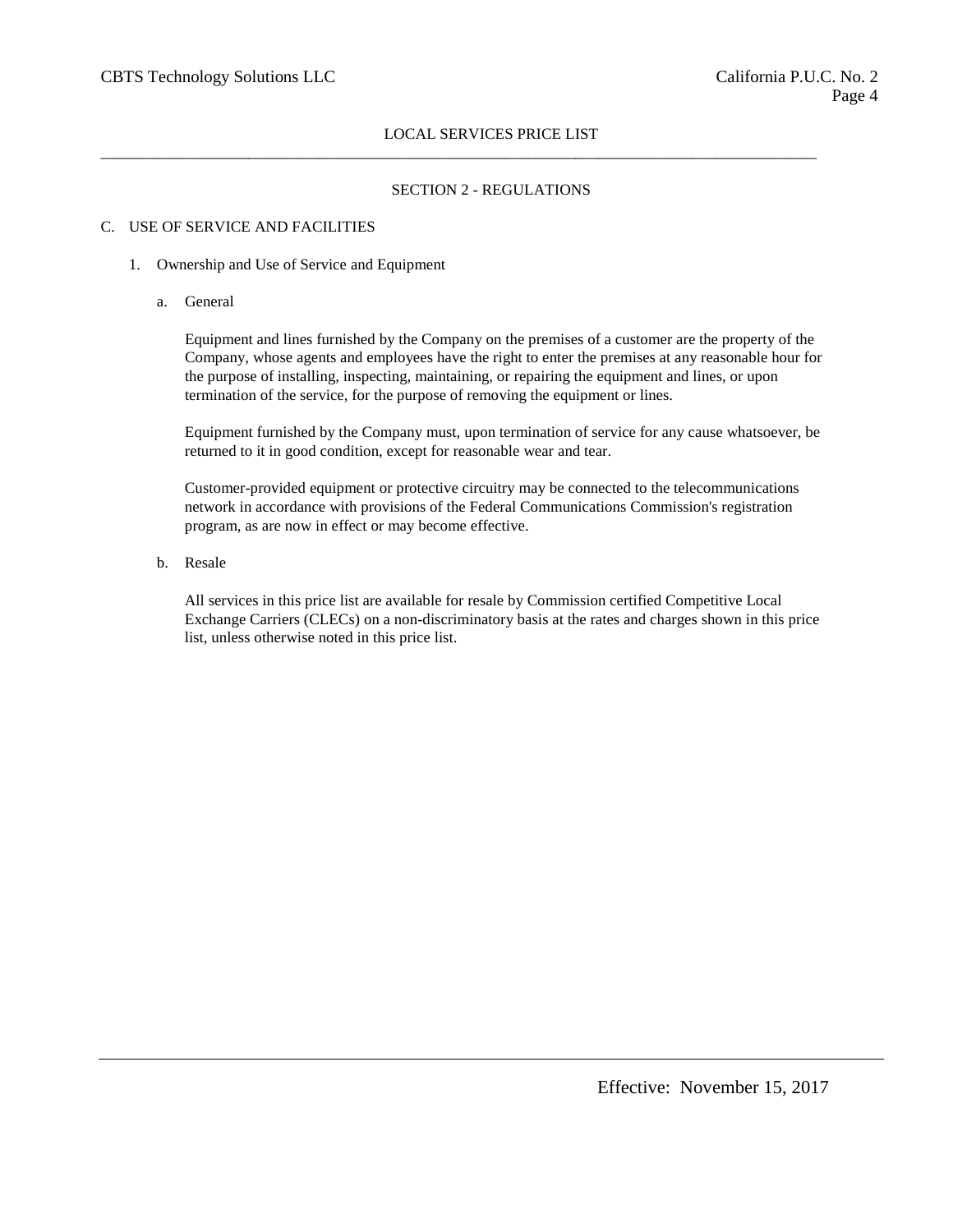$\_$  ,  $\_$  ,  $\_$  ,  $\_$  ,  $\_$  ,  $\_$  ,  $\_$  ,  $\_$  ,  $\_$  ,  $\_$  ,  $\_$  ,  $\_$  ,  $\_$  ,  $\_$  ,  $\_$  ,  $\_$  ,  $\_$  ,  $\_$  ,  $\_$  ,  $\_$  ,  $\_$  ,  $\_$  ,  $\_$  ,  $\_$  ,  $\_$  ,  $\_$  ,  $\_$  ,  $\_$  ,  $\_$  ,  $\_$  ,  $\_$  ,  $\_$  ,  $\_$  ,  $\_$  ,  $\_$  ,  $\_$  ,  $\_$  ,

### SECTION 2 - REGULATIONS

#### C. USE OF SERVICE AND FACILITIES (Continued)

- 2. Connections of Customer-Provided Terminal Equipment and Communications Systems
	- a. General Provisions
		- 1. General

Customer-provided terminal equipment and communications systems may be connected at the customer's premises to telecommunications services furnished by the Company, where the connections are made in accordance with the provisions of Part 68 of the Federal Communications Commission's (FCC's) Rules and Regulations, and any Company price lists.

2. Responsibility of the Customer

The customer is responsible for the installation, operation and maintenance of any customerprovided terminal equipment or communications system. No customer-provided terminal equipment or communications systems or combinations thereof may require change in or alteration of the equipment or services of the Company, cause electrical hazards to Company personnel, damage to Company equipment, malfunction of Company billing equipment, or degradation of service to persons other than the user of the subject terminal equipment or communications system, the calling or called party. Upon notice from the Company that customer-provided terminal equipment or communications system is causing such a hazard, damage, malfunction or degradation of service, the customer must make whatever changes are necessary to remove or prevent the hazard, damage, malfunction or degradation of service.

The customer is responsible for the payment of a Maintenance of Service Charge as provided in Section 2, Paragraph 6 of this price list for visits by a Company employee to the customer's premises when a service difficulty or trouble report results from the use of customer-provided terminal equipment or communications system.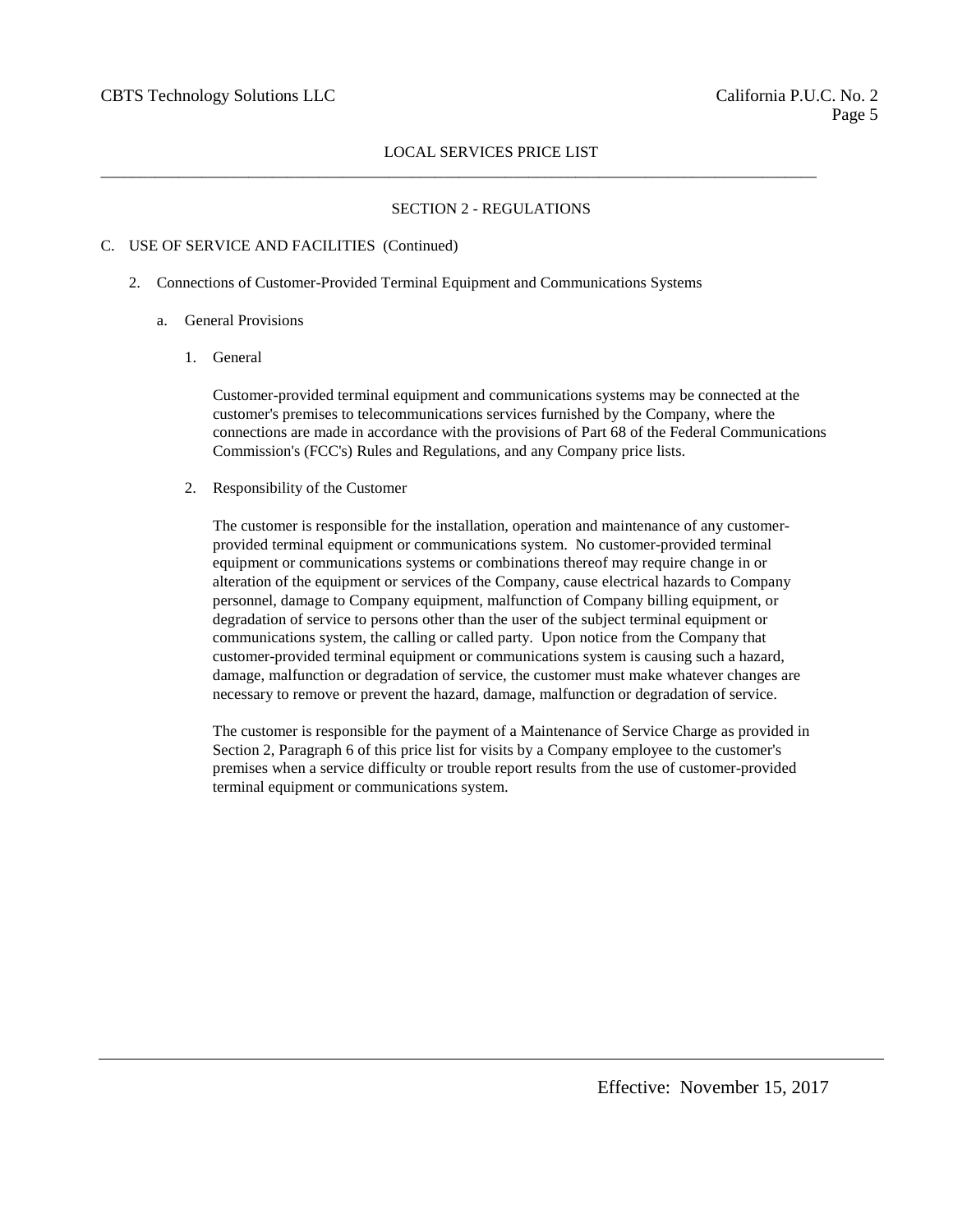## SECTION 2 - REGULATIONS

### C. USE OF SERVICE AND FACILITIES (Continued)

2. Connections of Customer-Provided Terminal Equipment and Communications Systems (Continued)

 $\_$  ,  $\_$  ,  $\_$  ,  $\_$  ,  $\_$  ,  $\_$  ,  $\_$  ,  $\_$  ,  $\_$  ,  $\_$  ,  $\_$  ,  $\_$  ,  $\_$  ,  $\_$  ,  $\_$  ,  $\_$  ,  $\_$  ,  $\_$  ,  $\_$  ,  $\_$  ,  $\_$  ,  $\_$  ,  $\_$  ,  $\_$  ,  $\_$  ,  $\_$  ,  $\_$  ,  $\_$  ,  $\_$  ,  $\_$  ,  $\_$  ,  $\_$  ,  $\_$  ,  $\_$  ,  $\_$  ,  $\_$  ,  $\_$  ,

- a. General Provisions (Continued)
	- 3. Responsibility of The Company

Telecommunications services are not represented as adapted to the use of customer-provided terminal equipment or communications systems. Where customer-provided terminal equipment or communications systems are used with telecommunications services, the responsibility of the Company is limited to furnishing service components suitable for telecommunications services and to the maintenance and operation of service components in a proper manner for those services. Subject to this responsibility, the Company is not responsible for (1) the through-transmission of signals generated by the customer-provided terminal equipment or communications systems, or for the quality of, or defects in this transmission; or (2) the reception of signals by customerprovided terminal equipment or communications systems; or (3) address signaling, where this signaling is performed by customer-provided signaling equipment.

At the customer's request, the Company will provide the interface parameters needed to permit customer-provided terminal equipment to operate properly with the Company's telecommunications services.

The Company may make changes in its telecommunications services, equipment, operations or procedures, where these changes are consistent with Part 68 of the FCC's Rules and Regulations. If changes made by the Company can be reasonably expected to render any customer's communications system or terminal equipment incompatible with telecommunications services, or require modification or alteration of the customer-provided communications systems or terminal equipment, or otherwise materially affect its use or performance, the customer will be given adequate notice of the changes in writing, to allow the customer an opportunity to maintain uninterrupted service.

4. Recording of Two-Way Telephone Conversations

The recording of two-way telephone conversations is governed by state and federal laws and regulations.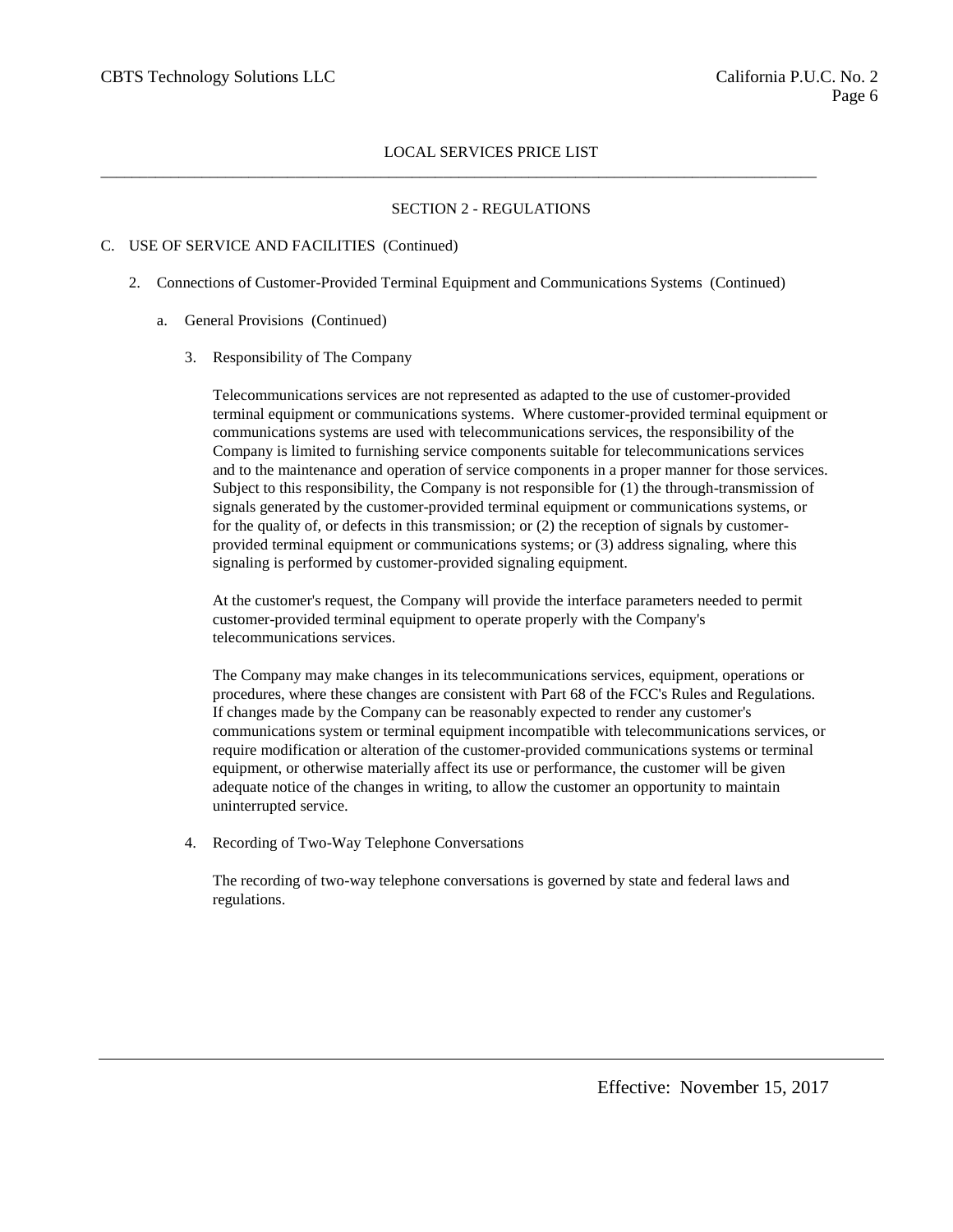## SECTION 2 - REGULATIONS

## C. USE OF SERVICE AND FACILITIES (Continued)

2. Connections of Customer-Provided Terminal Equipment and Communications Systems (Continued)

 $\_$  ,  $\_$  ,  $\_$  ,  $\_$  ,  $\_$  ,  $\_$  ,  $\_$  ,  $\_$  ,  $\_$  ,  $\_$  ,  $\_$  ,  $\_$  ,  $\_$  ,  $\_$  ,  $\_$  ,  $\_$  ,  $\_$  ,  $\_$  ,  $\_$  ,  $\_$  ,  $\_$  ,  $\_$  ,  $\_$  ,  $\_$  ,  $\_$  ,  $\_$  ,  $\_$  ,  $\_$  ,  $\_$  ,  $\_$  ,  $\_$  ,  $\_$  ,  $\_$  ,  $\_$  ,  $\_$  ,  $\_$  ,  $\_$  ,

- a. General Provisions (Continued)
	- 5. Violation of Regulations

When any customer-provided terminal equipment or communications system is used with telecommunications services in violation of any of the provisions in this Section 2, part C.2, the Company will take whatever immediate action is necessary for the protection of the telecommunications network and Company employees, and will promptly notify the customer of the violation.

The customer must discontinue use of the terminal equipment or communications system or correct the violation and must confirm in writing to the Company within 10 days, following the receipt of written notice from the Company, that such use has ceased or that the violation has been corrected. Failure of the customer to discontinue such use or to correct the violation and to give the required written confirmation to the Company within the time stated above will result in suspension of the customer's service until the customer complies with the provisions of this price list.

b. Connections of Registered Equipment

The term "Registered Equipment" denotes equipment which complies with and has been approved within the registration provisions of FCC Part 68.

Customer-provided registered terminal equipment, registered protective circuitry, and registered communications systems may be directly connected to the telecommunications network at the customer premises, subject to FCC Part 68.

c. Premises Wiring Associated With Registered Communications Systems

Premises wiring is wiring which connects separately-housed equipment entities or system components to one another, or wiring which connects an equipment entity or system component with the telephone network interface or demarcation point not within an equipment housing. All premises wiring, whether fully protected or unprotected, must be installed in compliance with FCC Part 68.

Customers who intend to connect premises wiring other than fully protected to the telephone network must give advance notice to the Company in accordance with the procedures specified in FCC Part 68 or as otherwise authorized by the FCC.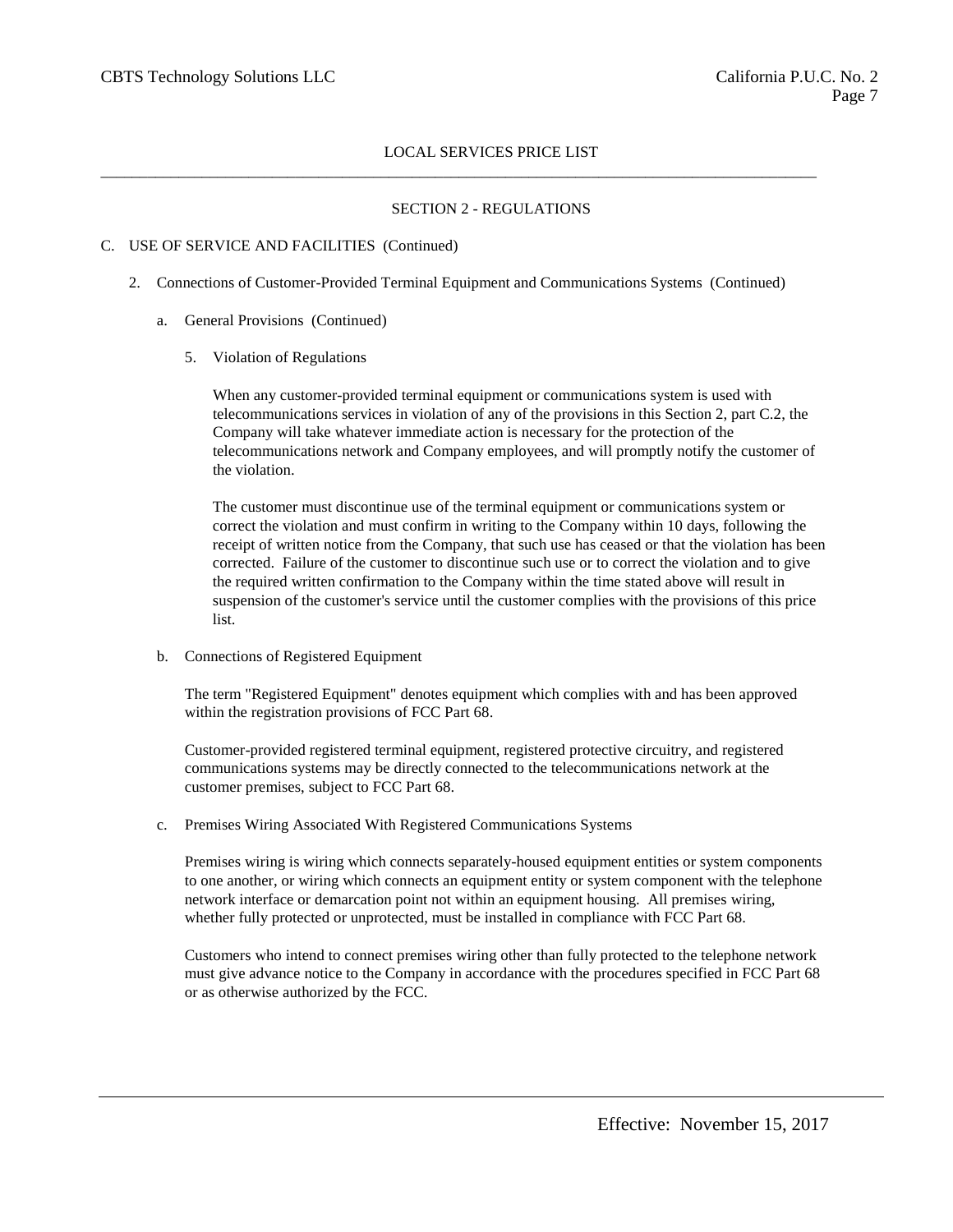### SECTION 2 - REGULATIONS

### D. ESTABLISHMENT AND FURNISHING OF SERVICE

#### 1. Application for Service

The Company may refuse an application for service if objection is made by or on behalf of any governmental authority to furnishing the service.

 $\_$  ,  $\_$  ,  $\_$  ,  $\_$  ,  $\_$  ,  $\_$  ,  $\_$  ,  $\_$  ,  $\_$  ,  $\_$  ,  $\_$  ,  $\_$  ,  $\_$  ,  $\_$  ,  $\_$  ,  $\_$  ,  $\_$  ,  $\_$  ,  $\_$  ,  $\_$  ,  $\_$  ,  $\_$  ,  $\_$  ,  $\_$  ,  $\_$  ,  $\_$  ,  $\_$  ,  $\_$  ,  $\_$  ,  $\_$  ,  $\_$  ,  $\_$  ,  $\_$  ,  $\_$  ,  $\_$  ,  $\_$  ,  $\_$  ,

An application for service becomes a contract upon the establishment of service. Neither the contract nor any rights acquired under it may be assigned or transferred in any manner except as specifically provided for in this price list. Requests for additional service, when established, become a part of the original contract, except that each item of additional service is furnished subject to payment of applicable charges.

If an applicant has an outstanding account with the Company, the Company reserves the right to reject application for service until the amount due for local services included in this price list has been paid in full.

A contract for service may be transferred to another individual, partnership, association, or corporation. No billing adjustment for local exchange service previously furnished will be made and the new customer must assume all outstanding indebtedness of the original customer. No charge applies to service transferred in accordance with these provisions.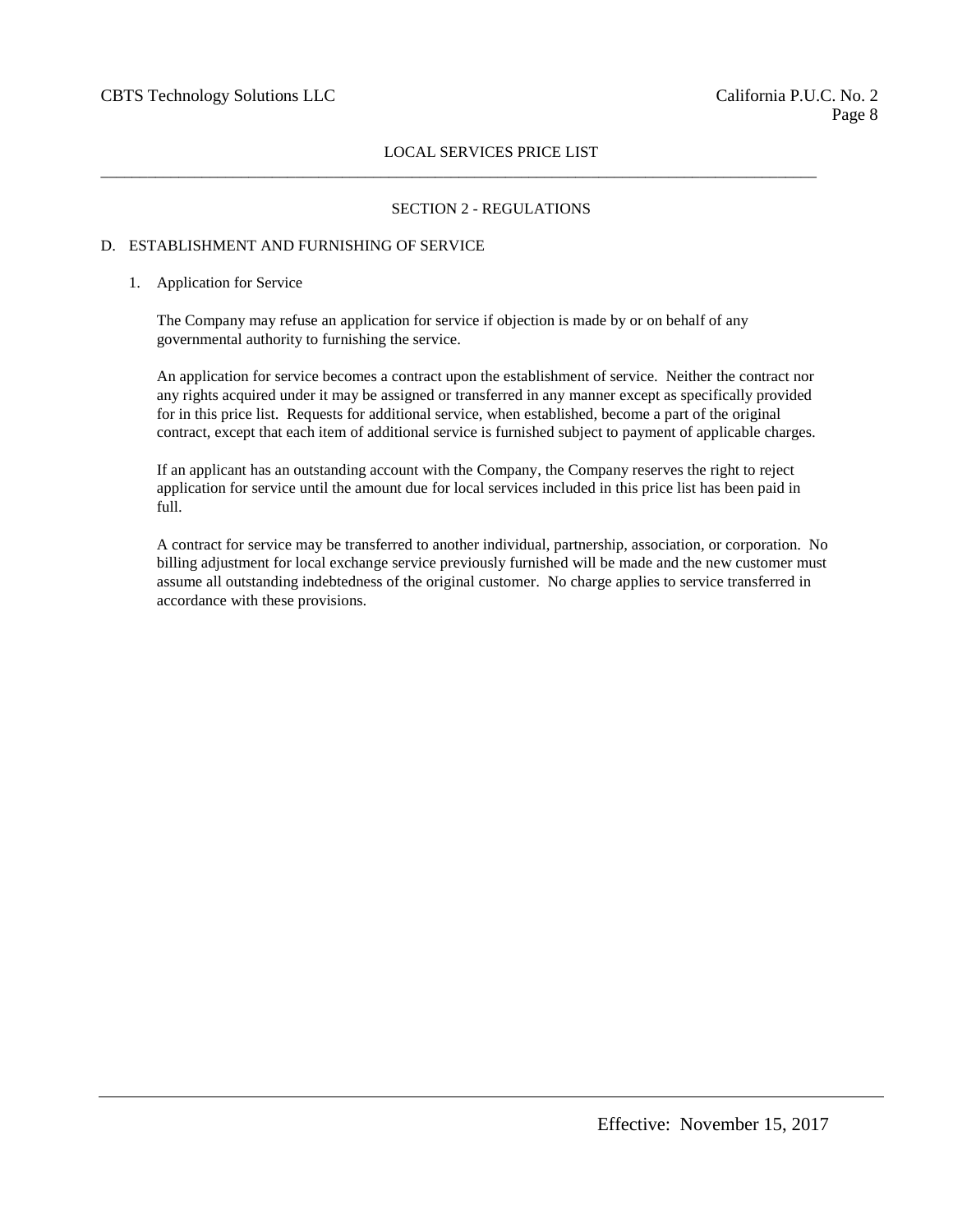$\_$  ,  $\_$  ,  $\_$  ,  $\_$  ,  $\_$  ,  $\_$  ,  $\_$  ,  $\_$  ,  $\_$  ,  $\_$  ,  $\_$  ,  $\_$  ,  $\_$  ,  $\_$  ,  $\_$  ,  $\_$  ,  $\_$  ,  $\_$  ,  $\_$  ,  $\_$  ,  $\_$  ,  $\_$  ,  $\_$  ,  $\_$  ,  $\_$  ,  $\_$  ,  $\_$  ,  $\_$  ,  $\_$  ,  $\_$  ,  $\_$  ,  $\_$  ,  $\_$  ,  $\_$  ,  $\_$  ,  $\_$  ,  $\_$  ,

## SECTION 2 - REGULATIONS

## D. ESTABLISHMENT AND FURNISHING OF SERVICE (Continued)

### 2. Deposits

Applicants or customers whose financial condition is not acceptable to the Company or is not a matter of general knowledge, may be required to make, at any time, a cash deposit up to an amount equaling two times (2x) one (1) month's actual or estimated charges for the purpose of guaranteeing final payment for service, in accordance with the rules of the Commission. Interest on cash deposits will be payable per the deposit rules and regulations prescribed by the Commission for the period during which the deposit is held. Such deposit will be refunded or credited to the customer upon termination or after one year of prompt payment for service.

### 3. Telephone Numbers

The customer has no property right in the telephone number which is assigned by the Company, or any right to continuance of service through any particular central office, and the Company reserves the right to change the telephone number or the central office designation, or both, of a customer whenever it deems it necessary to do so in the conduct of its business.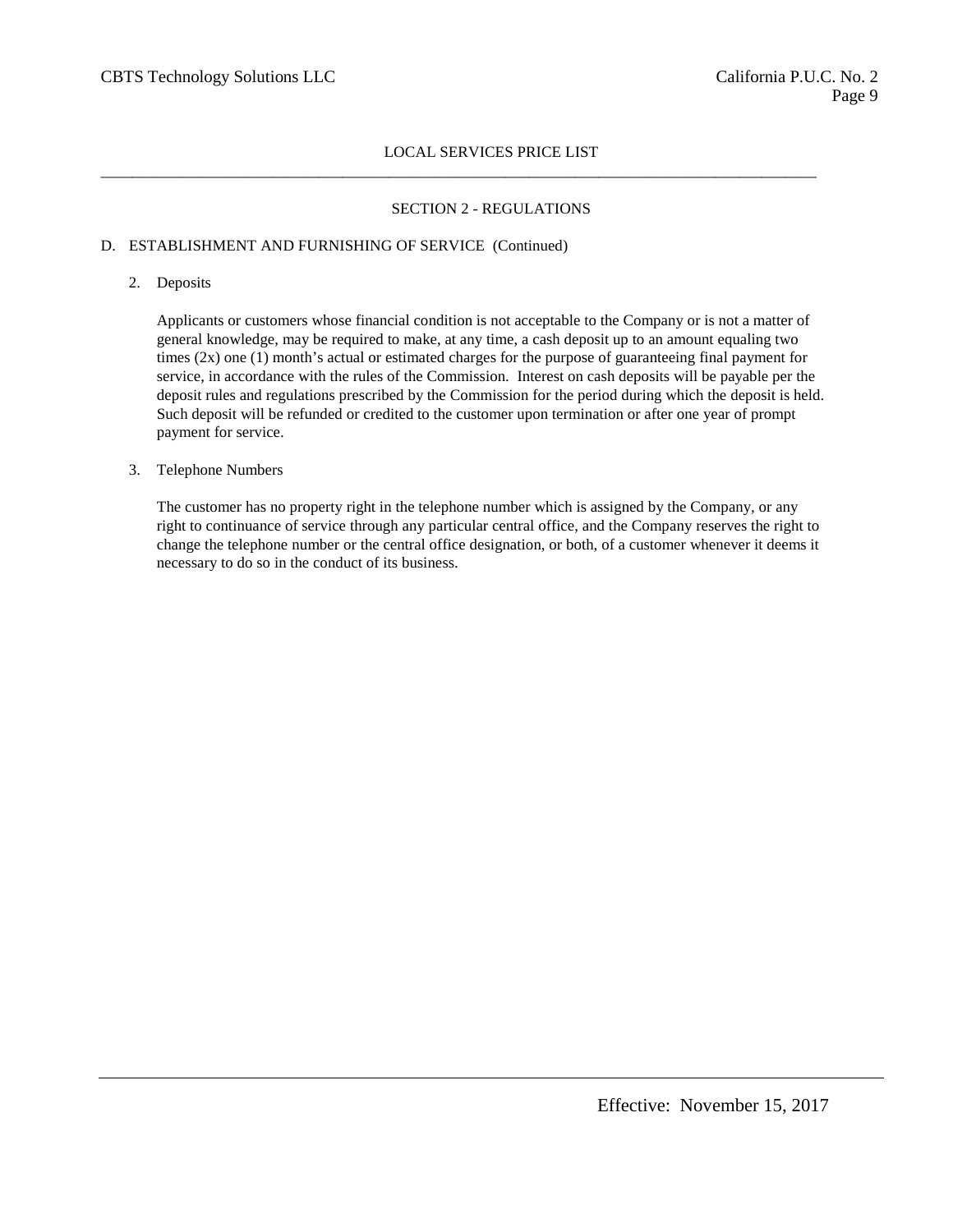$\_$  ,  $\_$  ,  $\_$  ,  $\_$  ,  $\_$  ,  $\_$  ,  $\_$  ,  $\_$  ,  $\_$  ,  $\_$  ,  $\_$  ,  $\_$  ,  $\_$  ,  $\_$  ,  $\_$  ,  $\_$  ,  $\_$  ,  $\_$  ,  $\_$  ,  $\_$  ,  $\_$  ,  $\_$  ,  $\_$  ,  $\_$  ,  $\_$  ,  $\_$  ,  $\_$  ,  $\_$  ,  $\_$  ,  $\_$  ,  $\_$  ,  $\_$  ,  $\_$  ,  $\_$  ,  $\_$  ,  $\_$  ,  $\_$  ,

# SECTION 2 - REGULATIONS

# D. ESTABLISHMENT AND FURNISHING OF SERVICE (Continued)

## 4. Payment for Service

- a. The customer is responsible for payment; monthly, or on demand, of all charges for facilities and services furnished the customer, including charges for services originated, or charges accepted, at such facilities. Charges are payable at the Telephone Company's Business offices or at any agency authorized to receive such payments.
- b. Bills are rendered monthly and include charges for local service for the current service month.
- c. Prior written notice will be given if service is to be temporarily denied or the contract terminated for the non-payment of any sum due in accordance with Paragraph D.5. following. Service will not be denied prior to five days from the date contained on said notice.
- d. All service, provided to the same customer as one business service, regardless of the price list under which the service is provided, is considered one service for payment purposes. All service may be disconnected for non-payment even though payment is current for service provided under one or more price lists.
- e. Where the Company provides billing inquiry service, customer inquiries relative to toll charges will be responded to promptly by the Company.
- f. Where the inquiry service is provided by an IXC or its designated agent, the IXC or agent will be responsible for notifying the Company immediately regarding any bona fide dispute over outstanding toll charges, so that service will not be terminated during the investigation of the dispute.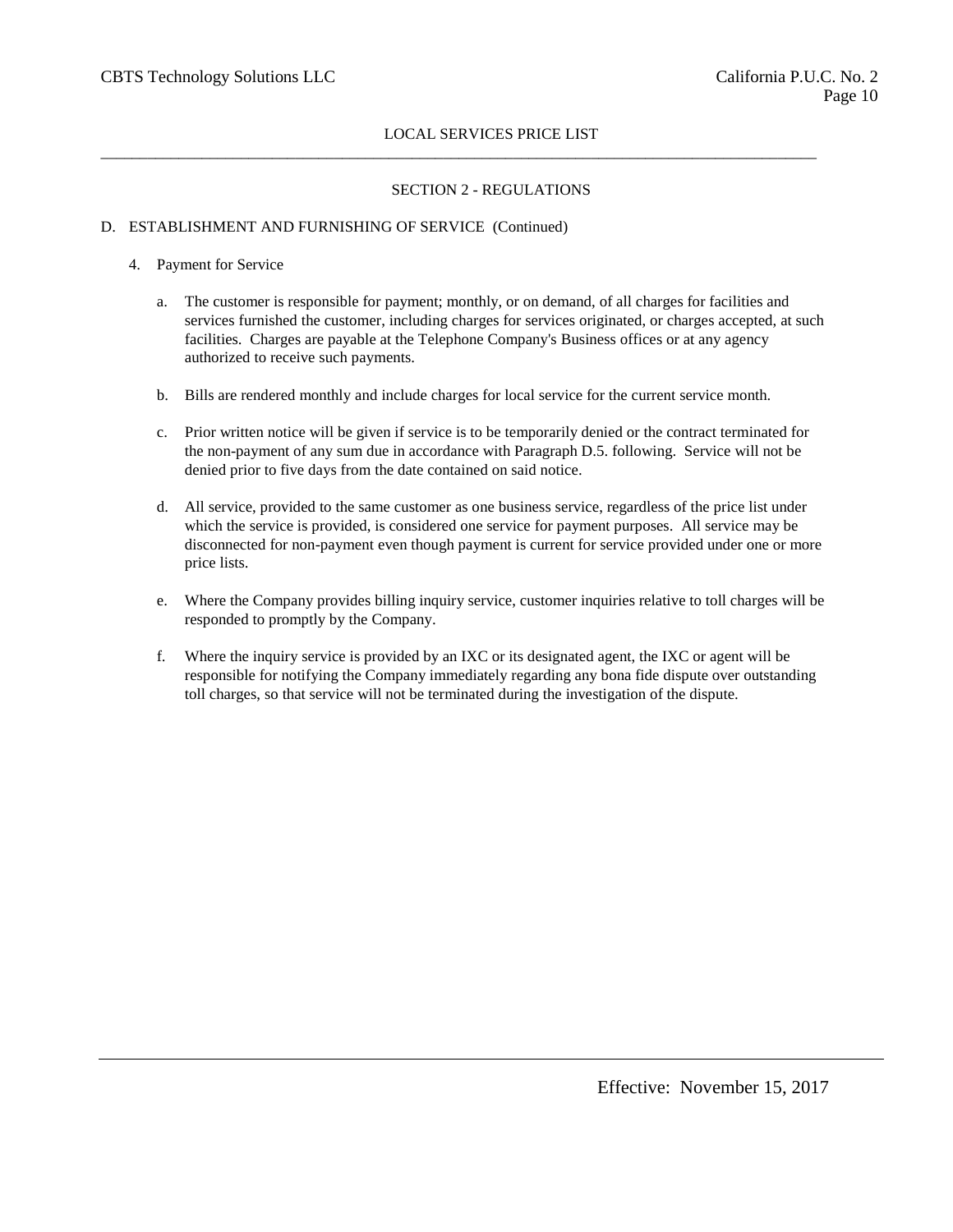$\_$  ,  $\_$  ,  $\_$  ,  $\_$  ,  $\_$  ,  $\_$  ,  $\_$  ,  $\_$  ,  $\_$  ,  $\_$  ,  $\_$  ,  $\_$  ,  $\_$  ,  $\_$  ,  $\_$  ,  $\_$  ,  $\_$  ,  $\_$  ,  $\_$  ,  $\_$  ,  $\_$  ,  $\_$  ,  $\_$  ,  $\_$  ,  $\_$  ,  $\_$  ,  $\_$  ,  $\_$  ,  $\_$  ,  $\_$  ,  $\_$  ,  $\_$  ,  $\_$  ,  $\_$  ,  $\_$  ,  $\_$  ,  $\_$  ,

# SECTION 2 - REGULATIONS

# D. ESTABLISHMENT AND FURNISHING OF SERVICE (Continued)

- 4. Payment for Service (Continued)
	- h. A subscriber who orders service or equipment installations, moves, or changes prior to the date of any increase in the one time charge applicable to such work will be subject to the one time charge in effect at the time the subscriber's order was received by the Company, provided the work is completed within the Company's normal installation interval in effect at the time the order was placed. However, if subsequent to the effective date of the increase in the one time charge, the completion of such work is delayed beyond the Company's normal installation interval and the delay is not caused by the Company, the subscriber will then be subject to the one-time charge in effect at the time the work is completed by the Company.
	- i. Insufficient Fund Checks

Customers will be charged \$30.00 on all checks issued to the Company which are returned due to insufficient funds. At the discretion of the Company, the insufficient funds check charge may be waived under appropriate circumstances (e.g. a bank error).

j. Late Payment Charge

Customers will be charged a late payment penalty in the amount of 1.5% per month on all delinquent amounts owed to the Company.

- 5. Denials or Disconnection and Restoral of Service
	- a. Upon five (5) days written notice, the Company may discontinue service or cancel an application for service without incurring any liability for any of the following reasons:
		- 1. Non-payment of any sum due to the Company for service for more than thirty days beyond the date of rendition of the bill for such service;
		- 2. Violation of any regulation governing the service under this price list;
		- 3. Violation of any law, rule, or regulation of an government authority having jurisdiction over the service; or
		- 4. The Company is prohibited from furnishing services by order of a court or other government authority having jurisdiction.
		- 5. Customer uses equipment in such a manner as to adversely affect the Company's equipment or service to others.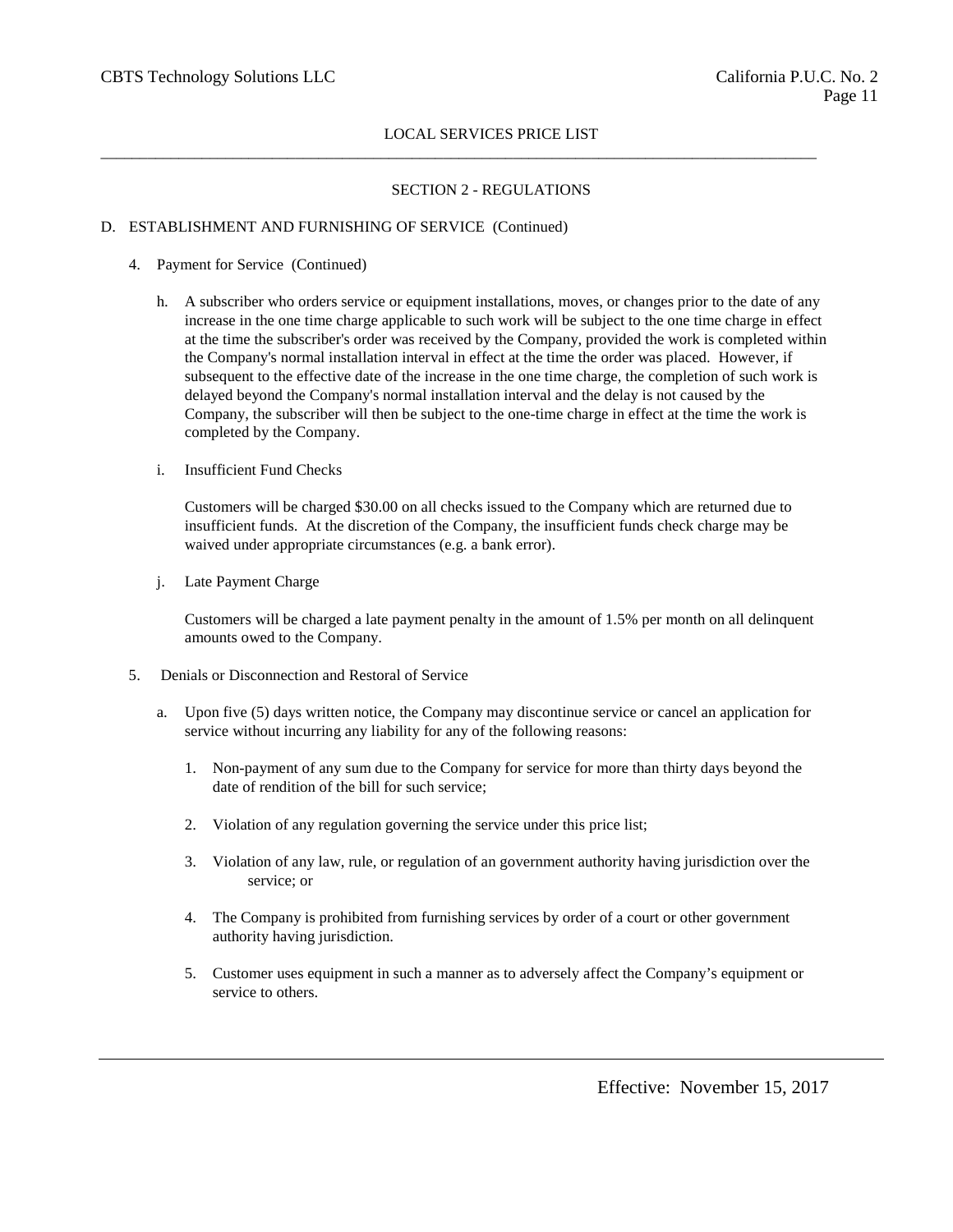$\_$  ,  $\_$  ,  $\_$  ,  $\_$  ,  $\_$  ,  $\_$  ,  $\_$  ,  $\_$  ,  $\_$  ,  $\_$  ,  $\_$  ,  $\_$  ,  $\_$  ,  $\_$  ,  $\_$  ,  $\_$  ,  $\_$  ,  $\_$  ,  $\_$  ,  $\_$  ,  $\_$  ,  $\_$  ,  $\_$  ,  $\_$  ,  $\_$  ,  $\_$  ,  $\_$  ,  $\_$  ,  $\_$  ,  $\_$  ,  $\_$  ,  $\_$  ,  $\_$  ,  $\_$  ,  $\_$  ,  $\_$  ,  $\_$  ,

# SECTION 2 - REGULATIONS

## D. ESTABLISHMENT AND FURNISHING OF SERVICE (Continued)

- 5. Denial or Disconnection and Restoral of Service (Continued)
	- b. The Company reserves the right to discontinue or refuse service because of abuse or fraudulent use of service. Abuse or fraudulent use of service includes the use of service or facilities of the Company to transmit a message or to locate a person or otherwise to give or obtain information without payment of appropriate charges, or violation of any law or regulation pertaining to telecommunications service.
	- c. Service may not be refused, denied or disconnected for any of the following reasons:
		- 1. Delinquency in payment for service by a previous occupant at the premises to be served;
		- 2. Failure to pay any amount which, according to established payment dispute and resolution procedures, is in bona fide dispute;
		- 3. Failure to pay directory advertising charges or any other non-regulated service charges including 900/700 or any "dial-it"-like service charges.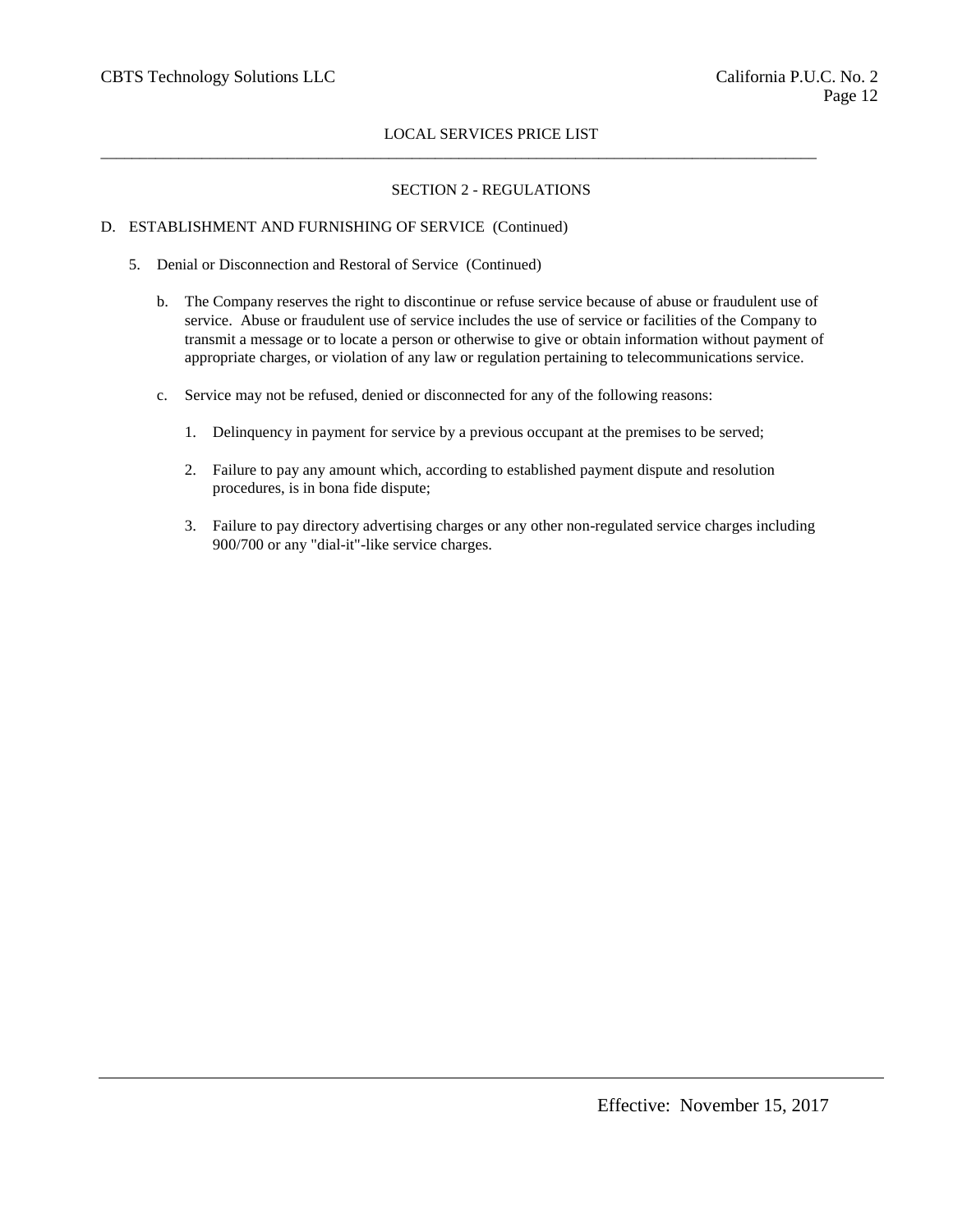$\_$  ,  $\_$  ,  $\_$  ,  $\_$  ,  $\_$  ,  $\_$  ,  $\_$  ,  $\_$  ,  $\_$  ,  $\_$  ,  $\_$  ,  $\_$  ,  $\_$  ,  $\_$  ,  $\_$  ,  $\_$  ,  $\_$  ,  $\_$  ,  $\_$  ,  $\_$  ,  $\_$  ,  $\_$  ,  $\_$  ,  $\_$  ,  $\_$  ,  $\_$  ,  $\_$  ,  $\_$  ,  $\_$  ,  $\_$  ,  $\_$  ,  $\_$  ,  $\_$  ,  $\_$  ,  $\_$  ,  $\_$  ,  $\_$  ,

## SECTION 2 - REGULATIONS

## D. ESTABLISHMENT AND FURNISHING OF SERVICE (Continued)

#### 6. Maintenance and Repairs

The Company undertakes to maintain and repair the equipment and facilities which it furnishes to customers pursuant to its price lists. The customer is responsible for damages to equipment or facilities of the Company caused by the negligence or willful act of the customer.

The customer may not rearrange, disconnect, remove, or attempt to repair, or permit others to rearrange, disconnect, remove, or attempt to repair any equipment or facilities which the Company maintains or repairs pursuant to its price lists, without the express consent of the Company.

If trouble develops and the customer has any equipment or facilities which the Company does not maintain or repair, the customer will make appropriate tests to determine whether that equipment or facility is the cause of the trouble before reporting an out-of-service or other trouble condition to the Company.

Customers will be required to pay the maintenance of service charges, for visits made by the Company to the customer's premises, when a service difficulty or trouble report results from equipment or facilities not maintained or repaired by the Company. The customer will be advised, before a visit to his premises, of the possibility of a maintenance of service charge.

Maintenance of Service Charge:

| (1) During Normal Working Hours     | $$265.00$ per visit |
|-------------------------------------|---------------------|
| (2) Outside of Normal Working Hours | $$400.00$ per visit |

Normal Working Hours are defined as Monday to Friday, 7am to 7pm in the time zone of the customer's location of the dispatch. If a visit begins and/or ends outside this period, it is considered Outside of Normal Working Hours.

Any dispatch that begins or ends from 12:01 am to 12:00 am the following day the time zone of the customer's location of the dispatch. If a visit begins and/or ends outside this period, it is considered Outside of Normal Working Hours. Any dispatch that begins or ends from 12:01 am to 12:00 amthe following day the time zone of the Customer's Premises on these holiday's will also be considered "Outside of Normal Working Hours":

Independence Day Labor Day Labor Day Thanksgiving Day Day after Thanksgiving Presidents' Day Christmas Day

New Year's Day Memorial Day Memorial Day Martin Luther King Jr. Day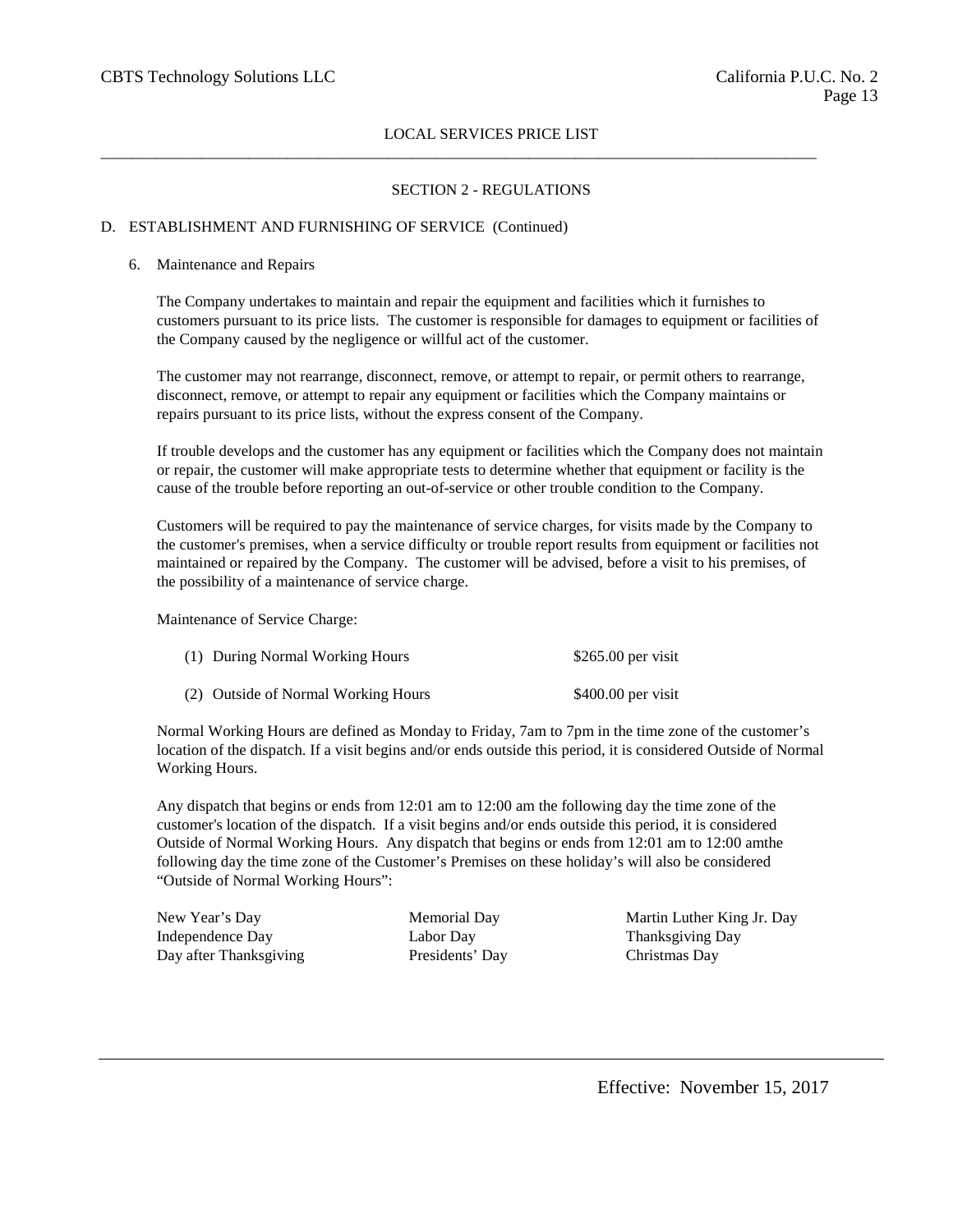$\_$  ,  $\_$  ,  $\_$  ,  $\_$  ,  $\_$  ,  $\_$  ,  $\_$  ,  $\_$  ,  $\_$  ,  $\_$  ,  $\_$  ,  $\_$  ,  $\_$  ,  $\_$  ,  $\_$  ,  $\_$  ,  $\_$  ,  $\_$  ,  $\_$  ,  $\_$  ,  $\_$  ,  $\_$  ,  $\_$  ,  $\_$  ,  $\_$  ,  $\_$  ,  $\_$  ,  $\_$  ,  $\_$  ,  $\_$  ,  $\_$  ,  $\_$  ,  $\_$  ,  $\_$  ,  $\_$  ,  $\_$  ,  $\_$  ,

# SECTION 2 - REGULATIONS

### D. ESTABLISHMENT AND FURNISHING OF SERVICE (Continued)

7. Special Equipment and Arrangements

Special equipment and arrangements requested by customers and not otherwise provided for in this price list may be furnished where possible, if not detrimental to any of the services furnished by the Company, at charges that are in addition to other applicable charges.

8. Overtime

For work performed outside the normal working hours of the Company at the request of the customer, the additional expense incurred by the Company is charged to the customer in addition to other charges which are applicable. In such cases, charges based on the cost of labor, materials, and other costs incurred by or charged to the Company will apply. The customer will be notified in advance if such charges may apply.

9. Individual Case Basis (CB) Arrangements

Rates for ICB arrangements will be developed on a case-by-case basis in response to a bona fide request from a customer or prospective customer for service which varies from price listed arrangements. Rates quoted in response to such requests may be different from the price listed rates specified for such services. ICB rates will be made available to similarly situated customers.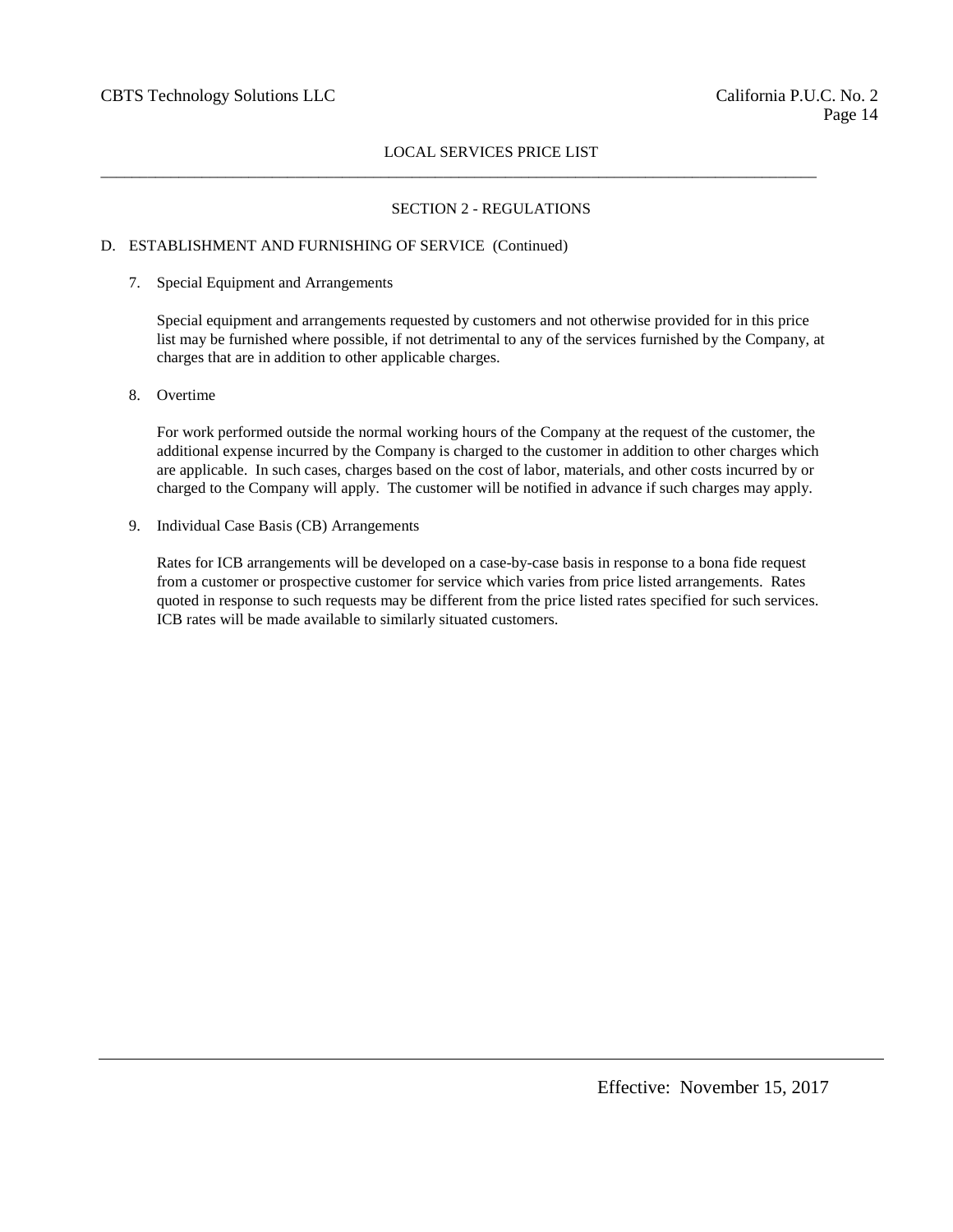$\_$  ,  $\_$  ,  $\_$  ,  $\_$  ,  $\_$  ,  $\_$  ,  $\_$  ,  $\_$  ,  $\_$  ,  $\_$  ,  $\_$  ,  $\_$  ,  $\_$  ,  $\_$  ,  $\_$  ,  $\_$  ,  $\_$  ,  $\_$  ,  $\_$  ,  $\_$  ,  $\_$  ,  $\_$  ,  $\_$  ,  $\_$  ,  $\_$  ,  $\_$  ,  $\_$  ,  $\_$  ,  $\_$  ,  $\_$  ,  $\_$  ,  $\_$  ,  $\_$  ,  $\_$  ,  $\_$  ,  $\_$  ,  $\_$  ,

## SECTION 2 - REGULATIONS

# D. ESTABLISHMENT AND FURNISHING OF SERVICE (Continued)

### 10. Identity of Customer-Announcement Facilities

Use of Company facilities for public announcement service or non-public announcement service is subject to the following conditions:

- a. For purposes of identification, exchange service customers who transmit recorded announcements over facilities provided by the Company must include in the recorded message the name of the organization or individual responsible for the service and the address at which the service is provided.
- b. Customers transmitting factual announcements such as time, weather, stock market quotations, airline schedules, and similar information are excluded from the preceding conditions.
- c. Failure to comply with the provisions of this price list will be cause for termination of the service.
- d. The Company will reveal on request, to the extent the information is available from its records, the identity of the individual responsible for service with which announcement facilities have been associated.
- 11. Wire Tap Investigation

When a wire tap investigation is made by the Company at the request of a customer, and no wire tap trouble condition in Company equipment or facilities can be found, the cost incurred for inspection of the facilities and equipment serving the customer may be charged to the customer.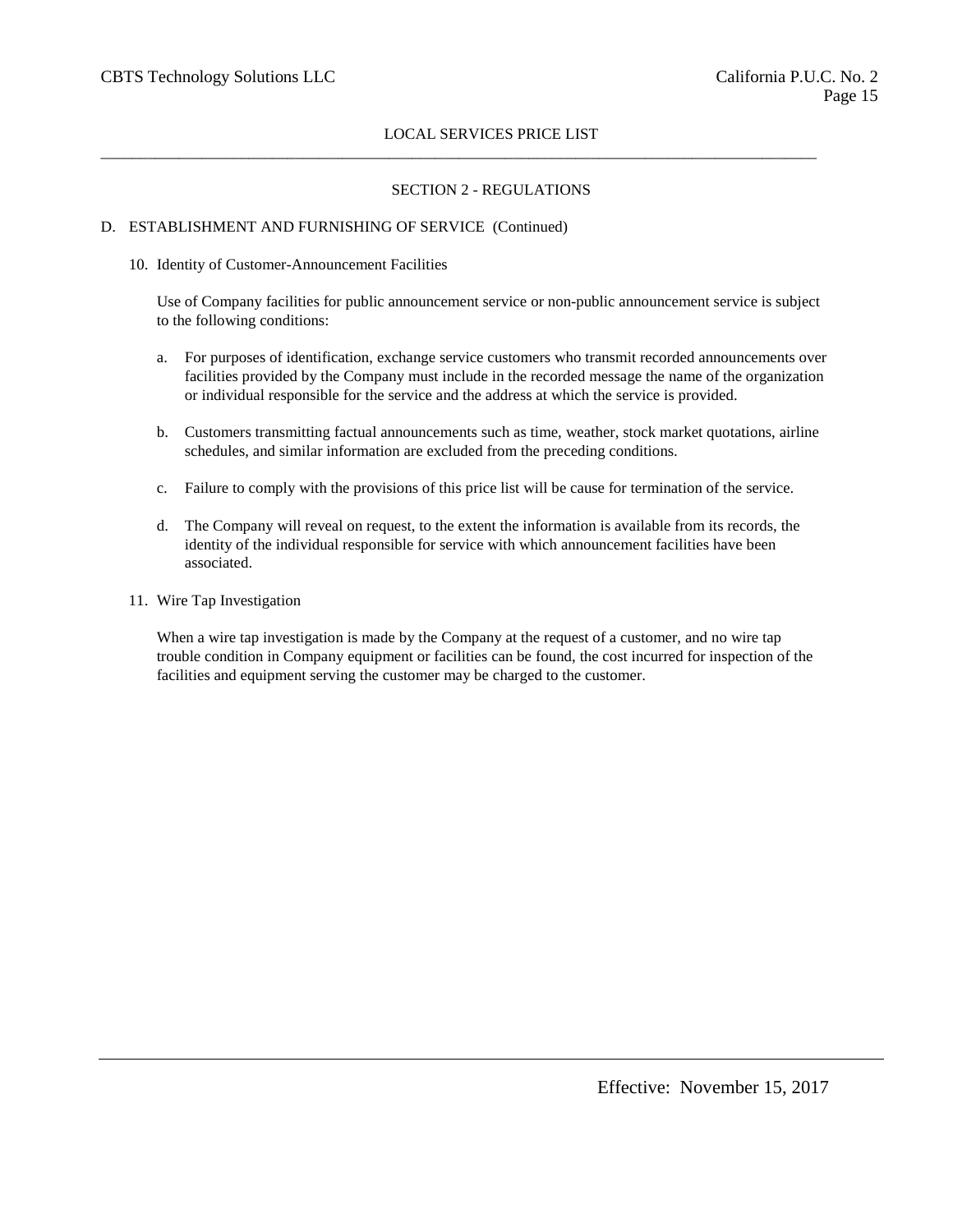$\_$  ,  $\_$  ,  $\_$  ,  $\_$  ,  $\_$  ,  $\_$  ,  $\_$  ,  $\_$  ,  $\_$  ,  $\_$  ,  $\_$  ,  $\_$  ,  $\_$  ,  $\_$  ,  $\_$  ,  $\_$  ,  $\_$  ,  $\_$  ,  $\_$  ,  $\_$  ,  $\_$  ,  $\_$  ,  $\_$  ,  $\_$  ,  $\_$  ,  $\_$  ,  $\_$  ,  $\_$  ,  $\_$  ,  $\_$  ,  $\_$  ,  $\_$  ,  $\_$  ,  $\_$  ,  $\_$  ,  $\_$  ,  $\_$  ,

### SECTION 2 - REGULATIONS

#### D. ESTABLISHMENT AND FURNISHING OF SERVICE (Continued)

#### 12. Telecommunications relay Service (TRS)

Enables deaf, hard-of-hearing or speech-impaired persons who use a text telephone or similar device, to communicate freely with the hearing population who do not use a text telephone. A Customer will be able to access the state provider to complete such calls. When applicable, the Company will impose a surcharge to all Customers at a level determined by the Commission.

13. Provisions for Certain State and Local Taxes and Fees

Pursuant to Resolution T-16901, all telecommunications carriers are required to apply CPUC mandated Public Program surcharge rates (excluding a. Universal Lifeline Telephone Service (ULTS) billings; b. charges to other certificated carriers for services that are to be resold; c. coin sent paid telephone calls (coin in box) and debit card calls; d. customer-specific contracts effective before 9/15/94; e. usage charges for coin-operated pay telephones; f. directory advertising; and g. one-way radio paging) and the CPUC Reimbursement Fee rate (excluding a. directory advertising and sales; b. terminal equipment sales; c. interutility sales) to intrastate services. For a list of the Public Program surcharges and Reimbursement Fee, and the amounts, please refer to the Pacific Bell (d.b.a SBC California) price lists.

Effective: November 15, 2017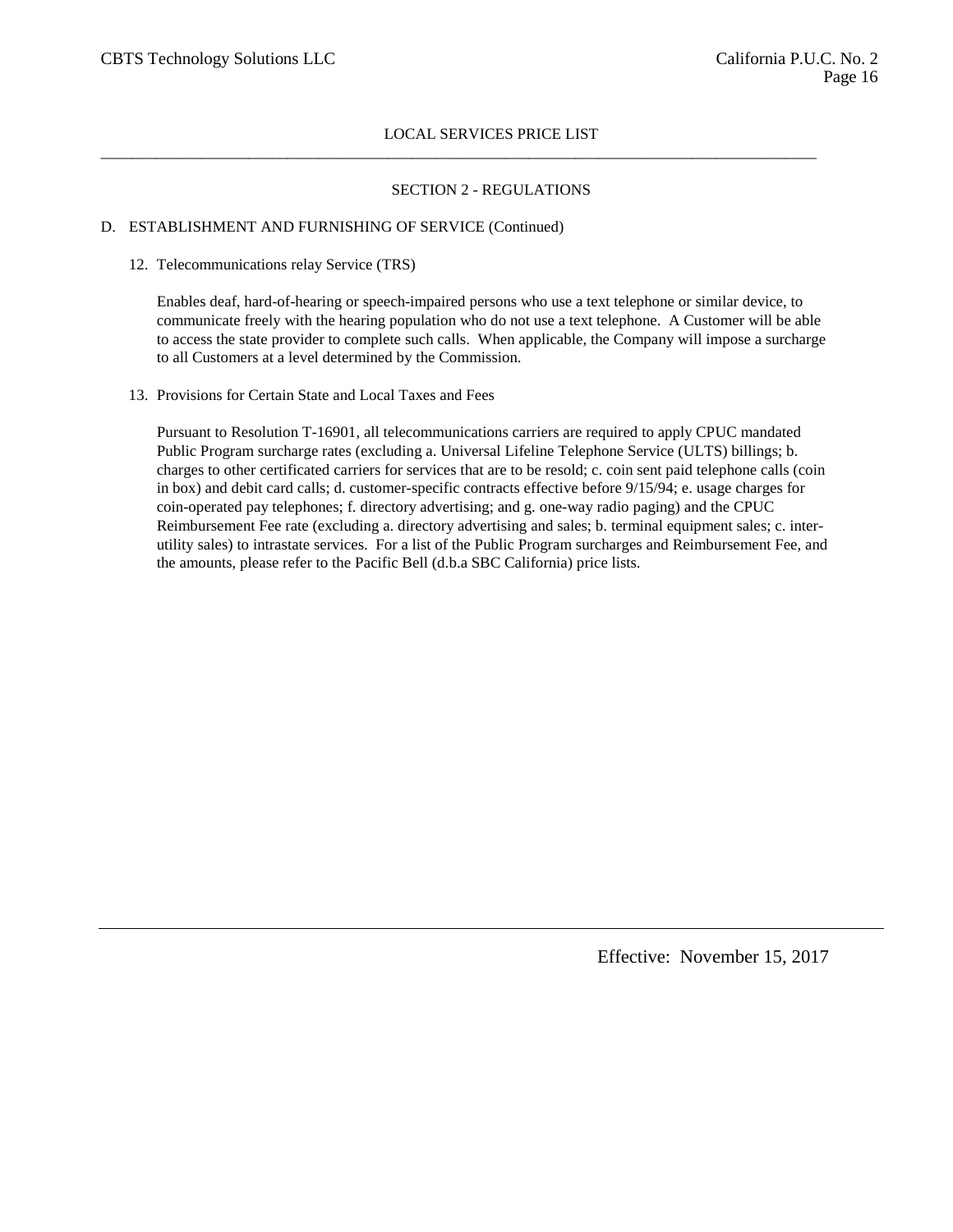# LOCAL SERVICES PRICE LIST  $\_$  ,  $\_$  ,  $\_$  ,  $\_$  ,  $\_$  ,  $\_$  ,  $\_$  ,  $\_$  ,  $\_$  ,  $\_$  ,  $\_$  ,  $\_$  ,  $\_$  ,  $\_$  ,  $\_$  ,  $\_$  ,  $\_$  ,  $\_$  ,  $\_$  ,  $\_$  ,  $\_$  ,  $\_$  ,  $\_$  ,  $\_$  ,  $\_$  ,  $\_$  ,  $\_$  ,  $\_$  ,  $\_$  ,  $\_$  ,  $\_$  ,  $\_$  ,  $\_$  ,  $\_$  ,  $\_$  ,  $\_$  ,  $\_$  ,

### SECTION 2 - REGULATIONS

### E. DIRECTORIES

#### 1. Ownership and Use

The Company reserves the right to charge for directories issued in replacement of directories defaced or mutilated while in possession of customers.

# 2. Distribution

The Telephone Company will furnish to its customers without charge, only such directories as it deems necessary for the efficient use of service.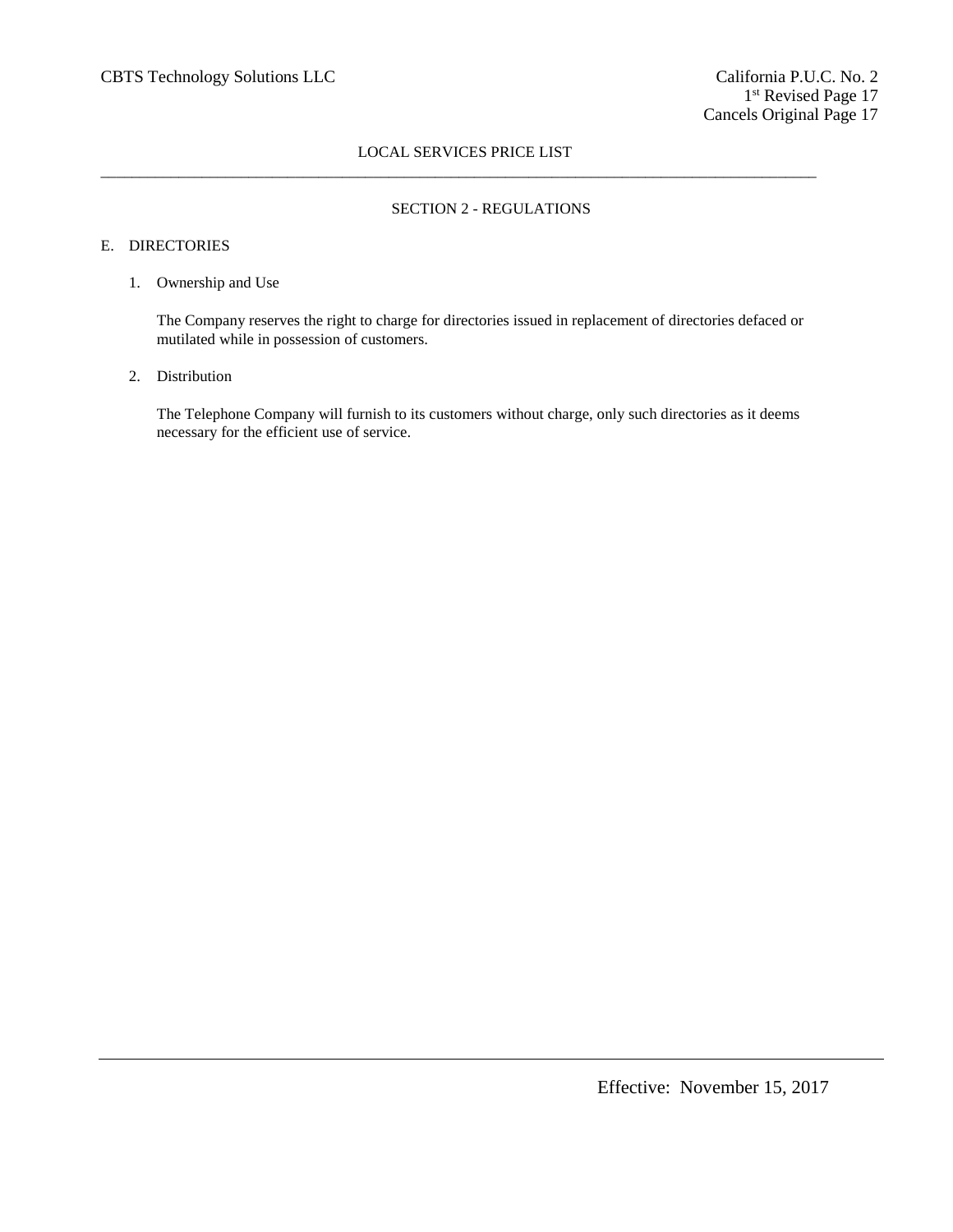$\_$  ,  $\_$  ,  $\_$  ,  $\_$  ,  $\_$  ,  $\_$  ,  $\_$  ,  $\_$  ,  $\_$  ,  $\_$  ,  $\_$  ,  $\_$  ,  $\_$  ,  $\_$  ,  $\_$  ,  $\_$  ,  $\_$  ,  $\_$  ,  $\_$  ,  $\_$  ,  $\_$  ,  $\_$  ,  $\_$  ,  $\_$  ,  $\_$  ,  $\_$  ,  $\_$  ,  $\_$  ,  $\_$  ,  $\_$  ,  $\_$  ,  $\_$  ,  $\_$  ,  $\_$  ,  $\_$  ,  $\_$  ,  $\_$  ,

## SECTION 2 - REGULATIONS

### F. EMERGENCY NUMBER 911 SERVICE

This service is offered solely as an aid in handling assistance calls in connection with fire, police or other emergencies. The Company is not responsible for any losses, claims, demands, suits or any liability whatsoever, whether suffered, made, instituted or asserted by the Customer or by any other party or person for any personal injury to or death of any person or persons, and for any loss, damage or destruction of any property, whether owned by the Customer or others, caused or claimed to have been caused by : (1) mistakes, omissions, interruptions, delays, errors or other defects in the provision of this service, or (2) installation, operation, failure to operate, maintenance, removal, presence, condition, location or use of any equipment and facilities furnishing this service.

The Company is not responsible for any infringement or invasions of the right of privacy of any person or persons, caused or claimed to have been caused, directly or indirectly, by the installation, operation, failure to operate, maintenance, removal, presence, condition, occasion or use of emergency 911 service features and the equipment associated therewith, or by any services furnished by the Company including, but not limited to, the identification of the telephone number, address or name associated with the telephone used by the party or parties accessing emergency 911 service, and which arise out of the negligence or other wrongful act of the Company, the Customer, its Customers, agencies or municipalities, or the employees or agents of any one of them.

# G. 811 SERVICE

811 Service is a three-digit local dialing arrangement that allows local exchange end users to reach a state service center that provides advance excavation notice services. The 811 code was assigned, pursuant to Federal Communications Commission (FCC) Order in CC Docket 92-105, to provide a one call system ("call before you dig" service) for excavators and the general public to notify facilities operators in advance of excavation activities. The Company provides the routing for calls made to 811 to the service center. The Company does not operate the 811 Service center.

811 calls cannot be placed using 1+ calling, 0+ calling, 0-Operator Assisted Calling, or 101XXXX calling.

Certain equipment, such as coin telephones and PBXs, may require special programming to allow 811 calling.

811 Service can only be accessed for calls originating on the Company's network, either from end user customers who directly purchase the Company's service or from customers of other LECs that resell the Company's services.

The Company will make every effort to route 811 calls to the appropriate service center. The Company's only obligation under 811 Service is to attempt to transmit the call to the appropriate service center. However, the Company will not be held responsible for routing mistakes, service interruptions, or other intervening acts that may interfere with telephone service and/or completion of the call.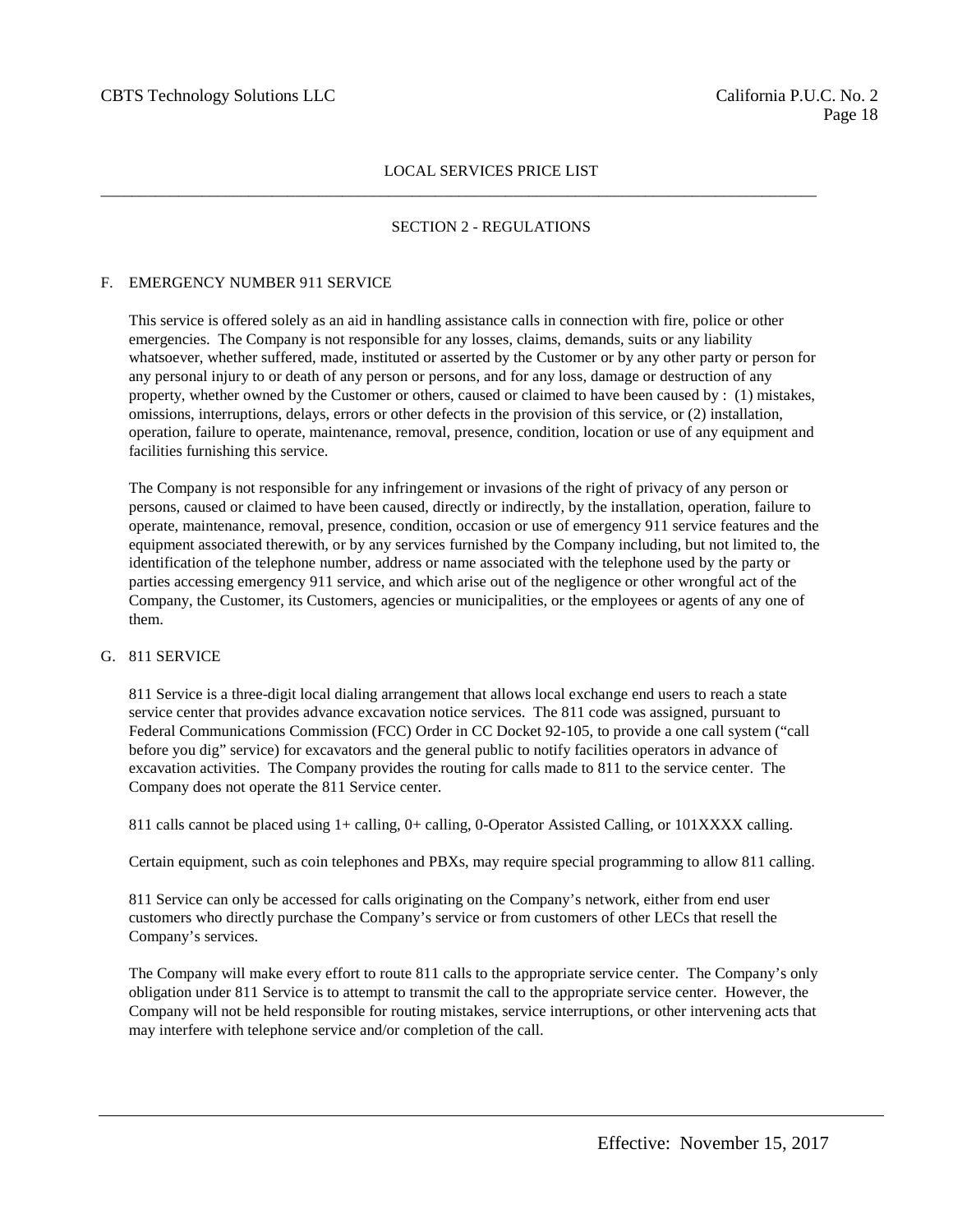## SECTION 2 - REGULATIONS

### G. 811 SERVICE (Continued)

The Company is not responsible for redirecting or otherwise handling 911 and other calls misdialed or misrouted as 811 calls. The 811 Service center is responsible for developing an appropriate method for responding to 811 calls placed in error or due to customer confusion.

 $\_$  ,  $\_$  ,  $\_$  ,  $\_$  ,  $\_$  ,  $\_$  ,  $\_$  ,  $\_$  ,  $\_$  ,  $\_$  ,  $\_$  ,  $\_$  ,  $\_$  ,  $\_$  ,  $\_$  ,  $\_$  ,  $\_$  ,  $\_$  ,  $\_$  ,  $\_$  ,  $\_$  ,  $\_$  ,  $\_$  ,  $\_$  ,  $\_$  ,  $\_$  ,  $\_$  ,  $\_$  ,  $\_$  ,  $\_$  ,  $\_$  ,  $\_$  ,  $\_$  ,  $\_$  ,  $\_$  ,  $\_$  ,  $\_$  ,

The Company's provision of 811 Service shall not be interpreted, construed, or regarded, either expressly or implied, as being for the benefit of or creating any Company obligation toward, or any right of action on behalf of, any third person or legal entity including end users of the Company or any other carriers or service providers.

The Company's liability with respect to 811 Service, including damages arising out of mistakes, omissions, interruptions, delays, errors or defects in transmission, or failures or defects in facilities provided by the Company, shall be limited to the terms set forth in Section 2, part B of this price list.

There is no charge for 811 Service, and 811 calls will not result in local measured service usage charges.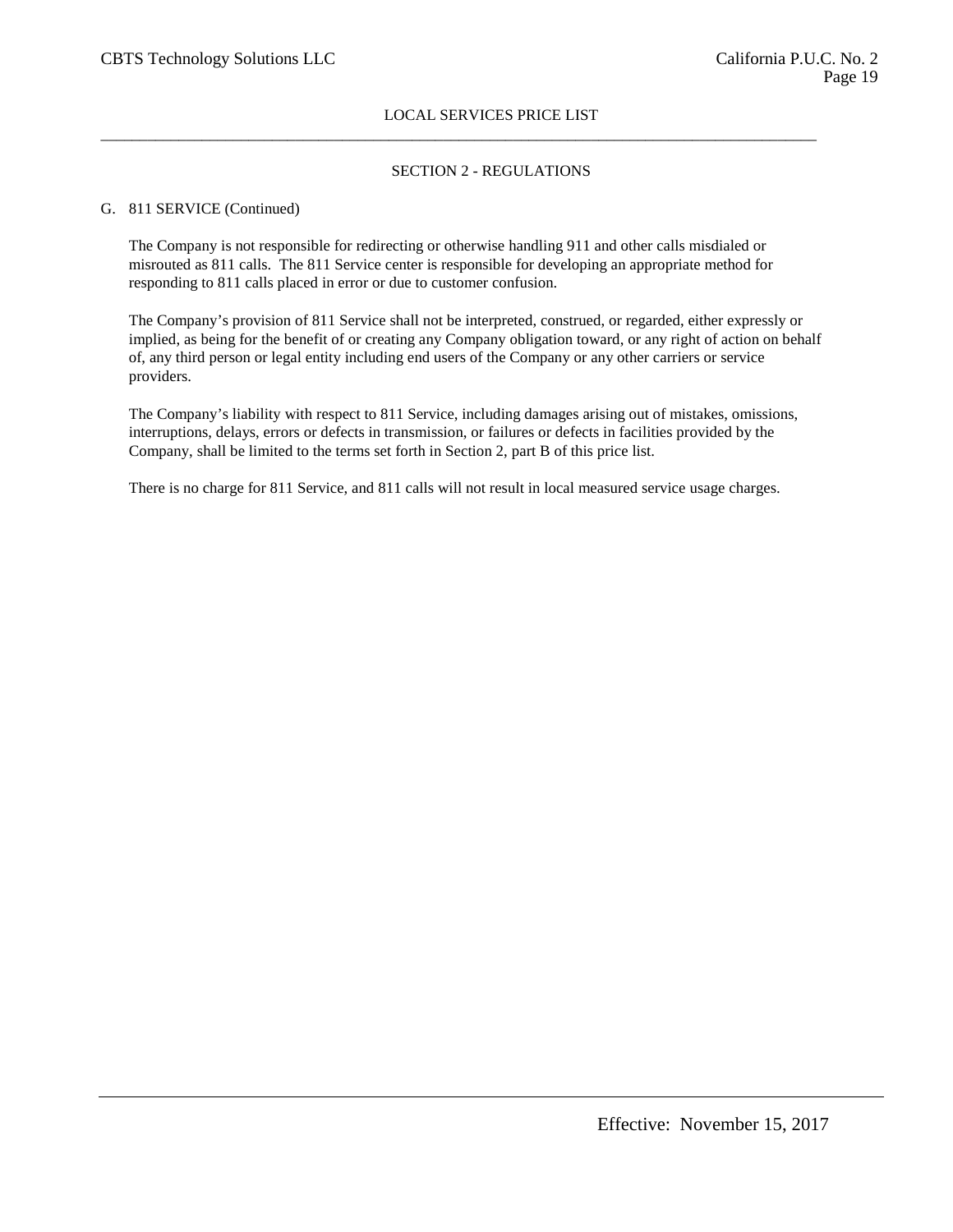$\_$  ,  $\_$  ,  $\_$  ,  $\_$  ,  $\_$  ,  $\_$  ,  $\_$  ,  $\_$  ,  $\_$  ,  $\_$  ,  $\_$  ,  $\_$  ,  $\_$  ,  $\_$  ,  $\_$  ,  $\_$  ,  $\_$  ,  $\_$  ,  $\_$  ,  $\_$  ,  $\_$  ,  $\_$  ,  $\_$  ,  $\_$  ,  $\_$  ,  $\_$  ,  $\_$  ,  $\_$  ,  $\_$  ,  $\_$  ,  $\_$  ,  $\_$  ,  $\_$  ,  $\_$  ,  $\_$  ,  $\_$  ,  $\_$  ,

### SECTION 3 - DIRECTORY LISTINGS

#### A. TERMS AND CONDITIONS

Listings are regularly provided in connection with local exchange service. At the request of the customer, the listing may be omitted from the directory and directory assistance records (Non-Published Service).

The rates and regulations specified in this section apply only to the alphabetical directory. The alphabetical directory is a list of telephone numbers of customers and others arranged alphabetically by surname, business, association, institution, or other nonresidence name.

The alphabetical directory is designed for the purpose of informing calling parties of the telephone number of customers and others listed in it. Accordingly, listings are intended solely for purposes of identification and are limited to information which is essential to such identification.

The Company does not publish a directory of subscriber listings. The Company, however, does arrange for the Subscriber's main billing number to be placed in the directory of the dominant local exchange carrier.

All Directory Listings, regardless of type, must conform to the specifications for the directories. The Company reserves the right to modify the listings to accommodate the space limitations in the directory. Not all listing types are available in all directories.

The Company may refuse a listing which does not constitute a legally authorized or adopted name, or any listing which in its opinion is likely to mislead or to deceive calling parties as to the identity of the listed party, or is intended for advertising purposes or is more elaborate than is reasonably necessary to identify the listed party. The listing of a service, commodity or trade name is not permitted except when such service, commodity or trade name is a part of the name under which the listed party conducts his or her business. The Company may, upon notifying the Customer, discontinue any listing found to be in violation of the foregoing regulations.

A descriptive term characterizing the listed party's business or purpose in a general way may be furnished (in abbreviated form) as a part of the listing, when desired and available. When the character of the listed party's business or purpose is apparent from the name under which it is conducted, a further designation is unnecessary and is not furnished.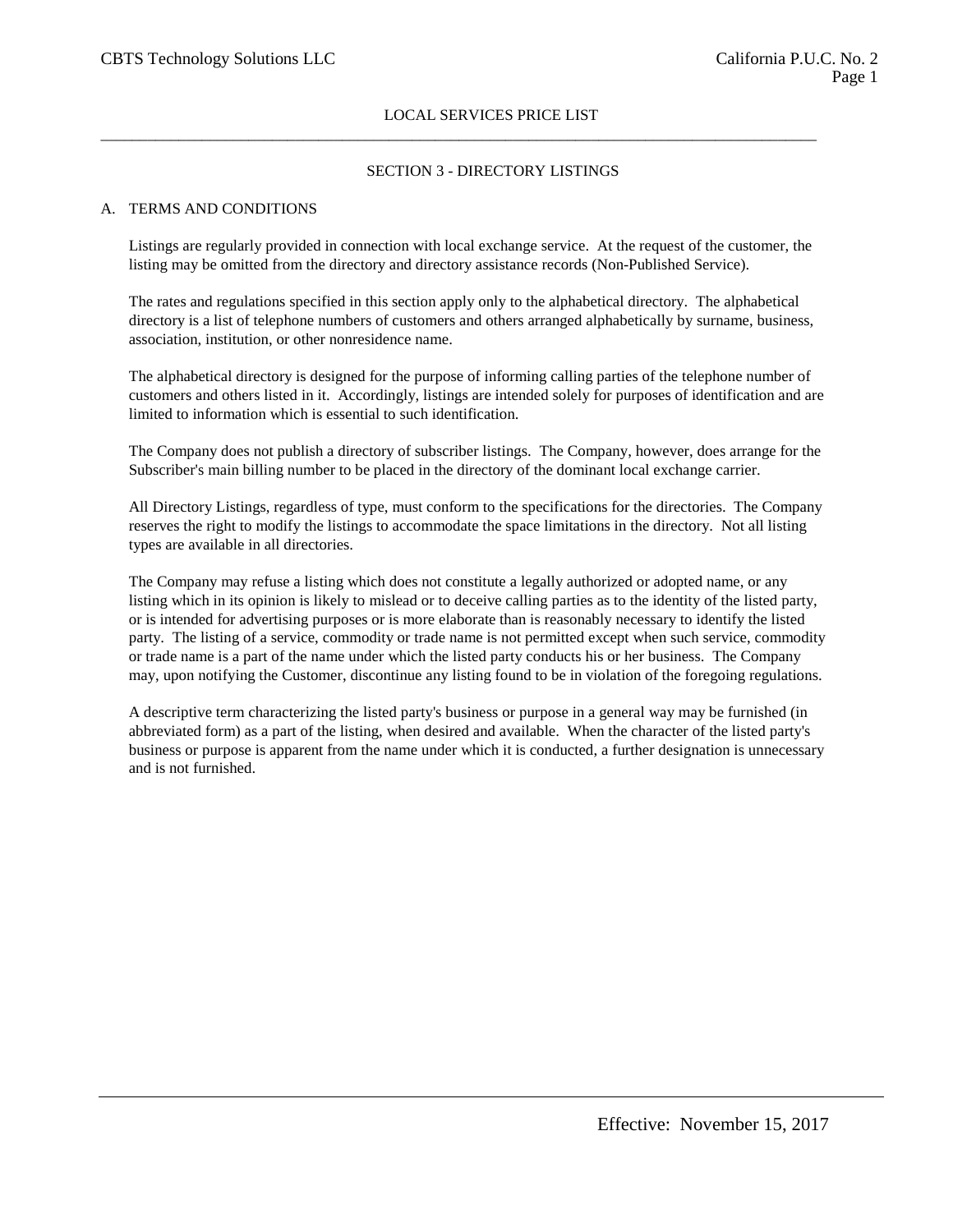$\_$  ,  $\_$  ,  $\_$  ,  $\_$  ,  $\_$  ,  $\_$  ,  $\_$  ,  $\_$  ,  $\_$  ,  $\_$  ,  $\_$  ,  $\_$  ,  $\_$  ,  $\_$  ,  $\_$  ,  $\_$  ,  $\_$  ,  $\_$  ,  $\_$  ,  $\_$  ,  $\_$  ,  $\_$  ,  $\_$  ,  $\_$  ,  $\_$  ,  $\_$  ,  $\_$  ,  $\_$  ,  $\_$  ,  $\_$  ,  $\_$  ,  $\_$  ,  $\_$  ,  $\_$  ,  $\_$  ,  $\_$  ,  $\_$  ,

### SECTION 3 - DIRECTORY LISTINGS

### A. TERMS AND CONDITIONS (Continued)

Abbreviations may be used to limit the length of any listing when in the opinion of the Company, the clearness of the listing and the identification of the listed party is not impaired by use of abbreviations.

Special arrangement of names is not permitted.

Non-Published Service customers forfeit non-address, non-list, or non-published service privacy when calling the Universal Emergency Number Service (911). The telephone number and address of the station from which the emergency call originates are passed to the Public Safety Answering Point along with the call in order for emergency units to respond to the call.

Incoming calls to Non-Published Service customers will be completed by the Company only when the calling party places the call by number. The Company will adhere to this practice regardless of any claim of emergency the calling party may present.

The acceptance by the Company of the customer's request for Non-Published Service does not create any relationship or obligation, direct or indirect, to any person other than the Customer.

The Company makes every effort to safeguard the address and numbers of Non-Published Service customers. However, in the absence of gross negligence or willful misconduct, no liability will attach to the Company for damages arising from inadvertently publishing the address or telephone number of a Non-Published Service customer in the directory; or disclosing the number or address to any person. The customer indemnifies and saves the Company harmless against any and all claims for damages caused or claimed to have been caused, directly or indirectly, by the publication of the number of a Non-Published Service customer in the directory or otherwise disclosed, the Company's liability is limited to and satisfied by a refund of any monthly charges made by the Company.

Providing the name, address and/or telephone number of a Non-Published Service customer to the customer's primary interexchange carrier for billing purposes only, does not constitute publication or disclosure of the customer's name, number and/or address under this price list.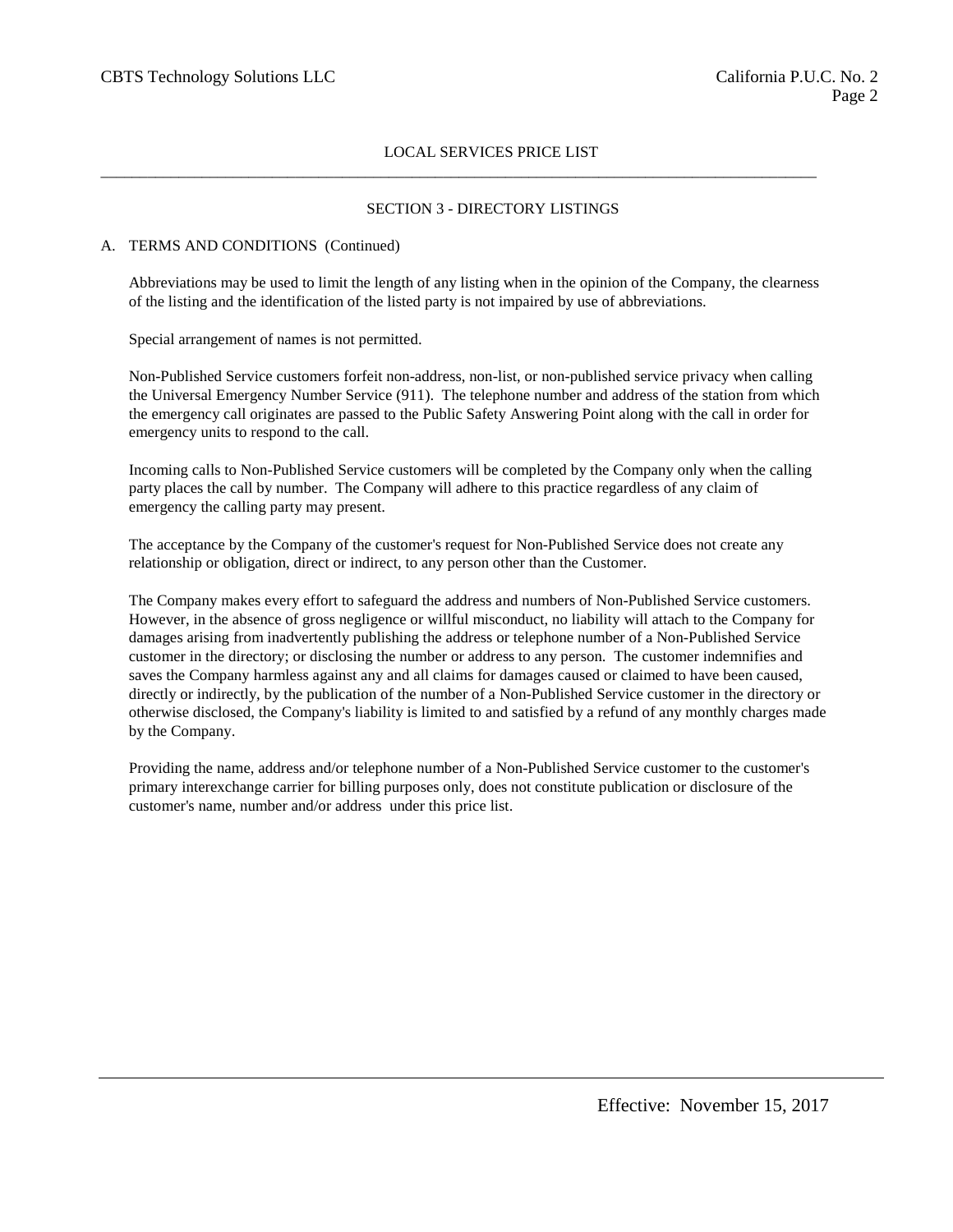# SECTION 3 - DIRECTORY LISTINGS

### A. TERMS AND CONDITIONS (Continued)

Interexchange carriers may not release the name, address, and/or telephone number of any Non-Published Service customer, except as follows:

 $\_$  ,  $\_$  ,  $\_$  ,  $\_$  ,  $\_$  ,  $\_$  ,  $\_$  ,  $\_$  ,  $\_$  ,  $\_$  ,  $\_$  ,  $\_$  ,  $\_$  ,  $\_$  ,  $\_$  ,  $\_$  ,  $\_$  ,  $\_$  ,  $\_$  ,  $\_$  ,  $\_$  ,  $\_$  ,  $\_$  ,  $\_$  ,  $\_$  ,  $\_$  ,  $\_$  ,  $\_$  ,  $\_$  ,  $\_$  ,  $\_$  ,  $\_$  ,  $\_$  ,  $\_$  ,  $\_$  ,  $\_$  ,  $\_$  ,

- a. Use of name and address for the rendering the interexchange carrier's bill to the customer.
- b. Release of the telephone number only for purposes of detail billing.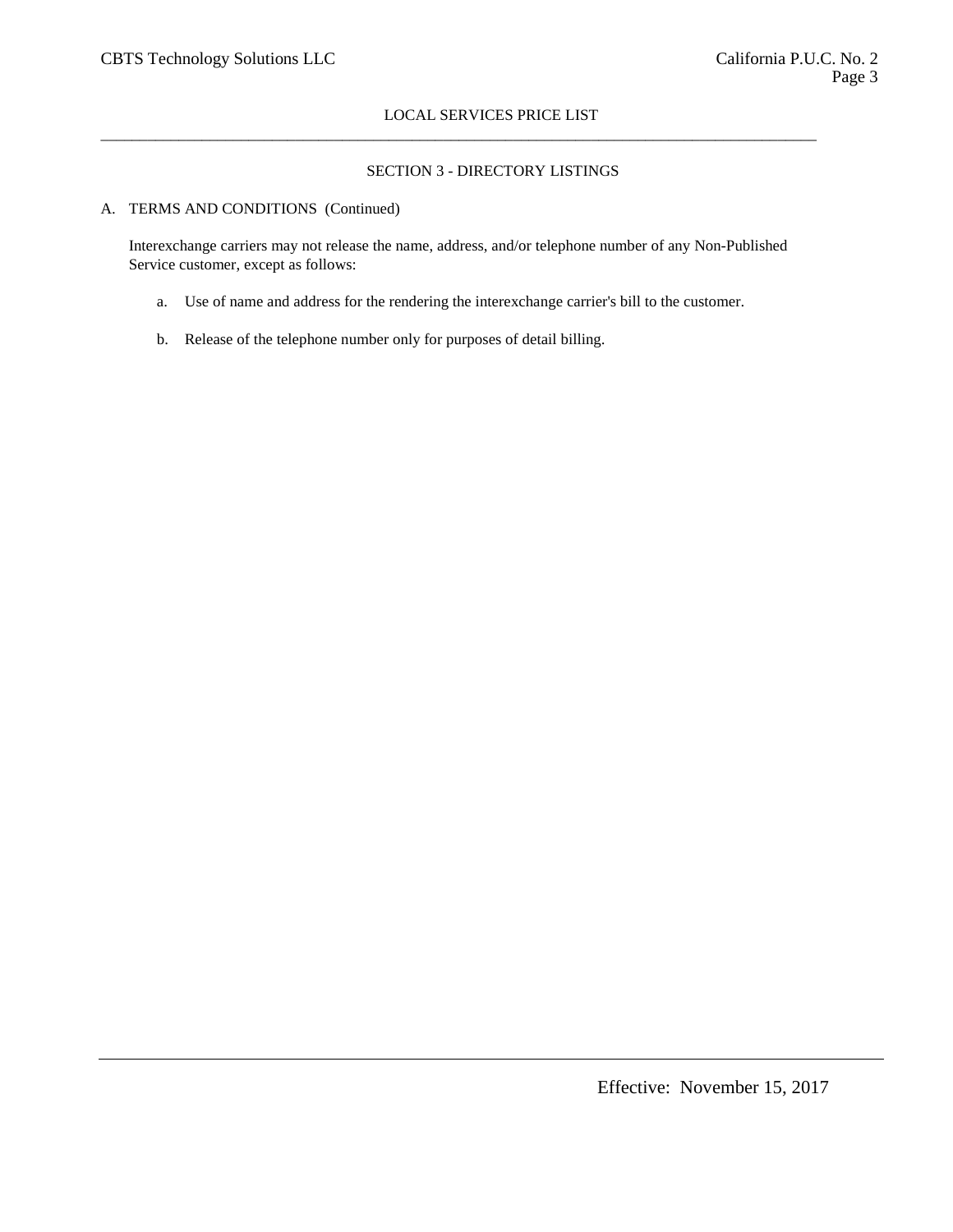$\_$  ,  $\_$  ,  $\_$  ,  $\_$  ,  $\_$  ,  $\_$  ,  $\_$  ,  $\_$  ,  $\_$  ,  $\_$  ,  $\_$  ,  $\_$  ,  $\_$  ,  $\_$  ,  $\_$  ,  $\_$  ,  $\_$  ,  $\_$  ,  $\_$  ,  $\_$  ,  $\_$  ,  $\_$  ,  $\_$  ,  $\_$  ,  $\_$  ,  $\_$  ,  $\_$  ,  $\_$  ,  $\_$  ,  $\_$  ,  $\_$  ,  $\_$  ,  $\_$  ,  $\_$  ,  $\_$  ,  $\_$  ,  $\_$  ,

### SECTION 3 - DIRECTORY LISTINGS

#### A. TERMS AND CONDITIONS (Continued)

- 1. Definitions
	- a. Primary Listing

A primary listing is the listing furnished as a part of the local exchange service. It includes the name of the customer; a business, purpose, or other nonresidence designation when required; the address; and the telephone number.

b. Additional Listings

To be eligible for any type of additional listing, a customer must pay the appropriate monthly rate, if any, for a primary listing or its equivalent. Additional listings are listings which are similar to primary listings and furnished in addition to primary listings at the request of the customer.

c. Alternate Listings

Alternate listings are supplementary listings which usually follow a primary or regular additional listing and refer a calling party to other telephone numbers under certain conditions. The alternate telephone numbers may be those of other customers, subject to their consent.

d. Non-Published Service

Non-published listings are not printed in directories nor available from directory assistance. A nonpublished telephone service will be furnished, at the Customer's request providing for the omission or deletion of the Customer's telephone listing from the telephone directory and, in addition, the Customer's telephone listing will be omitted or deleted from the directory assistance records. Per Line Number Privacy will be provided when requested by the customer, to all non-published service customers at no monthly charge.

e. Foreign Listings

Where available, a listing in a phone directory which is not in the Customer's immediate calling area. The Customer will be charged the rates specified in the price list published by the specific exchange carrier providing the Foreign Listing.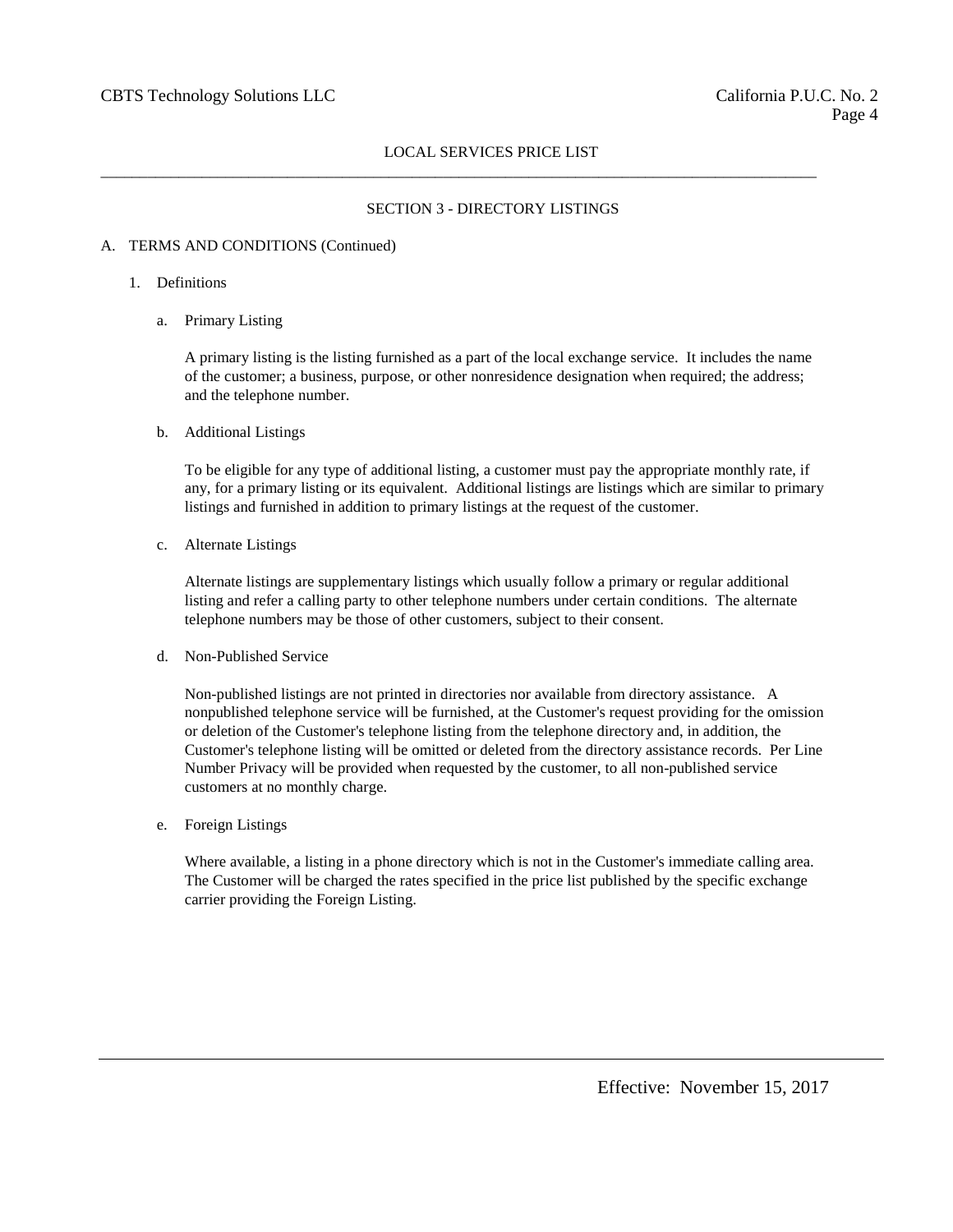$\_$  ,  $\_$  ,  $\_$  ,  $\_$  ,  $\_$  ,  $\_$  ,  $\_$  ,  $\_$  ,  $\_$  ,  $\_$  ,  $\_$  ,  $\_$  ,  $\_$  ,  $\_$  ,  $\_$  ,  $\_$  ,  $\_$  ,  $\_$  ,  $\_$  ,  $\_$  ,  $\_$  ,  $\_$  ,  $\_$  ,  $\_$  ,  $\_$  ,  $\_$  ,  $\_$  ,  $\_$  ,  $\_$  ,  $\_$  ,  $\_$  ,  $\_$  ,  $\_$  ,  $\_$  ,  $\_$  ,  $\_$  ,  $\_$  ,

# SECTION 3 - DIRECTORY LISTINGS

# B. RATES AND CHARGES

| Non-Recurring Charges: |  |
|------------------------|--|
|                        |  |

| Per Listing or<br>Per number charges |
|--------------------------------------|
| \$20.00                              |
| 20.00                                |
| 20.00                                |
| 20.00                                |
|                                      |

Non-Recurring charges will be applied when service is established and when there are subsequent changes to the listing.

# Recurring Charges:

| <b>Additional Listing</b> | \$4.50 |
|---------------------------|--------|
| Alternate Listings        | 4.50   |
| Non-Published Number      | 2.00   |
| Foreign Listings          | 4.50   |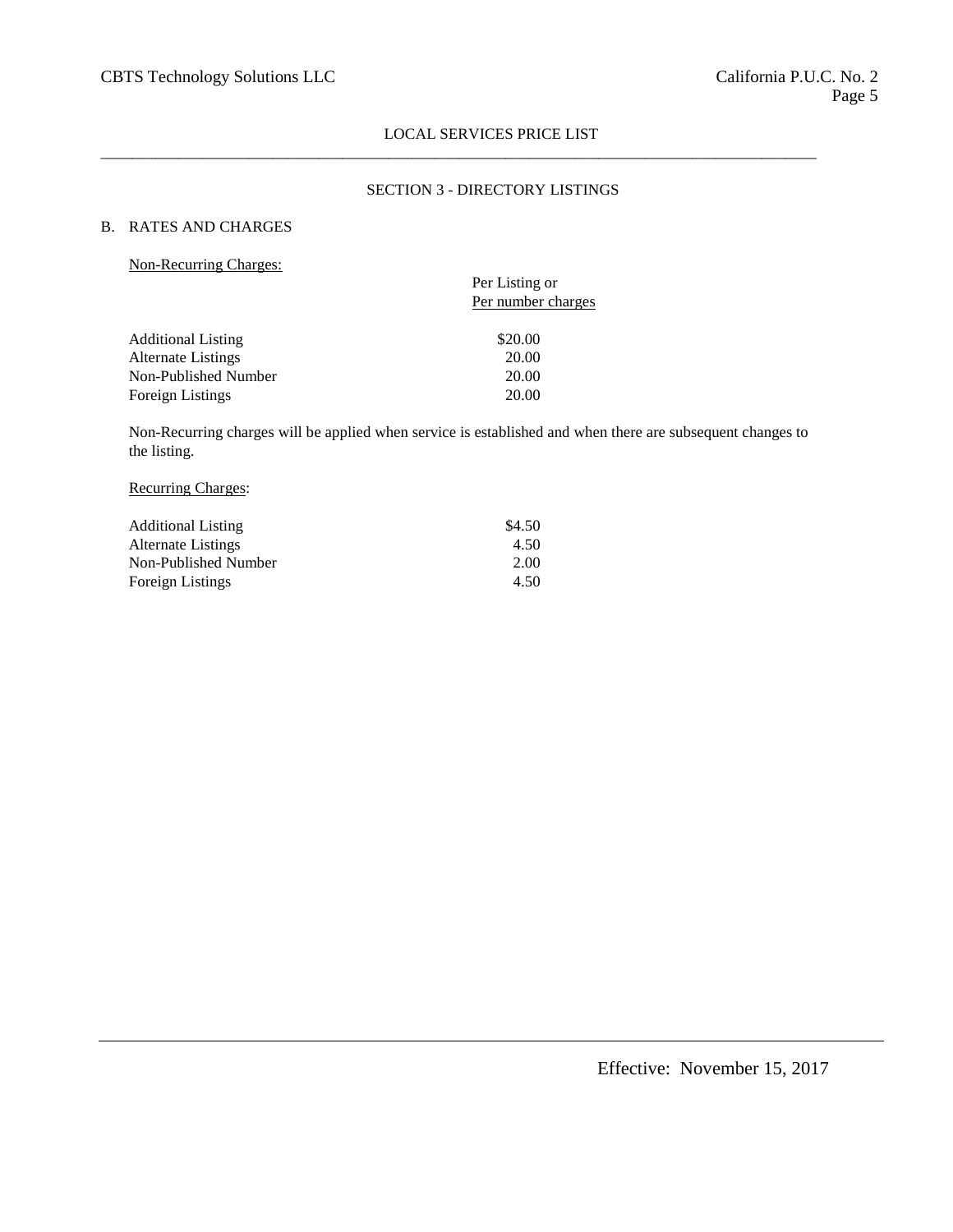$\_$  ,  $\_$  ,  $\_$  ,  $\_$  ,  $\_$  ,  $\_$  ,  $\_$  ,  $\_$  ,  $\_$  ,  $\_$  ,  $\_$  ,  $\_$  ,  $\_$  ,  $\_$  ,  $\_$  ,  $\_$  ,  $\_$  ,  $\_$  ,  $\_$  ,  $\_$  ,  $\_$  ,  $\_$  ,  $\_$  ,  $\_$  ,  $\_$  ,  $\_$  ,  $\_$  ,  $\_$  ,  $\_$  ,  $\_$  ,  $\_$  ,  $\_$  ,  $\_$  ,  $\_$  ,  $\_$  ,  $\_$  ,  $\_$  ,

### SECTION 4 - DIRECTORY ASSISTANCE SERVICE

#### A. TERMS AND CONDITIONS

A Customer may obtain directory assistance in determining telephone numbers within its local calling area by calling the directory assistance operator. The directory assistance charges applies to each call regardless of whether or not the directory assistance operator is able to furnish the requested information.

#### B. RATES AND CHARGES

Each call to directory assistance will be charged as follows:

#### \$1.99

The Customer may make one request on each directory assistance call.

A credit will be given for calls to directory assistance as follows:

- The customer experiences poor transmission or is cut-off during the call; or
- The customer is given an incorrect telephone number.

To obtain such a credit, the customer must notify the Company.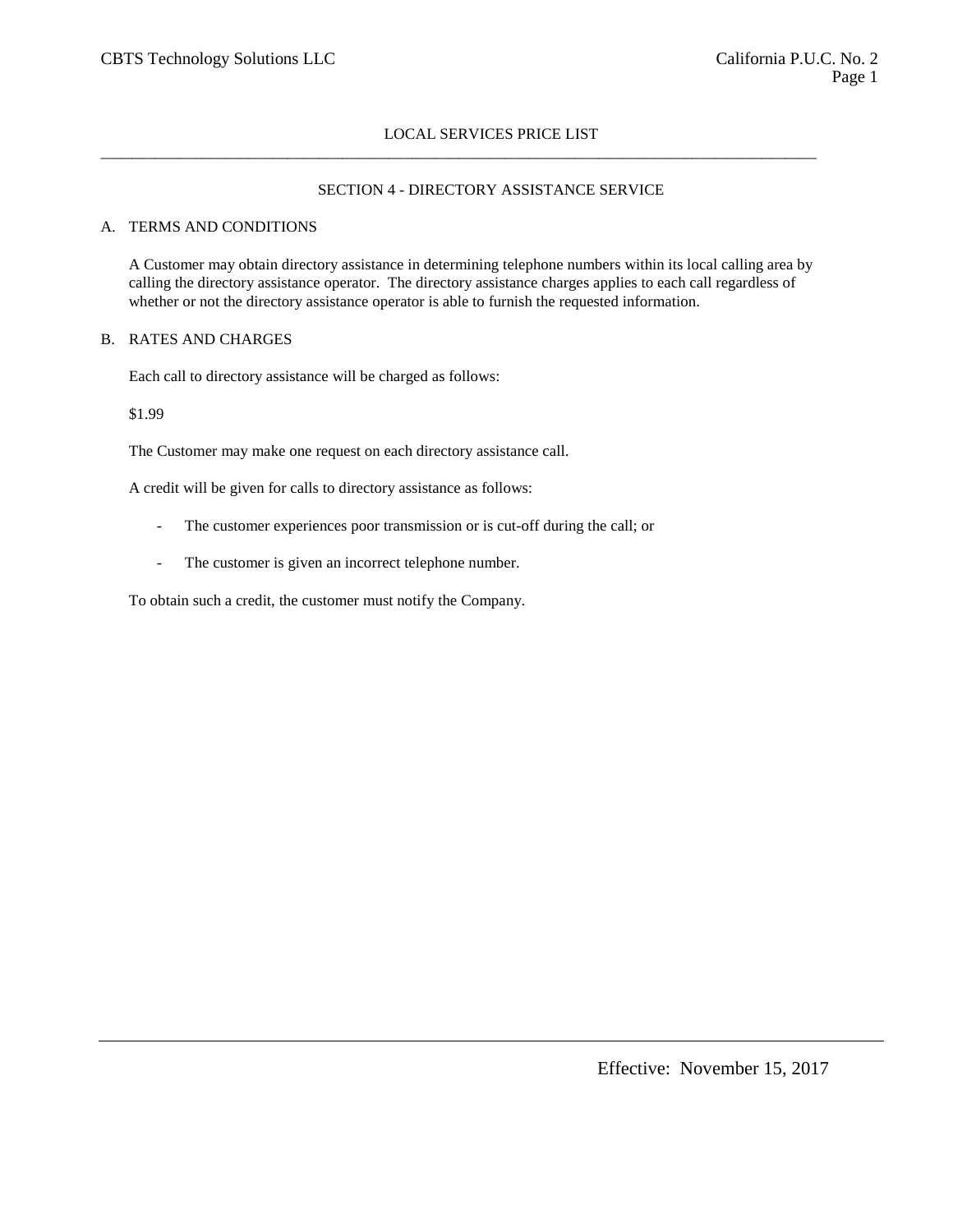$\_$  ,  $\_$  ,  $\_$  ,  $\_$  ,  $\_$  ,  $\_$  ,  $\_$  ,  $\_$  ,  $\_$  ,  $\_$  ,  $\_$  ,  $\_$  ,  $\_$  ,  $\_$  ,  $\_$  ,  $\_$  ,  $\_$  ,  $\_$  ,  $\_$  ,  $\_$  ,  $\_$  ,  $\_$  ,  $\_$  ,  $\_$  ,  $\_$  ,  $\_$  ,  $\_$  ,  $\_$  ,  $\_$  ,  $\_$  ,  $\_$  ,  $\_$  ,  $\_$  ,  $\_$  ,  $\_$  ,  $\_$  ,  $\_$  ,

### SECTION 5 - OPERATOR ASSISTANCE

# A. SERVICE DESCRIPTIONS

- 1. General Assistance: The Customer has the option to request general information from the operator, such as dialing instructions, county or city codes, area code information and Customer Service 800 telephone numbers, but does not request the operator to complete the call.
- 2. Busy Line Verification and Interrupt Service, provides the Customer with the following options:
	- a. Busy Line Verification: Upon request of the calling patty, the Company will determine if the line is clear or in use and report to the calling party.
	- b. Busy Line Verification with interrupt: The operator will interrupt the call on the called line only if the calling party indicates an emergency and requests interruption.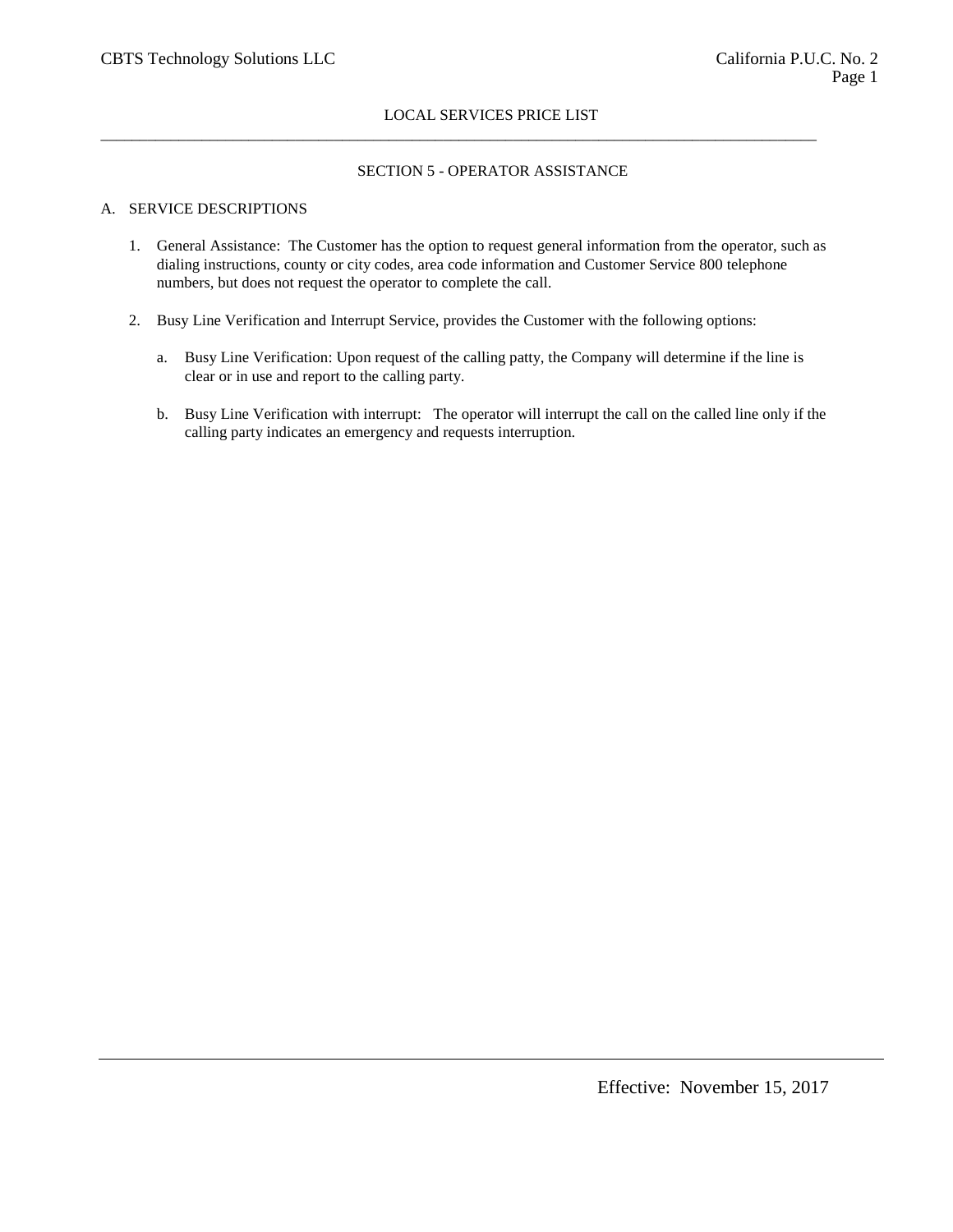$\_$  ,  $\_$  ,  $\_$  ,  $\_$  ,  $\_$  ,  $\_$  ,  $\_$  ,  $\_$  ,  $\_$  ,  $\_$  ,  $\_$  ,  $\_$  ,  $\_$  ,  $\_$  ,  $\_$  ,  $\_$  ,  $\_$  ,  $\_$  ,  $\_$  ,  $\_$  ,  $\_$  ,  $\_$  ,  $\_$  ,  $\_$  ,  $\_$  ,  $\_$  ,  $\_$  ,  $\_$  ,  $\_$  ,  $\_$  ,  $\_$  ,  $\_$  ,  $\_$  ,  $\_$  ,  $\_$  ,  $\_$  ,  $\_$  ,

#### SECTION 5 - OPERATOR ASSISTANCE

#### B. RATES AND CHARGES

1. The following charges will be applied on a per call basis:

General Assistance \$ 1.00

- 2. Rates for busy line verification and interrupt services, as specified below, will apply under the following circumstances, per request:
	- a. The operator verifies that the line is busy with a call in progress.
	- b. The operator verifies that the line is available for incoming calls.
	- c. The operator verifies that the called number is busy with a call in progress and the customer requests interruption. The operator will then interrupt the call, advising the called party the name of the calling party. One charge will apply for both verification and interruption.

| <b>Busy Line Verification</b> | \$3.00 |
|-------------------------------|--------|
| Busy Line Interrupt           | \$5.00 |

Effective: November 15, 2017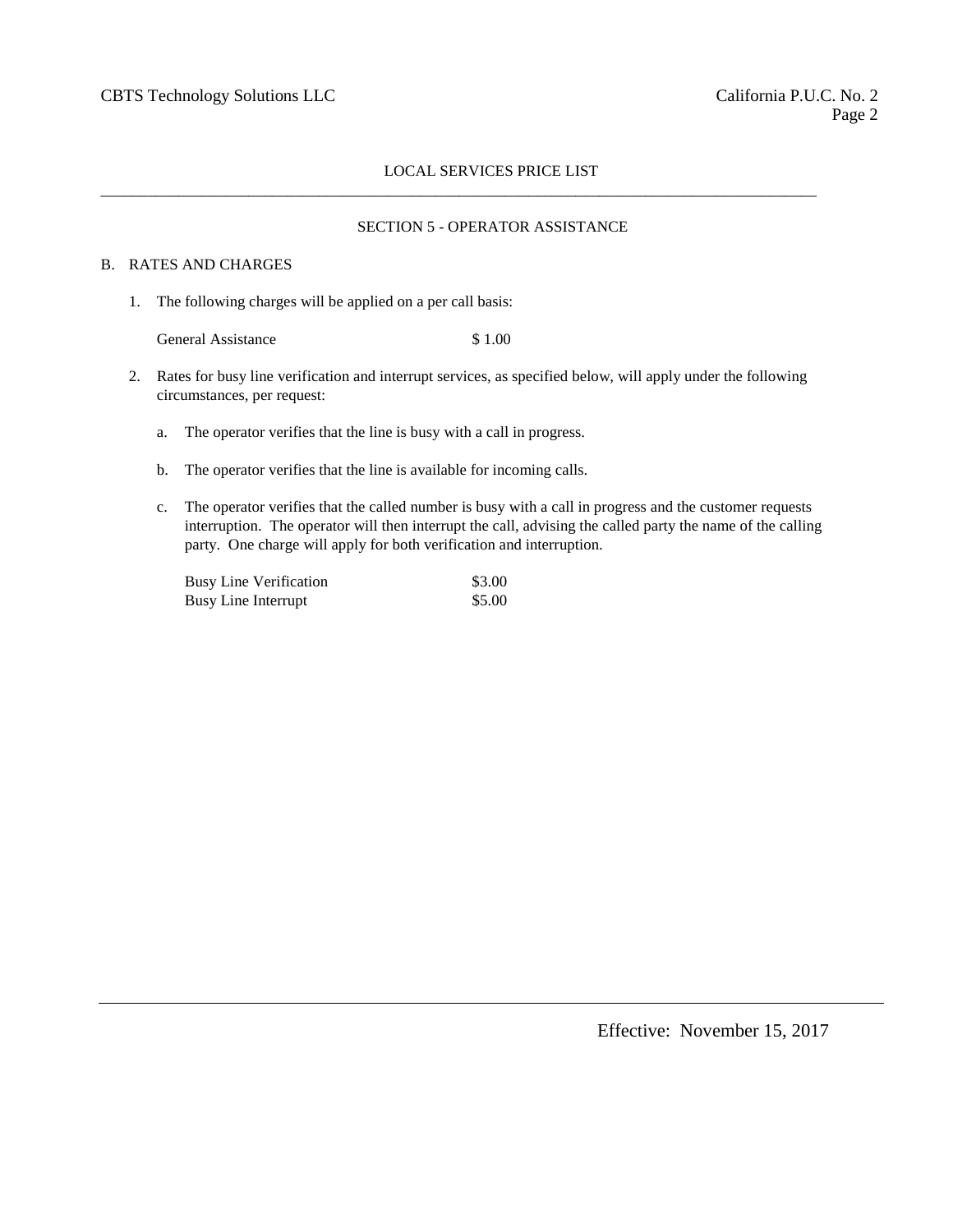$\_$  ,  $\_$  ,  $\_$  ,  $\_$  ,  $\_$  ,  $\_$  ,  $\_$  ,  $\_$  ,  $\_$  ,  $\_$  ,  $\_$  ,  $\_$  ,  $\_$  ,  $\_$  ,  $\_$  ,  $\_$  ,  $\_$  ,  $\_$  ,  $\_$  ,  $\_$  ,  $\_$  ,  $\_$  ,  $\_$  ,  $\_$  ,  $\_$  ,  $\_$  ,  $\_$  ,  $\_$  ,  $\_$  ,  $\_$  ,  $\_$  ,  $\_$  ,  $\_$  ,  $\_$  ,  $\_$  ,  $\_$  ,  $\_$  ,

### SECTION 6 – BUSINESS EXCHANGE SERVICE

### A. BUSINESS ACCESS LINES

1. General

Business Access Lines may be purchased individually.

2. Terms and Conditions

Business Access Lines include the serving central office line equipment and all outside plant facilities including the network interface necessary to connect the serving central office to the customer's premises.

Touch Tone capability is provided at no extra charge on all Business Access Lines.

Business Access Lines provide access to and usage of 911 services where available, access to operator services and directory assistance, and access to telecommunications relays service.

Business Access Lines allow for presubscription to toll services and access to interexchange toll providers.

The local calling area shall be the same as the local calling areas of the facilities-based Carriers with whom a resale agreement exists between such Carrier and CBTS TS, unless stated otherwise in the price list.

Local exchange services are only available where facilities permit and may be subject to special construction charges.

### 3. Rates and Charges

a. Monthly Charge

|    |    | <b>First Lines</b>                                                                         | \$49.75 |
|----|----|--------------------------------------------------------------------------------------------|---------|
|    |    | Additional Lines, All Accounts                                                             | 49.75   |
| b. |    | NonRecuring Charge                                                                         |         |
|    | 1. | To establish or move an Business Access Line, per line                                     | 50.00   |
|    | 2. | To change telephone number associated with a Business<br>Access Line, per telephone number | 12.25   |
|    | 3. | To change billing arrangements associated with Business<br>Access Lines, per line          | 12.25   |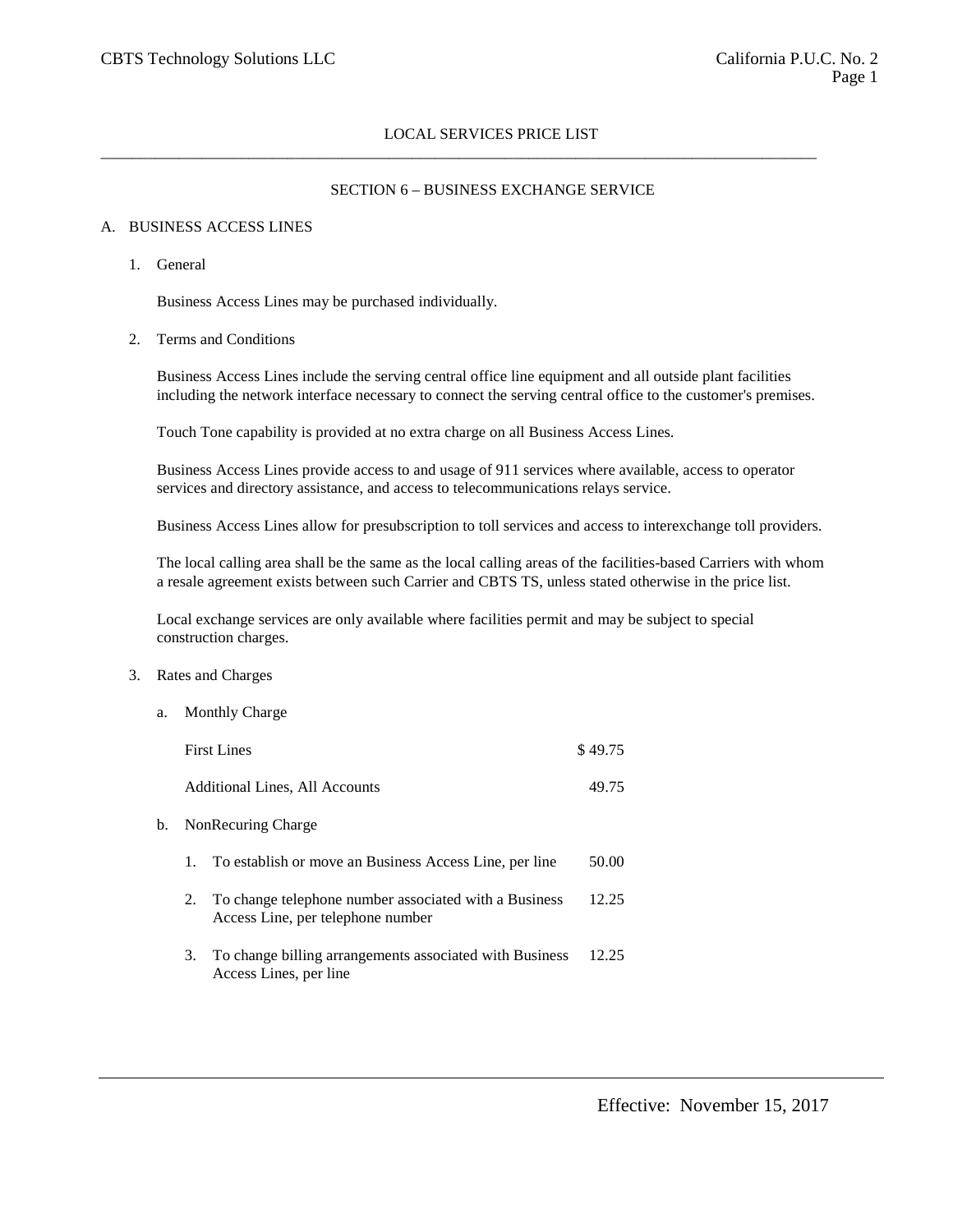$\_$  ,  $\_$  ,  $\_$  ,  $\_$  ,  $\_$  ,  $\_$  ,  $\_$  ,  $\_$  ,  $\_$  ,  $\_$  ,  $\_$  ,  $\_$  ,  $\_$  ,  $\_$  ,  $\_$  ,  $\_$  ,  $\_$  ,  $\_$  ,  $\_$  ,  $\_$  ,  $\_$  ,  $\_$  ,  $\_$  ,  $\_$  ,  $\_$  ,  $\_$  ,  $\_$  ,  $\_$  ,  $\_$  ,  $\_$  ,  $\_$  ,  $\_$  ,  $\_$  ,  $\_$  ,  $\_$  ,  $\_$  ,  $\_$  ,

### SECTION 6 – BUSINESS EXCHANGE SERVICE

#### B. BUSINESS LOCAL SERVICE BUNDLE

1. General

Business Local Service Bundles provide a flat rate line, in combination with value added services. Subscriber may select any or all of the features in a bundle, where available. The Customer must specify which features to include in the bundle at the time the order is placed. These bundles provide unlimited use of the optional features selected by the Customer to include in the bundle.

- 2. Regulations
	- a. Features associated with an individual Local Service bundle are per line. Features cannot be split between lines.
	- b. All charges (such as E-911 Service, taxes and other surcharges) normally associated with a flat rate line will be billed in addition to the Business Local Service Bundle charges.
	- c. The nonrecurring charge associated with the Business Bundle applies when a customer installs new service, moves to a new address or changes the telephone number associated with the Business Bundle.
- 3. Service Description

Customers subscribing to the Business Local Service bundle may subscribe to any or all of the following features where available.

- a. Call Waiting allows a customer to control the treatment applied to incoming calls while the customer is off-hook on an existing call. While on an existing call, Call Waiting Deluxe notifies the customer of an incoming call with the call waiting tone.
- b. Calling Name and Number provides for the delivery of the listed name and telephone number associated with the calling party telephone number on incoming calls. This information is provided to the subscriber to Calling Name and Number service so that the information may be displayed on a customer-provided display device attached to the subscriber's line or telephone set.
- c. Voice Mail Support Package provides the combination of the Call Forwarding Busy, Call Forwarding Don't Answer, and Message Waiting Indicator services.
- d. Hunting is the process by which two or more exchange service lines, served from the same central office and furnished to the same customer, are grouped so that incoming calls overflow to the first nonbusy line if the called line is busy. A busy signal is not given unless all the grouped lines are busy.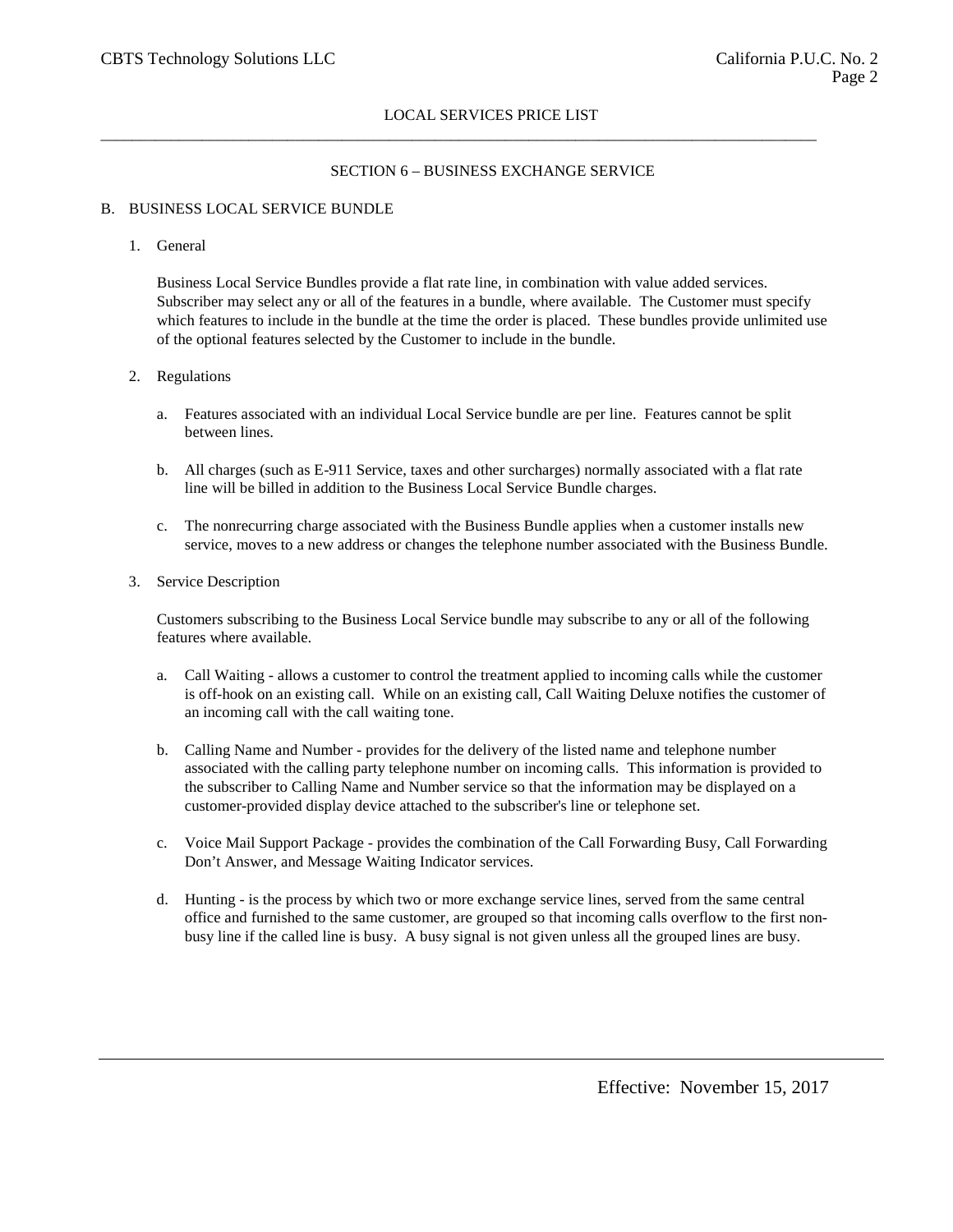$\_$  ,  $\_$  ,  $\_$  ,  $\_$  ,  $\_$  ,  $\_$  ,  $\_$  ,  $\_$  ,  $\_$  ,  $\_$  ,  $\_$  ,  $\_$  ,  $\_$  ,  $\_$  ,  $\_$  ,  $\_$  ,  $\_$  ,  $\_$  ,  $\_$  ,  $\_$  ,  $\_$  ,  $\_$  ,  $\_$  ,  $\_$  ,  $\_$  ,  $\_$  ,  $\_$  ,  $\_$  ,  $\_$  ,  $\_$  ,  $\_$  ,  $\_$  ,  $\_$  ,  $\_$  ,  $\_$  ,  $\_$  ,  $\_$  ,

# SECTION 6 – BUSINESS EXCHANGE SERVICE

# B. BUSINESS LOCAL SERVICE BUNDLE (Continued)

### 4. Rates and Charges

a. Monthly Charge

\$69.95

b. Nonrecurring Charge

\$60.00

Effective: November 15, 2017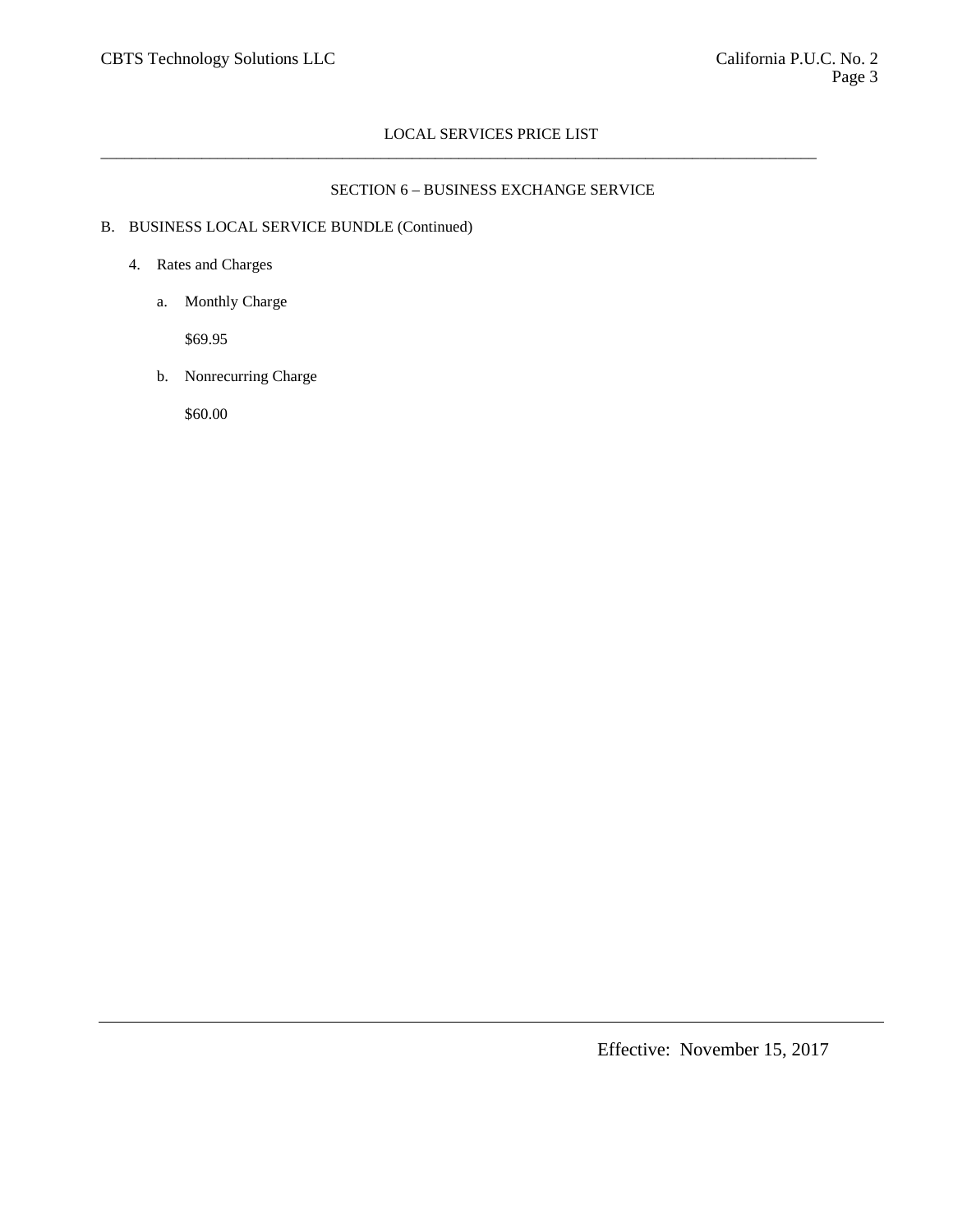$\_$  ,  $\_$  ,  $\_$  ,  $\_$  ,  $\_$  ,  $\_$  ,  $\_$  ,  $\_$  ,  $\_$  ,  $\_$  ,  $\_$  ,  $\_$  ,  $\_$  ,  $\_$  ,  $\_$  ,  $\_$  ,  $\_$  ,  $\_$  ,  $\_$  ,  $\_$  ,  $\_$  ,  $\_$  ,  $\_$  ,  $\_$  ,  $\_$  ,  $\_$  ,  $\_$  ,  $\_$  ,  $\_$  ,  $\_$  ,  $\_$  ,  $\_$  ,  $\_$  ,  $\_$  ,  $\_$  ,  $\_$  ,  $\_$  ,

# SECTION 7 – PRI SERVICE

### A. TERMS AND CONDITIONS

#### 1. Service Description

PRI Service is an ISDN local exchange service that provides a Customer with the ability to transmit and receive multiple voice and data circuit switched calls simultaneously over a single Primary Rate Facility. PRI Service is available from suitably equipped central offices and where suitable loop facilities exist.

PRI Service consists of a Primary Rate Facility and B-Channel Bearer Trunks and D-Channel Bearer Services. The Primary Rate Facility and the ISDN Bearer Trunks are not offered separately. Up to twentythree B-Channels Bearer Trunks and one D-Channel Bearer Service may be provisioned on each access line. In addition, optional features may be purchased as specified in B.5 of this section.

PRI Service will provide transport of customer information over the 23 available B channels in the form of circuit-switched voice or data at speeds up to 64 Kbps. The basic service will include the 1.544 Mbps switched facility and the D-Channel Bearer Service. B-Channels will be ordered in addition to the Primary Rate Facility.

Dedicated B-Channel configuration: Dedicated trunk groups are the standard feature for PRI Service. Dedicated trunk groups must be assigned to handle one specific call type (examples: DID, DOD).

Two Way DID channels provide capability for two way standard service and direct inward dialing service.

D-Channel configuration: Each Basic PRI service will include a dedicated D-Channel for signaling.

All Bearer Trunk Channels use MF or DTMF signaling.

Only flat rate trunk channels are available.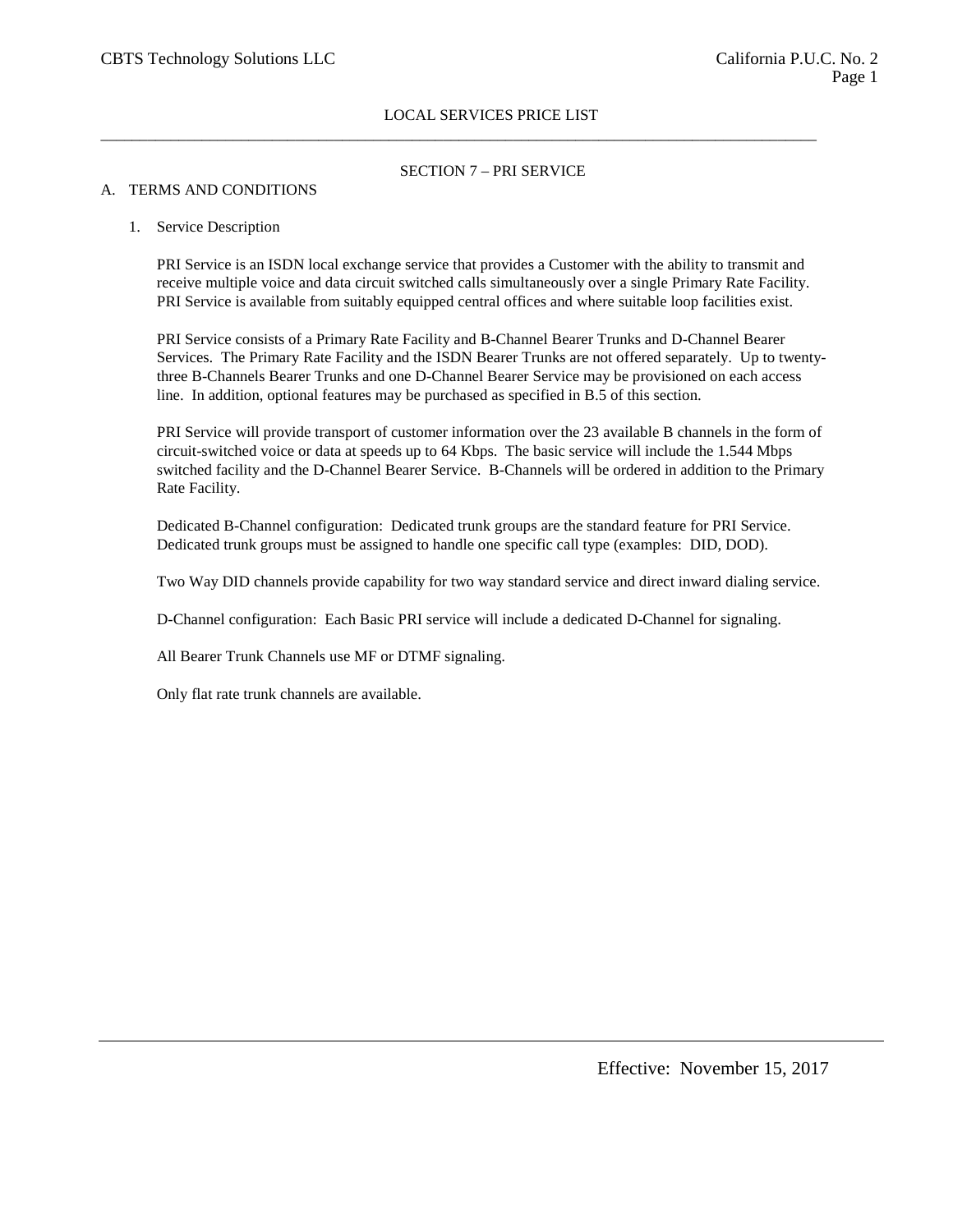$\_$  ,  $\_$  ,  $\_$  ,  $\_$  ,  $\_$  ,  $\_$  ,  $\_$  ,  $\_$  ,  $\_$  ,  $\_$  ,  $\_$  ,  $\_$  ,  $\_$  ,  $\_$  ,  $\_$  ,  $\_$  ,  $\_$  ,  $\_$  ,  $\_$  ,  $\_$  ,  $\_$  ,  $\_$  ,  $\_$  ,  $\_$  ,  $\_$  ,  $\_$  ,  $\_$  ,  $\_$  ,  $\_$  ,  $\_$  ,  $\_$  ,  $\_$  ,  $\_$  ,  $\_$  ,  $\_$  ,  $\_$  ,  $\_$  ,

# SECTION 7 – PRI SERVICE

## A. TERMS AND CONDITIONS (Continued)

- 2. Definitions
	- a. Primary Rate Facility

A Primary Rate Facility is a digital pipe from the Customer's location to the Company central office which transports one or more ISDN Bearer Trunks (b. and c. following). A Primary Rate Facility can carry up to twenty-three 64 Kbps B-Channel Bearer Trunks and one 64 Kbps D-Channel Bearer Service. All selected Bearer Trunks and Services can operate on the Primary Rate Facility simultaneously.

b. B-Channel Bearer Trunks

B-Channel Bearer Trunks define the types of traffic that the Primary Rate Facility will carry. A B-Channel Bearer Trunk is a 64 Kbps information channel used in conjunction with circuit-switched service. These trunks can be configured as 1-Way In, 1-Way Out, or 2-Way.

c. D-Channel Bearer Services

The D-Channel Bearer Service is a 64 Kbps signaling channel used to control associated B Channels. One D-Channel is required for each Primary Rate Facility, and is included in the Primary Rate Facility's monthly rate.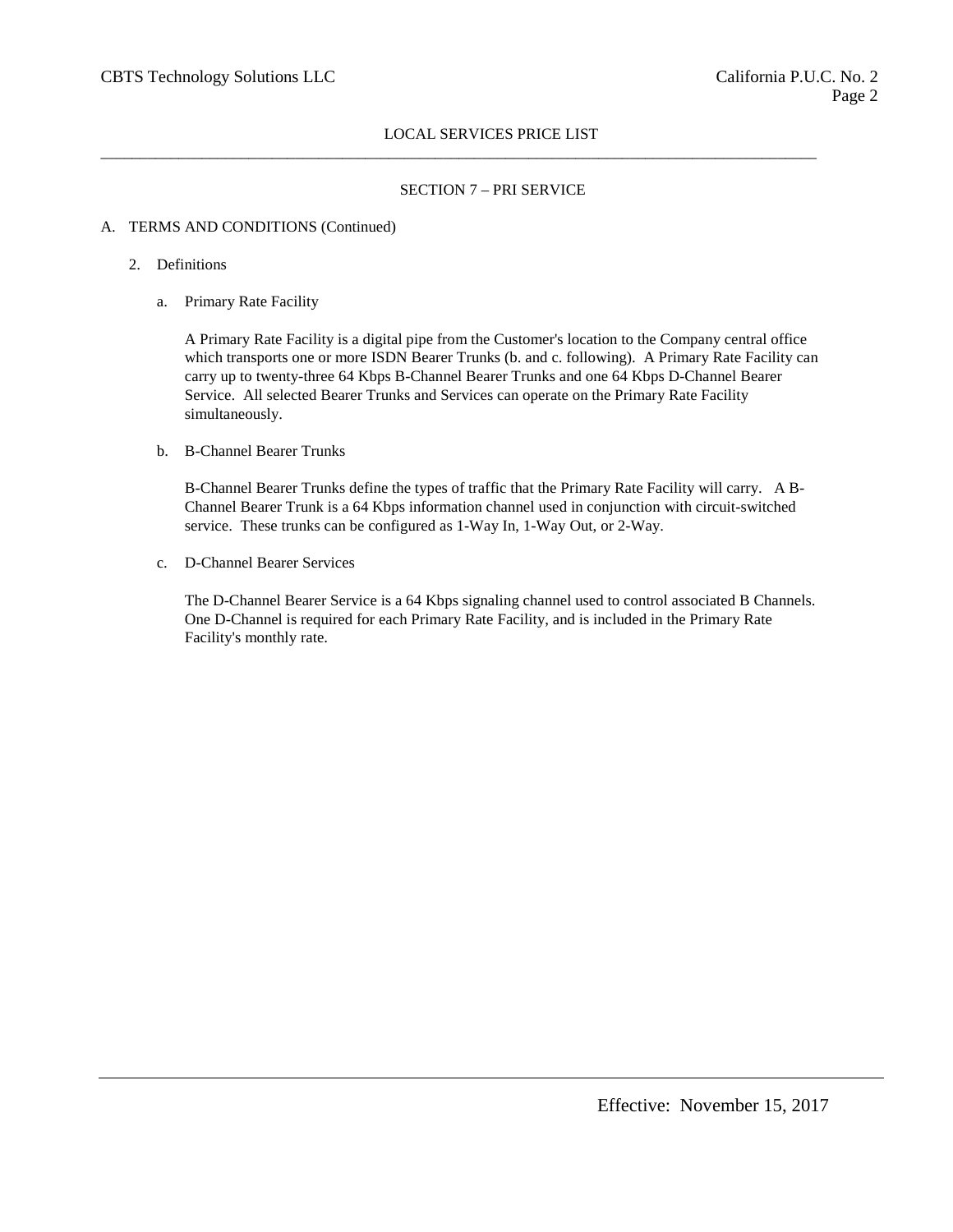$\_$  ,  $\_$  ,  $\_$  ,  $\_$  ,  $\_$  ,  $\_$  ,  $\_$  ,  $\_$  ,  $\_$  ,  $\_$  ,  $\_$  ,  $\_$  ,  $\_$  ,  $\_$  ,  $\_$  ,  $\_$  ,  $\_$  ,  $\_$  ,  $\_$  ,  $\_$  ,  $\_$  ,  $\_$  ,  $\_$  ,  $\_$  ,  $\_$  ,  $\_$  ,  $\_$  ,  $\_$  ,  $\_$  ,  $\_$  ,  $\_$  ,  $\_$  ,  $\_$  ,  $\_$  ,  $\_$  ,  $\_$  ,  $\_$  ,

## SECTION 7 – PRI SERVICE

#### A. TERMS AND CONDITIONS (Continued)

3. Regulations

PRI Service is furnished subject to the availability of suitable facilities and is only served from speciallyequipped digital central offices.

Service from some central offices may not provide all of the features and functionality described in this section.

PRI Service is offered under the Variable Term Payment Plan as outlined in this price list.

Early contract termination charges as outlined in the Variable Term Payment Plan section of this price list apply to this service.

The minimum service period for PRI Service is twelve months.

The Customer must provide customer premises equipment that meets the technical requirements of the serving central office.

The Customer is responsible for providing power to all customer premises equipment (CPE) attached to the Primary Rate Facility.

The Customer must notify the Company when call type maximums and minimums are to be changed for the call-by-call feature. This is in order to maintain the proper provision of directory numbers and call control on the line.

When a customer transfers a call, the customer is responsible for any toll charges associated with the customer originated leg(s) of the call.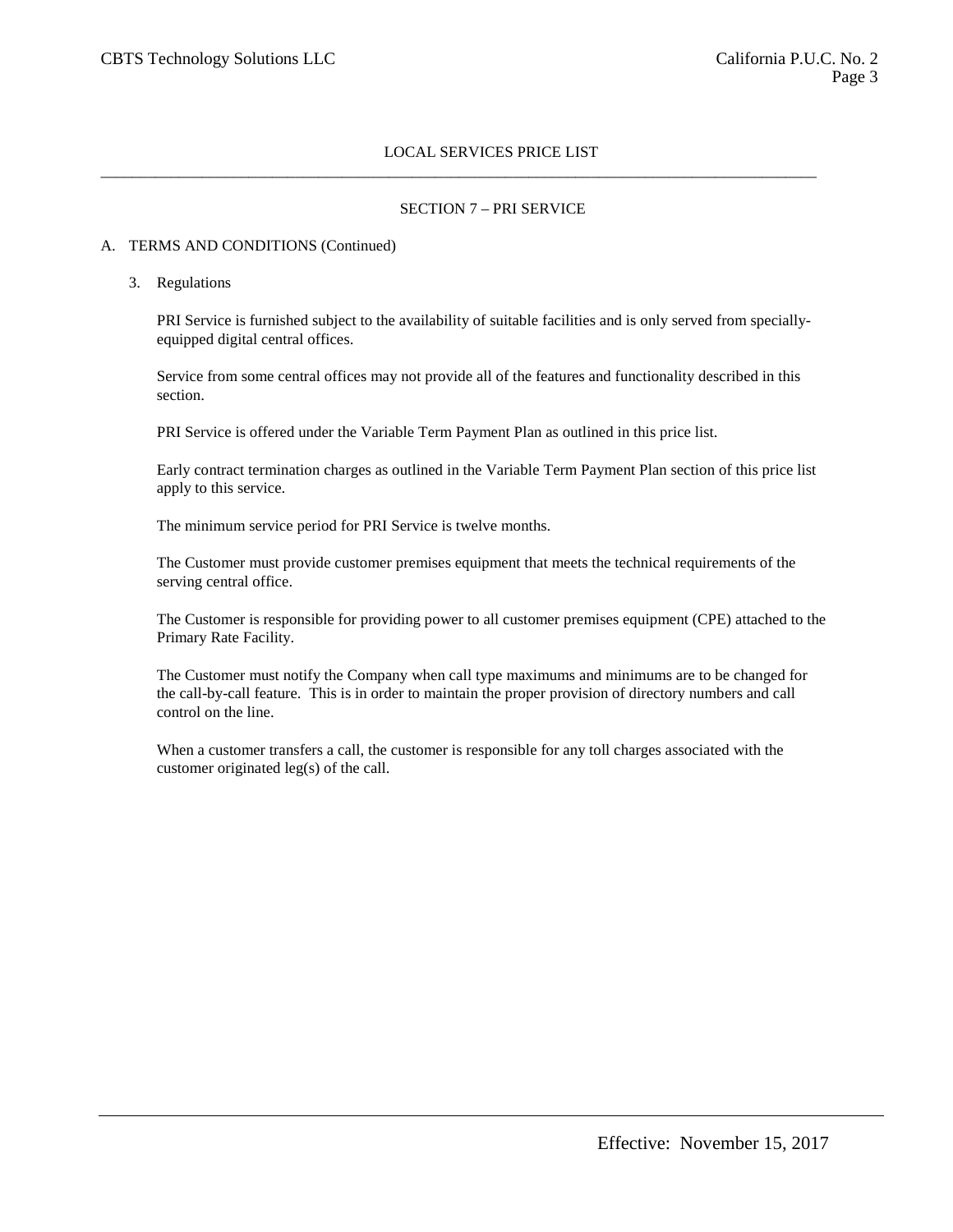$\_$  ,  $\_$  ,  $\_$  ,  $\_$  ,  $\_$  ,  $\_$  ,  $\_$  ,  $\_$  ,  $\_$  ,  $\_$  ,  $\_$  ,  $\_$  ,  $\_$  ,  $\_$  ,  $\_$  ,  $\_$  ,  $\_$  ,  $\_$  ,  $\_$  ,  $\_$  ,  $\_$  ,  $\_$  ,  $\_$  ,  $\_$  ,  $\_$  ,  $\_$  ,  $\_$  ,  $\_$  ,  $\_$  ,  $\_$  ,  $\_$  ,  $\_$  ,  $\_$  ,  $\_$  ,  $\_$  ,  $\_$  ,  $\_$  ,

### SECTION 7 – PRI SERVICE

#### A. TERMS AND CONDITIONS (Continued)

#### 4. PRI Service Optional Features

The following features are available to PRI Service customers at additional cost.

a. Call-By-Call Service Selection

This feature provides the option for B-Channels to be assigned into a flexible trunk group which can support different call types based on real-time traffic needs. Call-By-Call service selection also allows primary as well as secondary long-distance carriers to be established for the entire trunk group (e.g., Alternate Routing Arrangement).

b. Individual Calling Line Identification (ICLID)

This feature provides customer access to the calling party's number. Feature operation is dependent on customer premise equipment and technology in use at the calling party's serving office.

c. Direct Inward Dialing (DID)

This feature provides Direct Inward Dialing to a station. DID Termination rates will apply per B-Channel configured with this option. ISDN Primary Rate Interface Service DID Number Blocks are ordered with DID Terminations on the B-Channels

d. Back-up D-Channel

This feature provides a minimum of three or more Primary Rate Interface Service facilities terminating at the same customer premises to share one primary and one secondary (or Back-up) D-Channel. The number of Primary Rate Interface Service facilities that can be shared by this feature will be based upon the availability of central office and other network facilities, and will be subject to change on a central office by central office basis.

e. Channel Transfer Service

This feature allows the customer to transfer an incoming call to another line and then hang up leaving the other two parties on a two-way call and freeing up the customer's line for another call. The customer will be responsible for toll charges associated with the transferred call.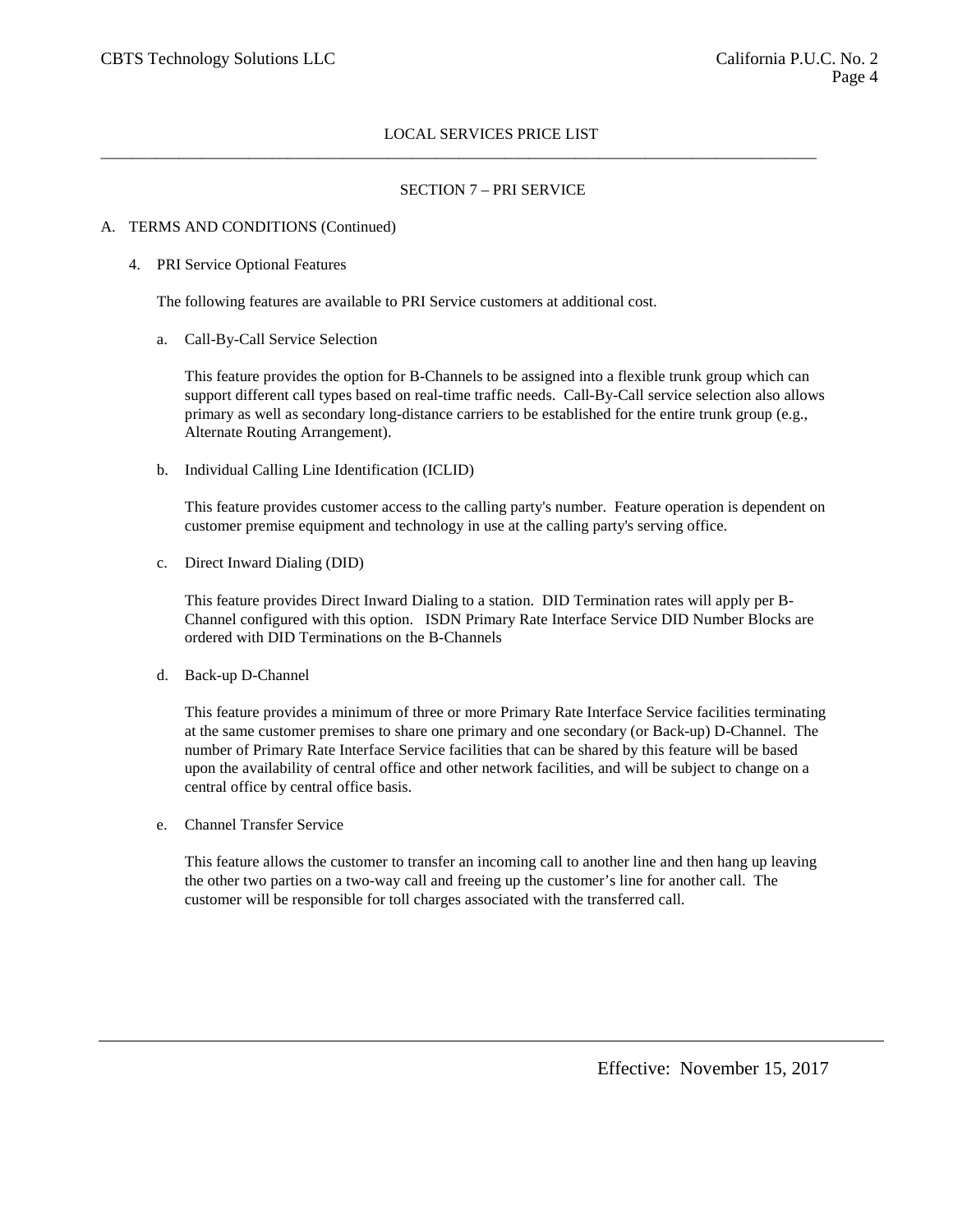$\_$  ,  $\_$  ,  $\_$  ,  $\_$  ,  $\_$  ,  $\_$  ,  $\_$  ,  $\_$  ,  $\_$  ,  $\_$  ,  $\_$  ,  $\_$  ,  $\_$  ,  $\_$  ,  $\_$  ,  $\_$  ,  $\_$  ,  $\_$  ,  $\_$  ,  $\_$  ,  $\_$  ,  $\_$  ,  $\_$  ,  $\_$  ,  $\_$  ,  $\_$  ,  $\_$  ,  $\_$  ,  $\_$  ,  $\_$  ,  $\_$  ,  $\_$  ,  $\_$  ,  $\_$  ,  $\_$  ,  $\_$  ,  $\_$  ,

### SECTION 7 – PRI SERVICE

### B. RATES AND CHARGES

### 1. Base Service

|    |                                                 | Initial<br>Charge | MTM    |
|----|-------------------------------------------------|-------------------|--------|
|    | Primary Rate Facility                           | \$640.00 \$561.21 |        |
|    | B-Channel Bearer Trunks with Flat Rate Service: |                   |        |
|    | Each Two-Way/<br><b>DID</b> Channel             | 21.00             | 57.25  |
|    | <b>DID Number Blocks:</b>                       |                   |        |
|    | Each group of 20<br>DID Numbers (Note 2)        | 207.40            | 4.15   |
| 2. | <b>Optional Features</b>                        |                   |        |
|    | Call-By-Call                                    | 150.00            | 115.00 |
|    | <b>ICLID</b>                                    | 100.00            | 115.00 |
|    | Call-By-Call and<br><b>ICLID</b> Combination    | 200.00            | 200.00 |
|    | Back-Up D-Channel                               | 100.00            | 50.00  |
|    | Channel Transfer<br>Service                     | 100.00            | 115.00 |

Note 2: If multiple DID number blocks are purchased at the same time, Initial Charge applies to the first group of DID numbers only.